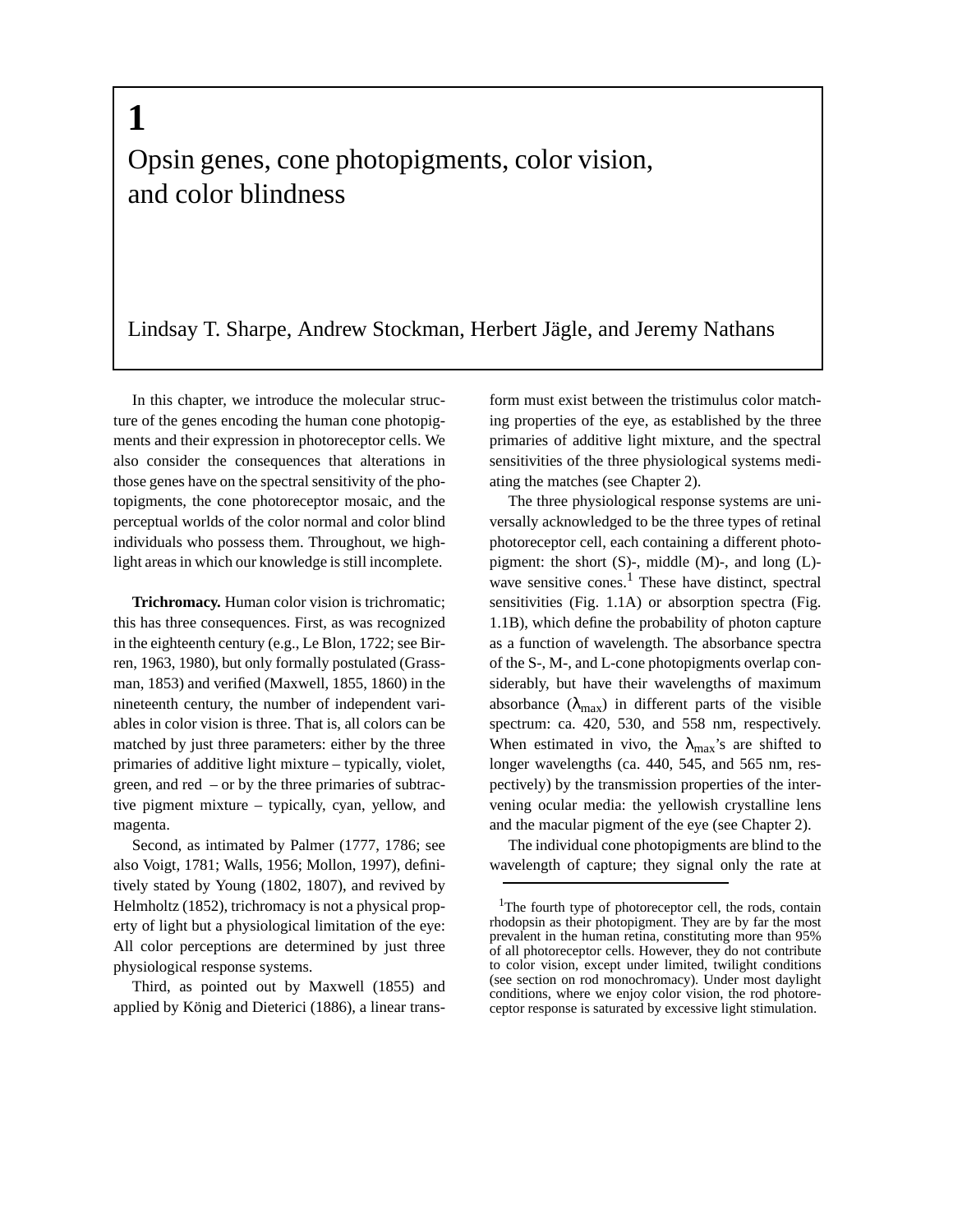



Figure 1.1: Cone spectral sensitivities and their representations in the photoreceptor mosaic. (A) Estimates of the light absorbing properties of the L- M-, and S-cones, measured at the cornea, as a function of wavelength (see Chapter 2, Table 2.1, for values). The heights of the curves have been adjusted according to the assumption that the relative cone sensitivities depend on the relative numbers of the different cone types; namely, that 7% of all cones contain the S-cone pigment and that, of the remaining 93%, those containing the L-cone pigment are 1.5 times more frequent than those containing the M-cone pigment (see Chapter 2). (B) The cone pigment absorption spectra. These were determined from the cone spectral sensitivity functions, by correcting the latter for the filtering of the ocular media and the macular pigment and for the self-screening of the pigment in the outer segment (see Chapter 2, Table 2.1, for values). (C) The cone mosaic of the rod-free inner fovea of an adult human retina at the level of the inner segment (tangential section). Superior is at the top and nasal to the left. The region is ca. 1 deg of visual angle in diameter (ca.  $300 \mu m$ ). The center coordinates of the cone cross sections shown were obtained from the retina of a 35-year-old male (Curcio & Sloan, 1992). The outer dimensions of the cone cross sections have been defined mathematically by Voronoi regions and computer-colored according to the following assumptions: (1) only three cone opsin genes, those encoding the S-, M-, and L-cone pigments are expressed; (2) the inner roughly circular area (ca.  $100 \mu m$  or 0.34 deg in diameter), displaced slightly to the upper left quadrant of the mosaic, is free of S-cones (Curcio et al., 1991); (3) S-cone numbers in the rest of the retina do not exceed 7% and are semiregularly distributed (Curcio et al*.*, 1991); and (4) there are approximately 1.5 times as many L- as M-cones in this region of the retina and they are randomly distributed (see Chapter 5). The diameters of the cross sections in the center are slightly smaller than those at the outer edge to allow for close packing.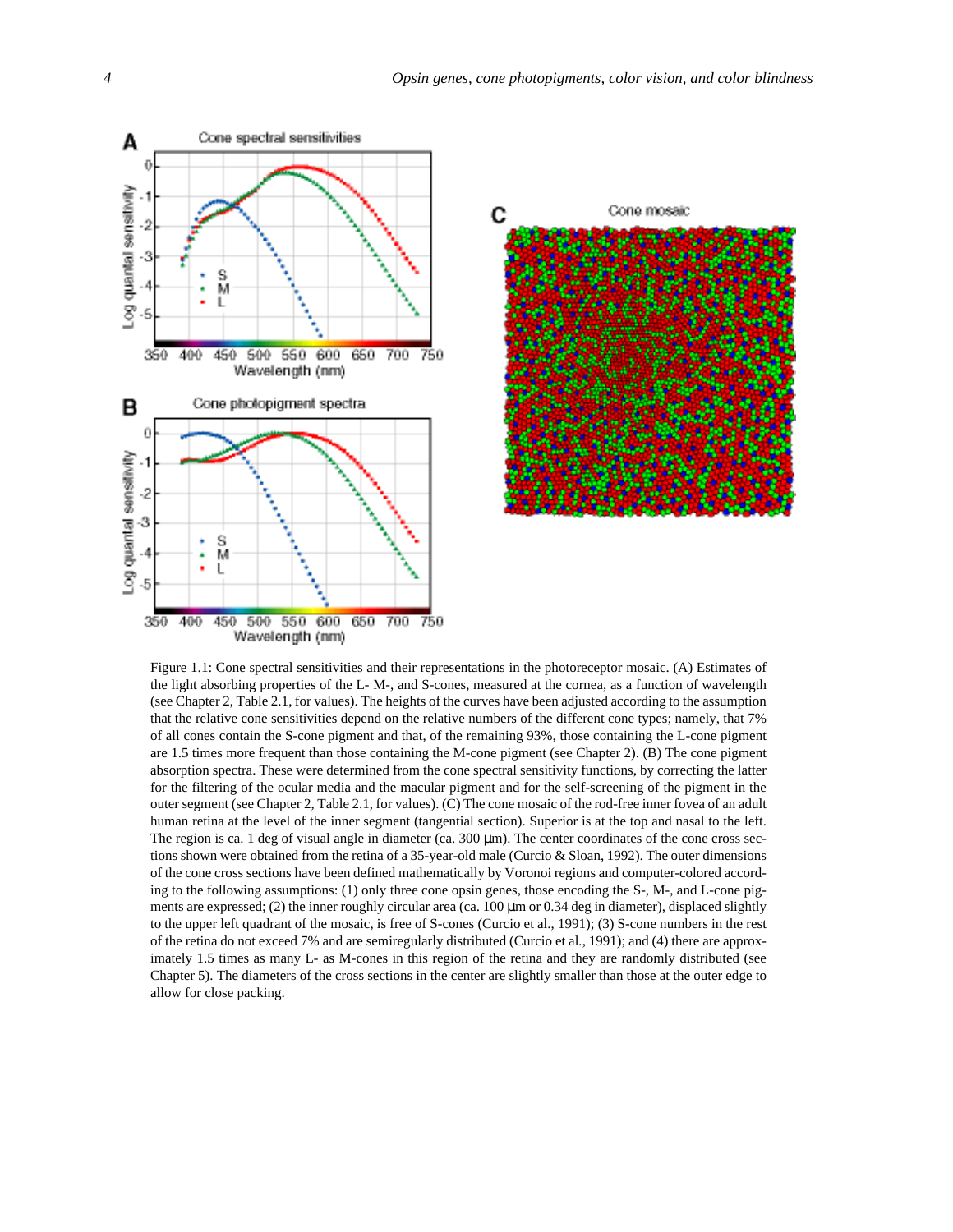which photons are caught (cf. Rushton, 1972). Lights of different spectral distributions, therefore, will appear identical, if they produce the same absorptions in the three cone photopigments, and different, if they do not (see Chapter 2). Thus color vision – the ability to discriminate on the basis of wavelength – requires comparisons of photon absorptions in different photopigments. And, accordingly, trichromatic color vision requires three such independent comparisons. Merely summing the absorptions in the three cone photopigments at some later neural stage will permit brightness or contrast discrimination, but not color vision.

The loss of one of the cone photopigments, as occurs in certain congenital disorders, reduces (photopic) color vision to two dimensions or dichromacy. The loss of two further reduces it to one dimension or monochromacy. And, the loss of all three completely extinguishes it. Vision, then, is purely scotopic and limited to the rods.

**Cone pigments and visual pathways.** In man and the higher primates, the primary visual or retino-geniculostriate pathway has evolved into three postreceptoral neuronal systems for transmitting the cone signals that arise from the photopigment absorptions (see Chapter 11). These have been characterized as: (i) a luminance subsystem, which mainly carries information about luminance contrast by summing the relative rates of quantum catch in the M- and L-cones (and is sensitive to high spatial and temporal frequencies); (ii) a yellow-blue color subsystem, which mainly carries information about color contrast by comparing the relative rate of quantum catch in the S-cones with those in the M- and L-cones; and (iii) a red-green color subsystem, which carries information about color contrast by comparing the relative rates of quantum catch in the M- and L-cones. Roughly, it can be said that the three subsystems allow three kinds of discriminations: light from dark, yellow from blue, and red from green.

The dimensionality of the color information transmitted by these postreceptoral subsystems is, in the first instance, limited by the number of available cone photopigments. If one or more of the three normal cone photopigments is absent, then the dimensionality is correspondingly reduced from trichromacy to dichromacy or monochromacy. On the other hand, if an extra, fourth cone photopigment is present, as occurs in certain heterozygotic carriers of color blindness, full four-dimensional or tetrachromatic color vision does not seem readily possible (see page 38). The limitation may be the inability of the postreceptoral subsystems to convey more than three independent color signals (see Chapter 6).

#### **Molecular genetics of the opsin genes**

The spectral sensitivity of the cone photopigments is intimately related to the structure of the cone pigment molecules. These are concentrated in the photoreceptor outer segment, a specialized cilium containing the phototransduction machinery (see Fig. 1.2 and Chapter 3). Each pigment molecule consists of a transmembrane opsin (or apoprotein) covalently linked to the same, small conjugated chromophore (11-*cis*-retinal), which is an aldehyde derivative of vitamin A.

All opsins are heptahelical proteins, composed of seven transmembrane helices that are linked together by intra- and extracellular loops. Structural work on the opsin of the rod pigment rhodopsin (Unger & Schertler, 1995), about which we have the most information, indicates that the membrane-embedded helices form a barrel around a central retinal binding pocket (see Fig. 1.2). The binding site of the chromophore in both the cone and rod opsins is located in helix 7, a region that has been relatively conserved during the process of divergent evolutionary change (see the following section).

Photon absorption by the pigment molecules initiates visual excitation by causing an 11-*cis* to all-*trans* isomerization of the chromophore, which activates a transducin G-protein (see Chapter 3). Opsins absorb maximally in the ultraviolet region of the spectrum below 300 nm, whereas retinal absorbs maximally at about 380 nm (Knowles & Dartnall, 1977). It is only by binding together that a broad absorbance band (known as the  $\alpha$ -band) in the visible spectrum is created. The  $\lambda_{\text{max}}$  of the  $\alpha$ -band depends on the geneti-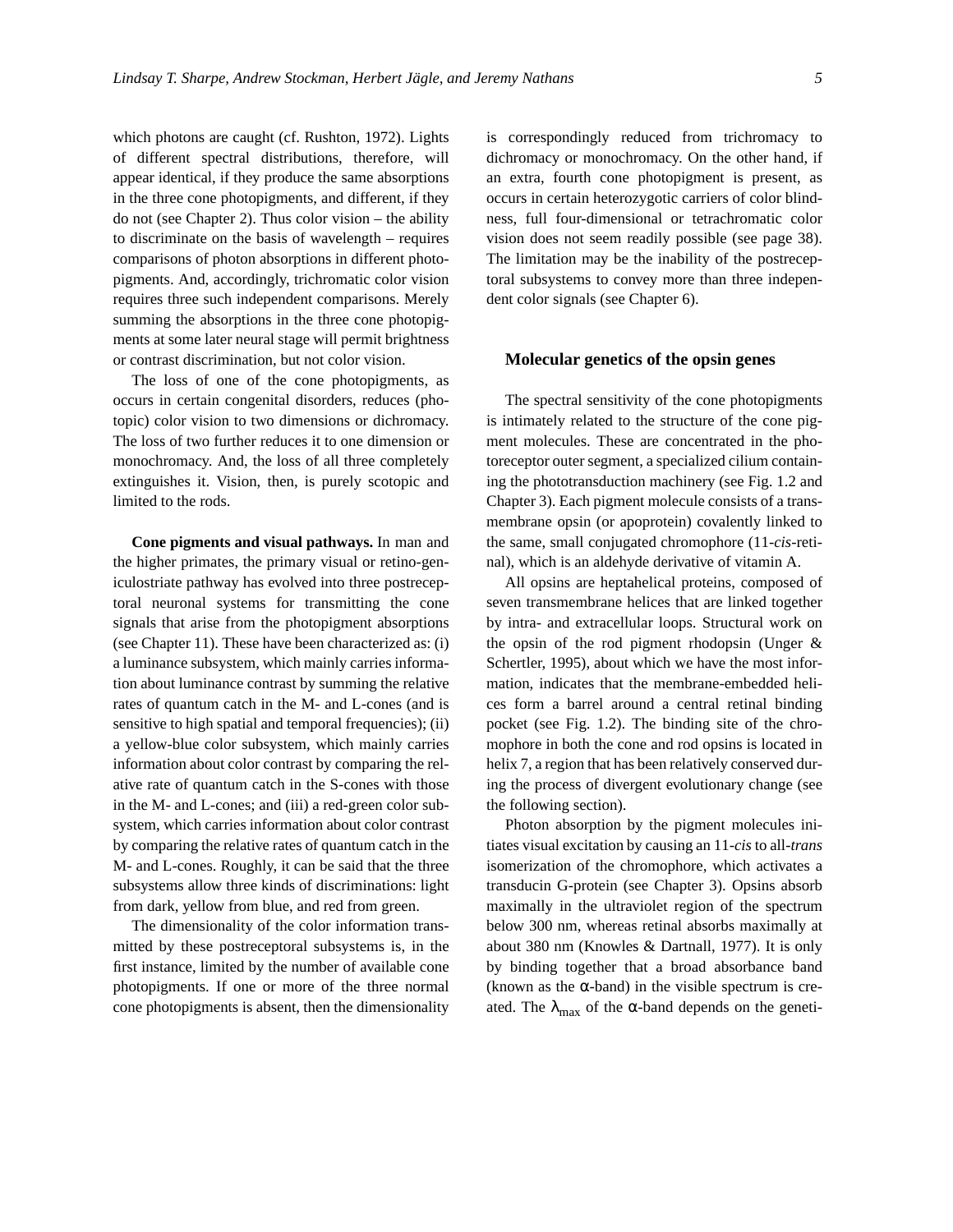

Figure 1.2: Cutaway view of the photopigment molecules (right) packing within the enfolded membrane discs in the outer segments of the cone photoreceptor cells (left). Each molecule consists of a transmembrane opsin bound to a chromophore, 11-*cis*-retinal. The opsin or protein portion of the molecule is a chain of amino acids, running from an amino-terminal end (N), exposed on the external aqueous surface of the membrane discs, to a carboxyl terminal region (C), exposed on the internal aqueous surface of the discs. The chain has seven coils, termed α-helices, spanning the membrane (Hargrave et al*.*, 1984). Linked together by loops in the rest of the chain, the  $\alpha$ -helices encircle the chromophore (right, lower cutaway view). The loops are distinguished by whether they occur in the luminal (extracellular) or cytoplasmic (intracellular) face of the cell. The view is from the intracellular surface. It indicates the approximate position of the  $\alpha$ -helices and of the three amino acids (open circles) that are believed to have the major influence on the  $\lambda_{\text{max}}$  of the pigment (see Fig. 1.5B). The tail of the chromophore is attached by a protonated Schiff base to a charged lysine amino acid residue lying at nucleotide position 312 in the chain of the L- and M-cone opsins (filled circle, see Fig. 1.5B) and at position 293 in the chain of the S-cone opsin (corresponding to position 296 in rhodopsin). Features critical to the function of the opsin are well conserved in all known mammalian species, with the interhelical loops being, on average, more conserved than the transmembrane helical regions.

cally determined amino acid sequence of the opsin and the relationship that the opsin establishes with the chromophore. A second, but lower, absorbance band, known as the β-band, may also be present, which is due to the *cis*-band of the chromophore. The upturn of the L- and M-cone photopigment spectra at very short wavelengths has been interpreted as indicating the presence of such a β-band (see Fig. 1.1B).

The different opsins of the S-, M-, and L-cone photopigments and of the rod photopigment are encoded by four separate genes. These have been formally identified by the HUGO/GDB (genome data base) Nomenclature Committee as the BCP (blue cone pigment), GCP (green cone pigment), RCP (red cone pigment),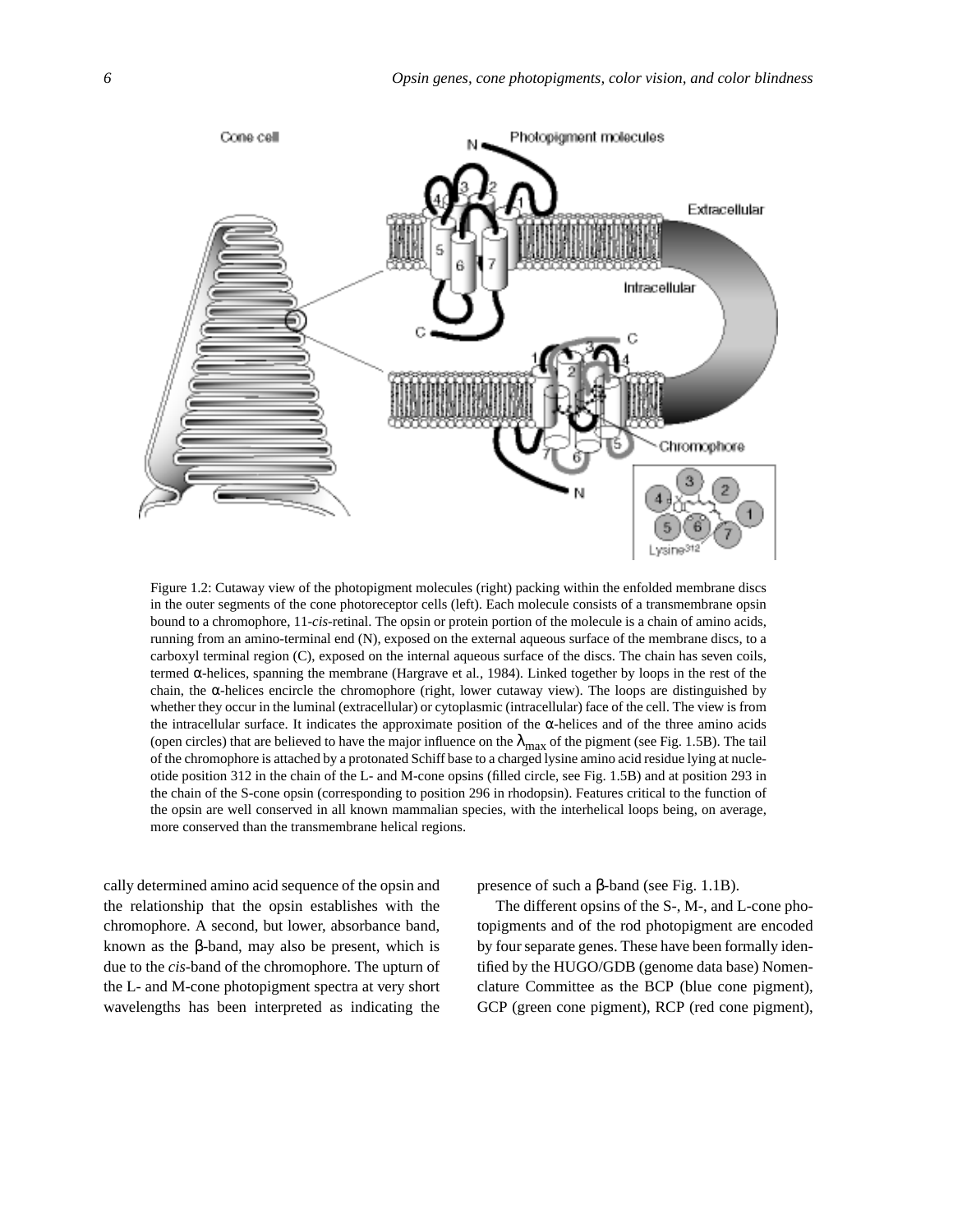and RHO (rhodopsin) genes. Visual psychophysicists, however, often refer to them as the S-, M-, L-cone and rod pigment genes.

The genes encoding the S-cone and rod pigments reside alone as single copies. The former is found on the long or q-arm of chromosome 7 (Nathans, Thomas, & Hogness, 1986) within a cytogenetic location between 7q31.3 and 7q32 (Nathans*,* Thomas, & Hogness, 1986; Fitzgibbon et al., 1994) and the latter on the q-arm of chromosome 3, between 3q21.3 and 3q24 (Nathans, Thomas, & Hogness, 1986). In contrast, the genes encoding the L- and M-cone pigments reside on the q-arm of the X-chromosome at location Xq28 (Nathans*,* Thomas, & Hogness, 1986) within a headto-tail tandem array (Vollrath, Nathans, & Davis, 1988; Feil et al., 1990), which may contain as many as six gene copies. In general, the L-cone pigment gene is present in only a single copy and precedes the multiple M-cone pigment genes in the array (see the following section). In addition, the array contains the five nested exons of a complete gene (termed TEX28), the first exon of which is located ca. 700 base pairs downstream of the end of the visual pigment gene cluster (see the section on visual pigment gene structure). Extra, truncated (lacking exon 1) nonfunctional copies may be interdigitated between the opsin genes, filling up most of the intervening area. The TEX28 gene is expressed in testes but not in the cone photoreceptor cells (Hanna, Platts, & Kirkness, 1997). It is transcribed in the orientation opposite to the cone opsin genes (see mRNA transcription).

**Pigment gene evolution.** The reason for the separate chromosomal locations of the opsin genes is unknown, and their evolutionary development is subject to speculation based on comparisons of their sequence homologies (see the section on opsin gene sequence homologies). One plausible alternative, although by no means the only one, is that the three cone opsin genes and human trichromacy evolved in the following steps (see also Chapters 6 and 7; Goldsmith, 1991):

1. The emergence of a primordial opsin gene on the X-chromosome that encodes a pigment with its  $\lambda_{\text{max}}$  in the region conferring the greatest sensitivity to the quantum-intensity–based spectral distribution of sunlight (Dartnall, 1962, but see Lynch & Soffer, 1999) and reflectance of green plants (Lythgoe, 1972). This system formed the basis of the contrast or luminance subsystem of vision, which has a  $\lambda_{\text{max}}$  near 555 nm.

2. The emergence of a second opsin gene, about 500 million years ago (Nathans, 1987; Chiu et al., 1994; Hisatomi et al., 1994), located on chromosome 7. Through the accumulation of DNA sequence changes (see the section on opsin gene sequence homologies), it encoded a pigment with its  $\lambda_{\text{max}}$  placed at short wavelengths (the S-cone pigment) and expressed it in a different subset of (anatomically distinct) cones from that in which the primordial opsin gene was expressed. The subsequent development of second-order neurons (the yellow-blue opponent color subsystem), which is sensitive to differences in the excitations of the two sets of cones, enabled the discrimination of many forms of natural green vegetation, differing mainly in their reflectances of short-wave light (Hendley & Hecht, 1949; Mollon, 1996).

3. The emergence of a third opsin gene, about 30 to 40 million years ago (Nathans, 1987; Yokoyama & Yokoyama, 1989; Yokoyama, Starmer, & Yokoyama, 1993), as a result of the duplication of the ancestral opsin gene on the X-chromosome. The event copied the transcription unit, but not the locus control region (see the following section). According to one view, the accumulation of DNA sequence changes in the duplicated genes resulted in them encoding distinct M- and L-cone pigments and being expressed in different subsets of (anatomically similar) cones. An alternative view is that the duplication event resulted from unequal crossing over (involving  $\text{Al}u^2$  repeats) between two alleles of the ancestral gene that had different spectral sensitivities, so that trichromatic color

 $2$ An Alu element is a dispersed repetitive DNA sequence that is about 300 bp in length. The name derives from the restriction endonuclease Alu I that cleaves it. The sequence occurs in about 300,000 copies in the human genome and is believed to have no coding value. An Alu repeat element at the site of insertion of the duplicated opsin gene may have been important in promoting crossing over within the array.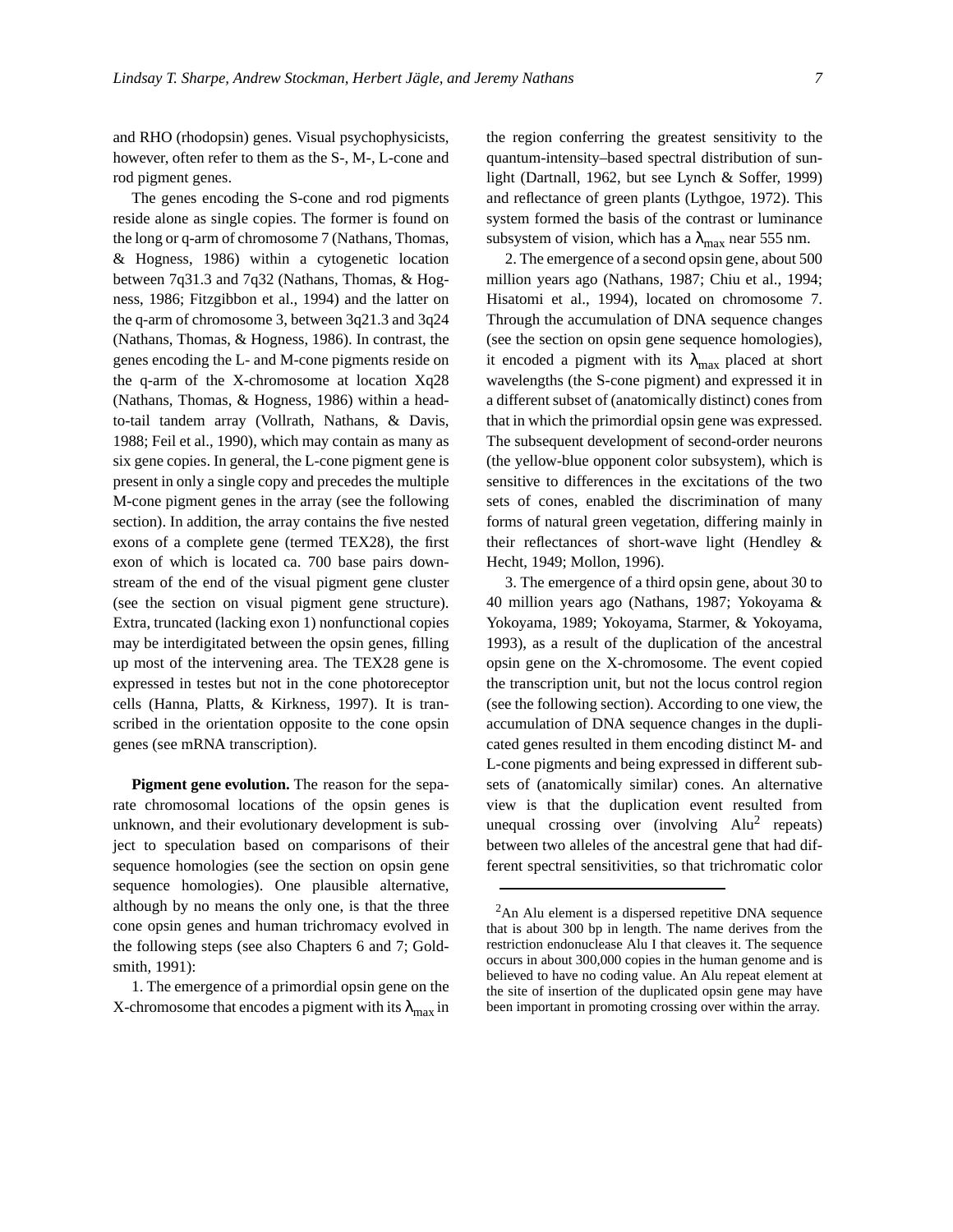vision did not have to await the accumulation of mutations. Initially, changes in the relative excitations of the two pigments caused by changes in wavelength were undifferentiated, but the subsequent recruitment of existing second-order neurons or the development of new ones (the red-green opponent color subsystem) enabled discriminations in the yellow-green to orangered spectral region. This duplication event may have occurred in our arboreal ancestors, after the divergence of the Old- and New-World monkeys (see Chapters 6 and 7), as an adaptation to frugivory, assisting the detection of fruit amid foilage (Mollon, 1989, 1991; Osorio & Vorobyev, 1996).

This story is necessarily complicated by the coevolution of the rhodopsin gene, which is similar in structure and sequence to the cone opsin genes. It appears to have derived from the S-cone opsin gene, after the divergence of the latter from the common ancestral gene (Okano et al., 1992). The tight clustering of the  $\lambda_{\text{max}}$ 's of almost all vertebrate rhodopsins near 500 nm – the human rod spectral sensitivity measured in vivo peaks at 507 nm and the absorbance spectrum at 493 nm – has so far eluded easy explanation (Goldsmith, 1991). It does not directly correspond to the  $\lambda_{\text{max}}$  of starlight, moonlight, or twilight (Lythgoe, 1972).

**Visual pigment gene structure.** Structurally, each visual pigment gene is a large deoxyribonucleic acid (DNA) molecule, consisting of thousands of subunits – nucleotides – linked together. These are the nucleotide base sequences. Each comprises a nitrogenous base (adenine, guanine, thymine, or cytosine), a phosphate molecule, and a sugar molecule (deoxyribose). Owing to the double-helical structure of DNA, the nucleotide in one DNA strand has a complementary nucleotide in the opposite strand. The two are held together, in nucleotide or base pairs (bp), by weak hydrogen bonds. Adenine (A) conjoins with thymine (T) and guanine (G) with cytosine (C); no other combinations are possible. The base sequences can be divided into promoter, noncoding (intron), and coding (exon) sequences (see Fig. 1.3A).

*(i) Transcription unit:* The term "transcription unit" is often used to refer to the exons and the intervening introns to indicate the region that is actually synthesized into messenger ribonucleic acid (mRNA) before being translated into the opsin. The transcription region begins at the start or cap site at the 5' (upstream or head) end of the gene. It is followed by a short leader sequence – 6 bp long in the S-cone pigment gene and 40 bp long in the M- and L-cone pigment genes – that is not translated into the opsin. Downstream of the leader sequence is the start codon, a trinucleotide sequence, ATG, which specifies the initiation of opsin translation. It is paired with a stop codon, TGA, at the 3' (downstream or tail) end, which specifies the termination of opsin translation. In the transcription region, the stop codon is followed by untranslated tail sequences. These include a signal – the polyadenylation or poly  $(A)$  site – for the addition of a string of adenosine residues. The exact function of the residues is unknown, but there is evidence that mRNA degradation occurs from the 3' end and that the poly (A) tail together with the poly (A)–specific RNAbinding proteins increases the half-life of the mRNA during translation (see the section on opsin translation).

*(ii) Promoters:* Promoters are specific regulatory sequences or boxes upstream of the transcription start site. They bind the enzyme (RNA polymerase) that catalyzes the synthesis of the RNA chain, a reaction that is referred to as transcription (see Fig. 1.3). The first promoter sequence, the TATA regulatory box, is ca. 25 bp upstream of the transcription start site. It is involved in binding RNA polymerase via a TATA binding protein. Another promoter sequence, the CCAAT box, is ca. 70–90 bp upstream of the transcription start site. The promoter sequences also interact with transcriptionally active sequences contained in the upstream locus control region (LCR) to regulate the rate of DNA transcription into RNA and hence the amount of opsin gene expression.

*(iii) Introns:* The intron sequences are silent or noncoding sequences usually believed to have no apparent function (but see the section on intergenic recombination). The possibility that they contain regulatory sequences involved in gene expression, however, cannot be ruled out. They are delimited by recognition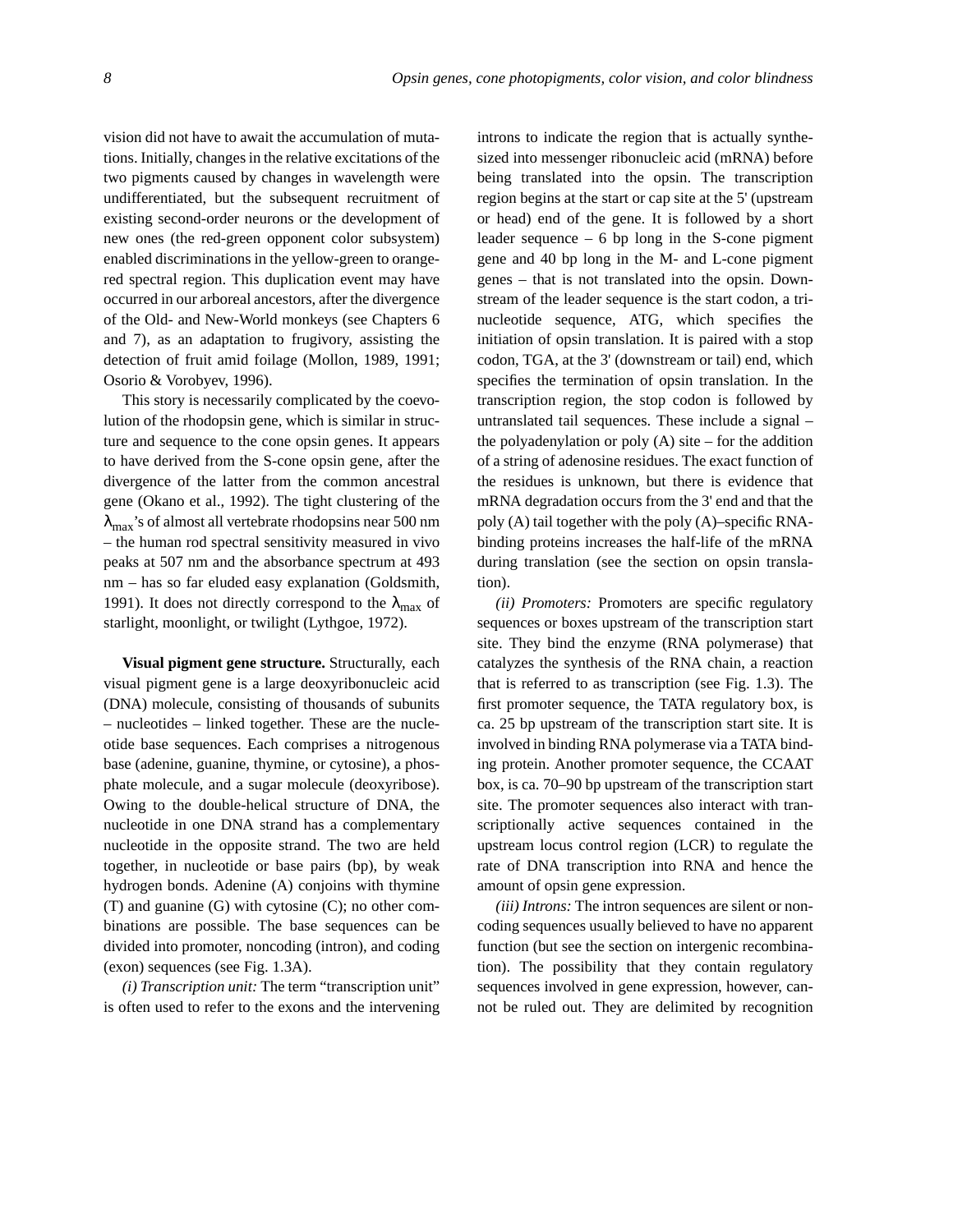

Figure 1.3: Schematic representation of an opsin gene and its transcription into mRNA. (A) The structure of an L-cone opsin gene (DNA), indicating the promoter region, and the untranslated regions at the 5' and 3' ends (gray) the coding regions (black) and the intervening introns (white). (B) and (C) The transcription of the DNA into precursor mRNA and the splicing out of the introns to form mature mRNA. The structure of the mRNA is similar to that of the DNA, except that the sugar molecule is ribose instead of deoxyribose, uracil (U) replaces thymine (T), and the molecule is single-stranded. mRNA is capped or blocked with 7-methylguanosine at its 5' end. There follows a short untranslated region and then the start codon, ATG (AUG), which specifies the initiation of translation. A stop codon, TGA (UGA), indicates the termination of the translated region. Capping and tailing of precursor mRNA precede the splicing out of introns.

sites, which are necessary for identifying and splicing them out from the mRNA precursor (see Fig. 1.3). Introns typically begin with the dinucleotide GT (the splice donor; GU in the precursor mRNA) and end with the dinucleotide AG (the splice acceptor).

*(iv) Exons:* The opsin-coding sequences are divided into exons, which are separated by the introns and numbered according to their proximity to the 5' end (see Fig. 1.3A). Within the exons, the nucleotide sequences are grouped into triplets – the 3-base sequences or codons – each of which specifies a constituent amino acid (monomer) of the polypeptide chain of the visual pigment opsin (see Table 1.1). There are 64 possible codons (the possible combinations of the four nucleotides), but only 20 unmodified amino acids in the opsin. Thus each amino acid may have more than one codon. Many of the different codons for single amino acids differ only in the third nucleotide of the 3-base sequence.

*(v) Gene length:* The S-cone pigment gene comprises 5 exons (1,044 bp of which are protein coding) and 4 introns (total length: 2,200 bp). The length of the gene from its mRNA start or cap site (nucleotide base sequence 403) to its poly (A) site (nucleotide base sequence 1,510) is 3,308 bp. (The extra base pairs occur because the exons include 5' and 3' untranslated, nonprotein-coding, sequences that also end up in the mature mRNA; see Fig. 1.3). The M- and L-cone pigment genes each comprise six exons (1,092 bp of which are protein coding) and five introns (total length: 12,036 bp and 14,000 bp, respectively, for the M- and L-cone pigment genes). The length of the M-cone pigment gene is 13,300 bp and that of the L-cone pigment gene is 15,200 bp.

A small, extra exon, encoding only 38 amino acid residues (114 bp), is found at the beginning of the Land M-cone pigment genes. It may have been added at some point during evolution to the primordial visual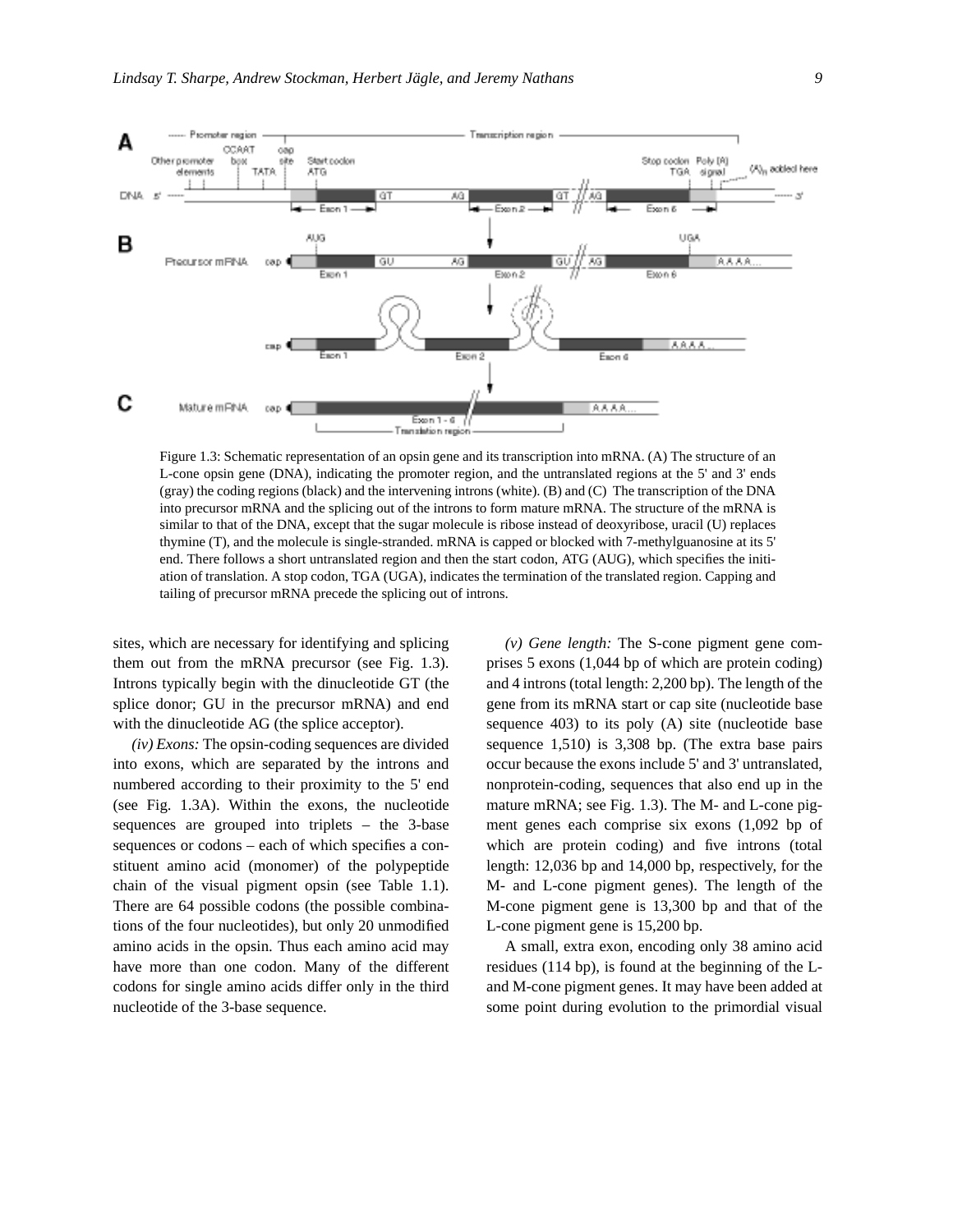pigment gene to facilitate transcription of more than one gene copy in the tandem array.

**mRNA transcription and opsin translation.** The base sequences in the DNA are transcribed into RNA, which is subsequently translated to produce the opsin. The primary product in transcription – the mRNA precursor, often called pre-mRNA – contains all of the base sequences, those defining the introns as well as the exons (see Fig. 1.3B). It is blocked or capped with 7-methylguanosine at its 5' end and tailed by a string of adenosine residues at its 3' end. The capping and tailing are believed to permit the export of mRNA from the cell nucleus.

During processing in the cell nucleus, the introns are spliced out, so that the final product in transcription – the mature mRNA (Fig.  $1.3C$ ) – only contains the exon sequences. The mature mRNA is exported to the cytoplasm of the photoreceptor cells, where it serves as a template for the synthesis of the opsin from its constituent amino acid residues (see Fig. 1.4). The translation process is complex, involving several stages and a family of transfer RNAs (tRNA), the role of which is to bond with amino acids and transfer them to the ribosome (the site of protein synthesis). The amino acids are assembled sequentially in the growing polypeptide chain of the opsin, from the amino-terminal end to the carboxyl-terminal end, according to the order of codons carried by the mRNA. In the chain, the amino acids are linked by the carboxyl group (COOH) of one amino acid and the amino group  $(NH<sub>2</sub>)$  of another. Hence, opsins can be identified by their  $NH<sub>2</sub>$ (or N) and COOH (or C) ends.

**Opsin gene sequence homologies.** The nature of the pigment defined by an opsin gene depends on the nucleotide sequences of its exons, which are grouped into triplets (codons) encoding amino acid residues and numbered sequentially beginning with the first codon.

The S-cone pigment gene comprises 348 codons divided over its 5 exons, while the M- and L-cone pigment genes comprise 364 codons divided over their 6 exons. The S-cone pigment gene shows only  $43 \pm 1\%$ 

| <b>DNA</b>                         |                       | Amino acid Abbreviations |   | Class     |  |
|------------------------------------|-----------------------|--------------------------|---|-----------|--|
| codons                             |                       |                          |   |           |  |
| GCA, GCC,<br>GCG, GCT              | Alanine               | ala                      | A | (1)       |  |
| AGA, AGG,<br>CGA, CGC,<br>CGG, CGT | Arginine $+$          | arg                      | R | (4)       |  |
| GAC, GAT                           | Aspartic acid -       | asp                      | D | (3)       |  |
| AAC, AAT                           | Asparagine            | asn                      | N | (2)       |  |
| TGC, TGT                           | Cysteine              | cys                      | C | (1, 2)    |  |
| GAA, GAG                           | Glutamic acid -       | glu                      | E | (3)       |  |
| CAA, CAG                           | Glutamine             | gln                      | Q | (2)       |  |
| GCA, GGC,<br>GGG, GGT              | Glycine               | gly                      | G | (1)       |  |
| CAC, CAT                           | Histidine $(+)$       | his                      | Н | (4, 6)    |  |
| ATA, ATC,<br>ATT                   | Isoleucine            | ile                      | I | (1)       |  |
| TTA, TTG,<br>CTA, CTC,<br>CTG, CTT | Leucine               | leu                      | L | (1)       |  |
| AAA, AAG                           | $Lysine +$            | lys                      | K | (4)       |  |
| ATG                                | Methionine<br>(Start) | met                      | М | (1)       |  |
| TTC, TTT                           | Phenylalanine         | phe                      | F | (1, 5)    |  |
| CCA, CCC,<br>CCG, CCT              | Proline               | pro                      | P | (1)       |  |
| AGC, AGT,<br>TCA, TCC,<br>TCG, TCT | Serine                | ser                      | S | (2)       |  |
| ACA, ACC,<br>ACG, ACT              | Threonine             | thr                      | T | (2)       |  |
| TGC                                | Tryptophan            | trp                      | W | (1, 5, 6) |  |
| TAC, TAT                           | Tyrosine              | tyr                      | Y | (2, 5)    |  |
| GTA, GTC,<br>GTG, GTT              | Valine                | val                      | V | (1)       |  |
| TAA, TAG,<br>TGA                   | (Stop)                |                          |   |           |  |

Table 1.1: The genetic code and the chemical properites of amino acids. The four types of nucleotides forming the deoxyribonucleic acid (DNA) codons are adenylic (A), guanylic (G), cytidylic (C), and thymidylic (T) acid. In ribonucleic acid (RNA) codons, uridylic (U) replaces thymidylic (T) acid. Amino acids belonging to the same class (1–6) are considered homologous and their substitution conservative. (+ or - indicates those amino acids most likely to be positively or negatively charged. The charge of histidine (+) depends on the local environment, and is, therefore, indicated in parentheses.)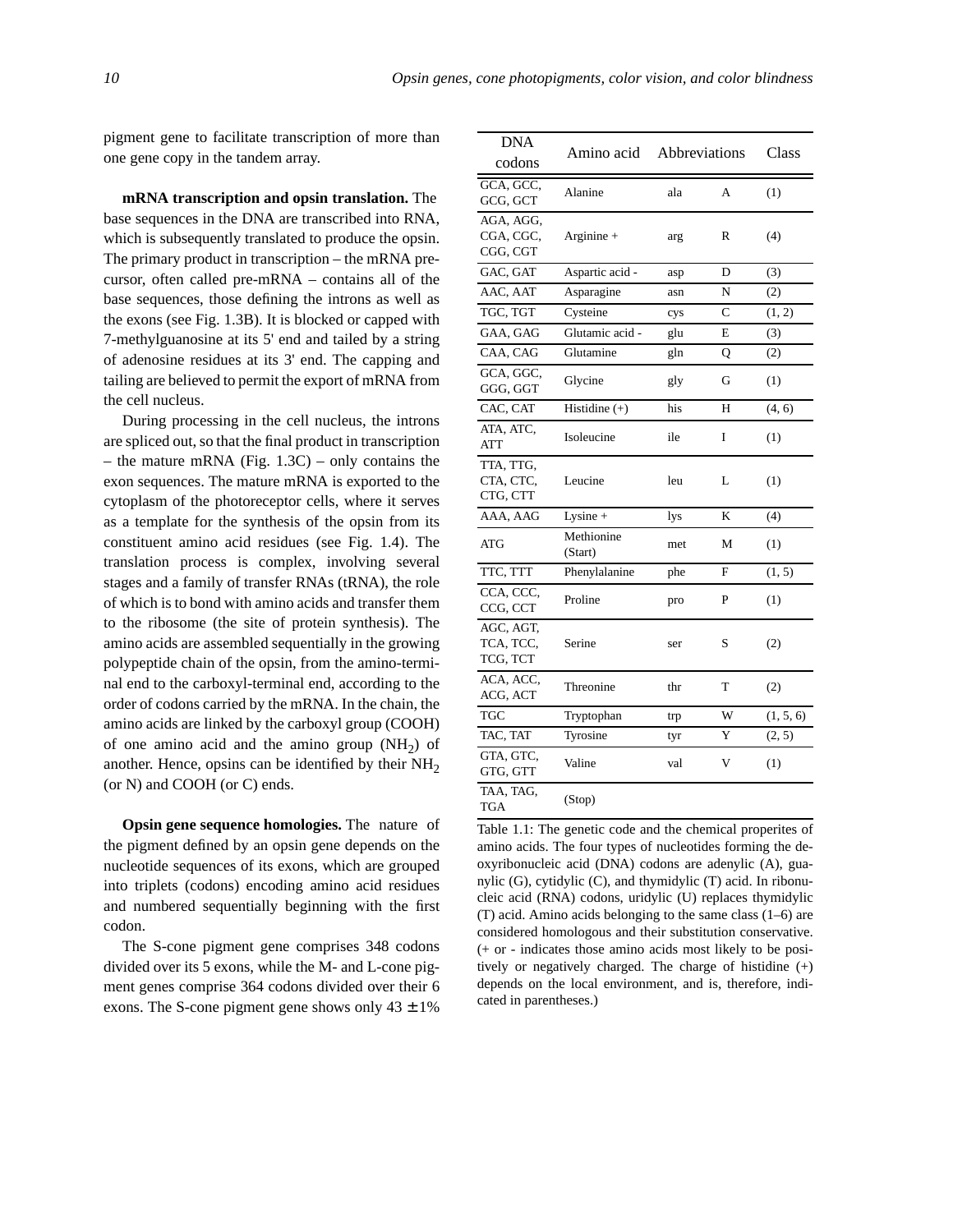

Figure 1.4: The mechanism of translation of the mRNA (from exon 5) into the L-cone opsin. Translation involves tRNA, each of which has a recognition site or triplet nucleotide sequence (anticodon) that is complementary to the triplet nucleotide coding sequence (codon) of mRNA. For example, the tRNA at the right carries lysine and its (RNA) anticodon CUU recognizes the lysine (RNA) codon AAG. Amino acids attach serially to the growing polypeptide chain and the respective tRNAs are jettisoned (as shown at left). The process is mediated by ribosomes (one is shown in outline) moving along the mRNA in a 5' to 3' direction.

amino acid identity with either the M- or L-cone pigment gene (see Fig. 1.5), which is about the same amount of homology with the rod pigment gene (41  $\pm$ 1%). In contrast, the M- and L-cone pigment genes show 96% mutual identity for the 6 exons (they are 98% identical at the DNA sequence level if the introns and 3'-flanking sequences are included). From the sequence homologies, it is possible to estimate the evolutionary divergence of the genes: The greater the identity, the more recent the divergence (see the section on pigment gene evolution). A curiosity is that the noncoding intron sequences of M- and L-cone pigment genes are more homologous than the coding exon sequences, even though the former should be freer to diverge than the latter during the course of evolution (see Mollon, 1997).

*(i) L- and M-cone exon sequences:* There are only 15 codon differences between the L- and M-cone pigment genes (Fig. 1.5B). They are confined to exons 2– 5, which encode the seven membrane-embedded  $α$ - helices that together form the chromophore binding pocket (see Fig. 1.2). Three sites are in exon 2 (at codons 65, 111, and 116; for numbering system, see Nathans, Thomas, & Hogness, 1986); two in exon 3 (at codons 153 and 180), three in exon 4 (at codons 230, 233, and 236), and seven in exon 5 (at codons 274, 275, 277, 279, 285, 298, and 309). Six of these differences involve conservative substitutions of hydrophobic residues, which do not influence the interaction of the opsin with the chromophore. Of the remaining nine, one of the sites (codon 116) lies in the first extracellular loop of the molecule; it is therefore unlikely to be involved in a direct interaction with the chromophore. Seven sites, however, lie in the transmembrane helices and may contact the chromophore. These are codons 65, 180, 230, 233, 277, 285, and 309. They involve the substitution of an amino acid residue that lacks a hydroxyl group (a nonpolar or uncharged amino acid) by one that carries a hydroxyl group (a polar or charged amino acid). On theoretical grounds, amino acid substitutions that change the number or locations of polar side chains (e.g., those carrying an hydroxyl group) in the retinal-binding pocket could alter the spectral tuning of the 11-*cis*-retinal chromophore by readjusting its three-dimensional packing or by changing the electrical properties of its immediate environment (Kropf & Hubbard, 1958; Mathies & Stryer, 1976; Hays et al., 1980).

The effect of replacing polar amino acids by nonpolar ones is supported by the results of site-directed mutagenesis experiments in bovine rhodopsin (Chan, Lee, & Sakmar, 1992) and in human hybrid cone pigments (Merbs & Nathans, 1992b; Asenjo, Rim, & Oprian, 1994), as well as by comparisons between electroretinographic (ERG) measurements of primate cone pigment spectral sensitivities and corresponding amino acid sequences (Neitz*,* Neitz, & Jacobs, 1991). The largest shifts in  $\lambda_{\text{max}}$  are produced by substituting alanine for threonine at codon 285 (ca. -14 nm), phenylalanine for tyrosine at position 277 (ca. -7 nm), and alanine for serine at position 180 (ca. -4 nm) (Merbs & Nathans, 1992a). By contrast, substitutions at positions 65, 230, 233, and 309 produce shifts of approximately 1 nm or less at  $\lambda_{\text{max}}$  (Merbs & Nathans, 1993).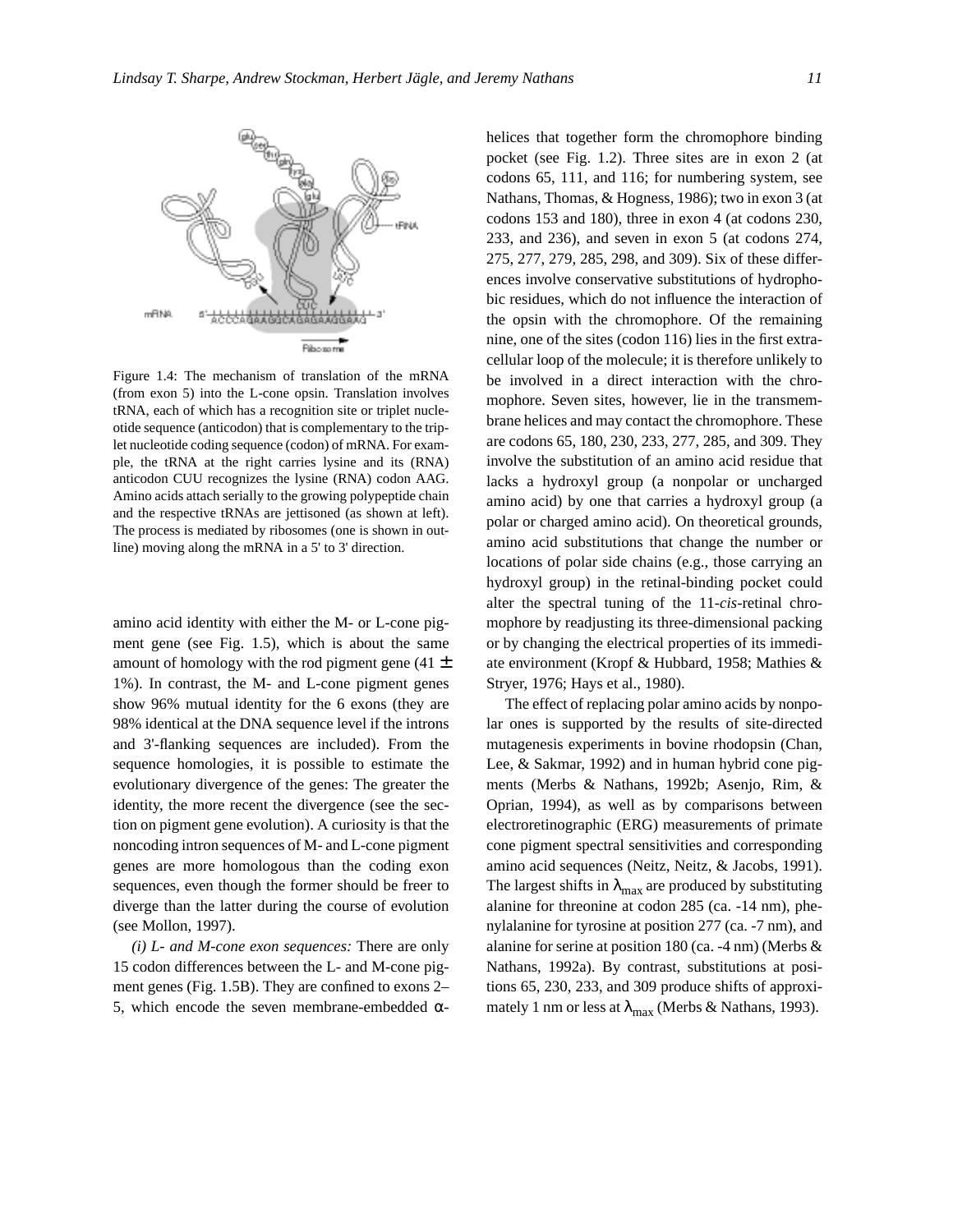M- vs S-cone pigment



Figure 1.5: Pairwise comparisons of human visual pigment molecules showing amino-acid identities (open circles) and differences (filled circles) (after Nathans, Thomas, & Hogness, 1986). In each representation, the seven  $\alpha$ -helices are arranged in a line. When intramembrane regions are optimally aligned, the amino-proximal tails (extracellular face) of the M- (or L-) cone pigments are 16 amino acids longer than for the S-cone pigment. The alignment can be improved by inserting into the M- (or L-) cone pigment sequences gaps of two amino acids and of one amino acid, respectively, at positions 4 residues and 29 residues from the carboxyl terminus. (A) Identity between the M- and S-cone pigments. (B) Identity between the L- and M-cone pigments. The location of lysine312, the site of covalent attachment of 11-*cis* retinal, and the 15 amino acid substitutions are indicated. The start of each of the 5 intron positions are indicated by numbered vertical arrows. The subsitutions at codons 180, 277, and 285 (highlighted) are believed to contribute the majority of the spectral difference between the M- and L-cone pigments.

Such single amino acid substitution data, however, do not explain the nonadditive shifts in  $\lambda_{\text{max}}$  that are observed when more than one hydroxyl group is simultaneously substituted (Merbs & Nathans, 1992b; Asenjo, Rim, & Oprian, 1994), nor do they take into account the influence of multiple aliphatic amino acid differences on side-chain packing (Merbs & Nathans, 1993).

*(ii) L- and M-cone 5' and intron sequences:* L- and M-cone pigment genes differ not only in their coding sequences, but also in their 5' and intron sequences (Nathans, Thomas, & Hogness, 1986; Vollrath*,* Nathans, & Davis, 1988). In the vast majority of color normal arrays sequenced in Caucasian males, there is only one L-cone pigment gene, which is longer than all of the other gene copies (see the section on the arrangement of the gene array). It is located at the 5' (upstream) end of the array and abuts single copy DNA sequences, which are not found in front of the other, downstream genes. The length difference arises because its intron 1 *typically* contains 1,612 bp extra sequences (comprising 1,284 bp of three Alu elements and 328 bp of intervening unique-sequence DNA), which are also not found in the downstream genes (cf. the L- and M-cone pigment genes in Fig. 1.7A).

Although the extra intron sequences are found in >99% of Caucasian males, in ca. 45, 35, and 2.5 of African, Afro-American, and Japanese males, respectively, the most proximal gene in the array lacks the extra sequences in intron 1 and is the same size as the downstream M-cone pigment genes (Jørgensen, Deeb, & Motulsky, 1990; Meagher, Jørgensen, & Deeb, 1996). A reason for this may be that it contains inserted (exon 2) M-cone pigment-specific sequences (see the next section).

**Normal and hybrid pigment genes.** The S-cone opsin gene sequence seems to be nearly invariant in the human population. In contrast, the M- and L-cone opsin genes are diversiform, owing to hybrid variants and shared polymorphisms (see Fig. 1.6).

Hybrids are fusion genes containing the coding sequences of both L- and M-cone pigment genes. They are produced by intragenic crossing over: the breaking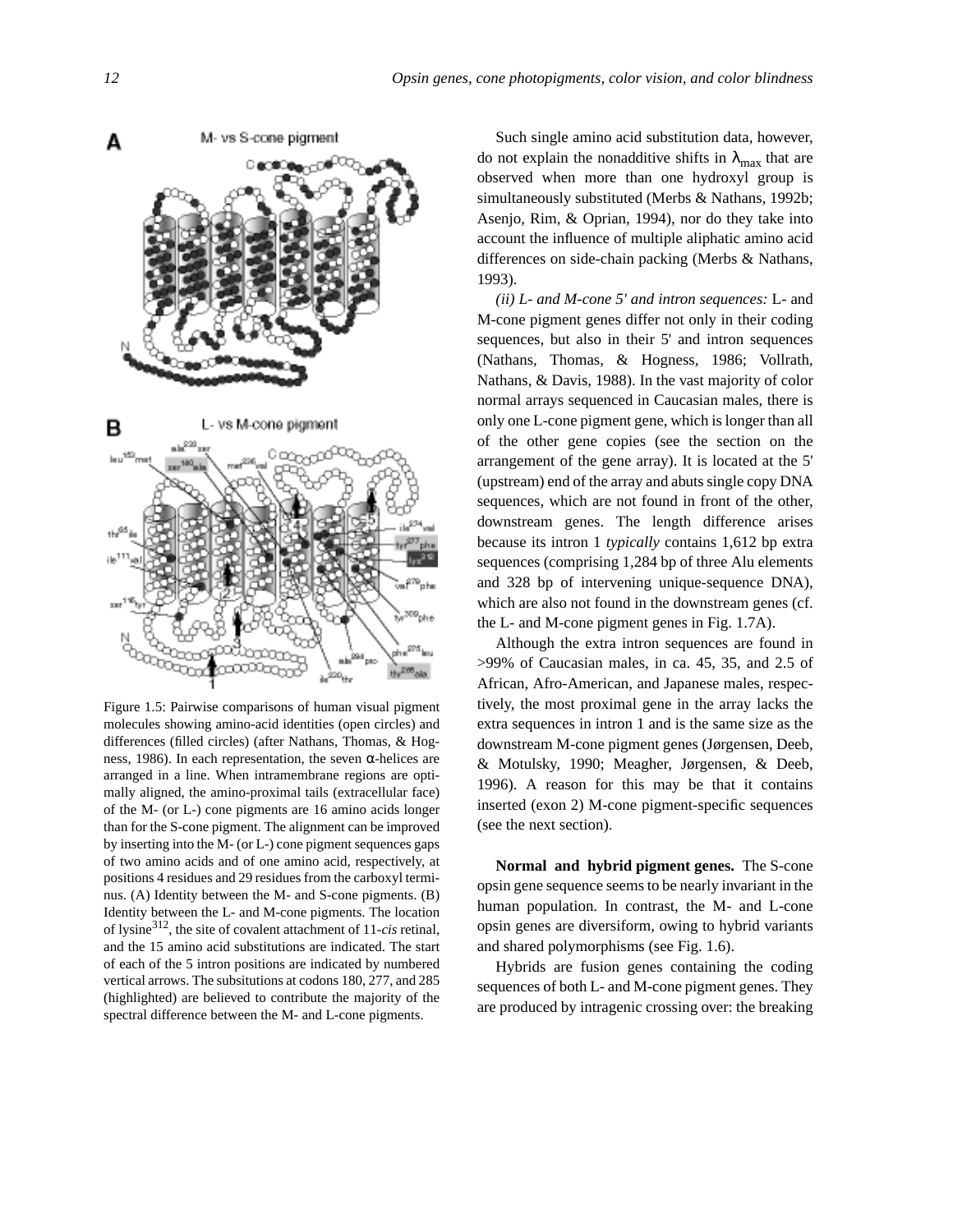during meiosis of one maternal and one paternal chromosome at the opsin gene locus; the exchange of the corresponding sections of nucleotide sequences; and the rejoining of the chromosomes (see the section on intragenic recombination and Fig. 1.15C).

Intragenic crossing over between the M- and L-cone pigment genes is much more likely to occur within intron sequences than within exon sequences, owing to the approximately tenfold greater size of the introns compared with the exons and the paradoxically greater DNA sequence similarity of the M- and L-cone pigment gene introns compared with the exons (Shyue et al*.*, 1995). Thus, in general, hybrid genes contain some number of contiguous exons from one end of an L-cone pigment gene joined to the remaining exons from the other end of an M-cone pigment gene. Those beginning with L-cone exon sequences are known as 5'L-3'M (or 5'red-3'green) hybrid or fusion genes, and those beginning with M-cone exon sequences as 5'M-3'L (or 5'green-3'red) hybrid genes. The 5'L-3'M hybrid genes encode M or M-like anomalous pigments; whereas the 5'M-3'L hybrid genes encode L or L-like pigments. Therefore, a convenient shorthand terminology for referring to normal and hybrid genes is to identify their exon sequences as being M-cone or L-cone pigment-specific (see Fig. 1.6). Two factors, however, complicate this simple picture.

First, exon 3 is more variable than exons 2, 4, or 5 in its amino acid residues (Winderickx, Battisti, et al*.*, 1993; Sharpe et al., 1998), owing to the existence of several shared genetic polymorphisms between the Mand L-cone pigment genes. Genetic polymorphisms (or dimorphisms, if confined to two forms) are allelic variants of a gene occurring with a frequency greater than 1%. Most of the polymorphisms in exon 3 are confined to a dimorphic subsitution of a single nucleotide sequence. These alter the encoded amino acid without apparently affecting the properties of the photopigment. However, one – the substitution of a serine for alanine residue at codon 180 (the only one involving the substitution of a hydroxyl group) – produces a phenotypic variation. It causes a slight red shift (see below). Current estimates in normal observers suggest that the polymorphism is not equally distributed (see



Figure 1.6: Exon arrangement of the S-, M-, L-, 5'L-3'Mhybrid, and 5'M-3'L-hybrid pigment genes. The S-cone pigment gene has one fewer exon, missing from its 5' end, than the X-linked pigment genes. There are no sequence differences between X-linked genes in exons 1 and 6. The 7 amino acid residues indicated above exons 2 to 5 are those responsible for the spectra shift between the normal and anomalous pigments. Dark gray indicates an L-cone pigment gene-specific sequence; light gray, an M-cone pigment gene-specific sequence.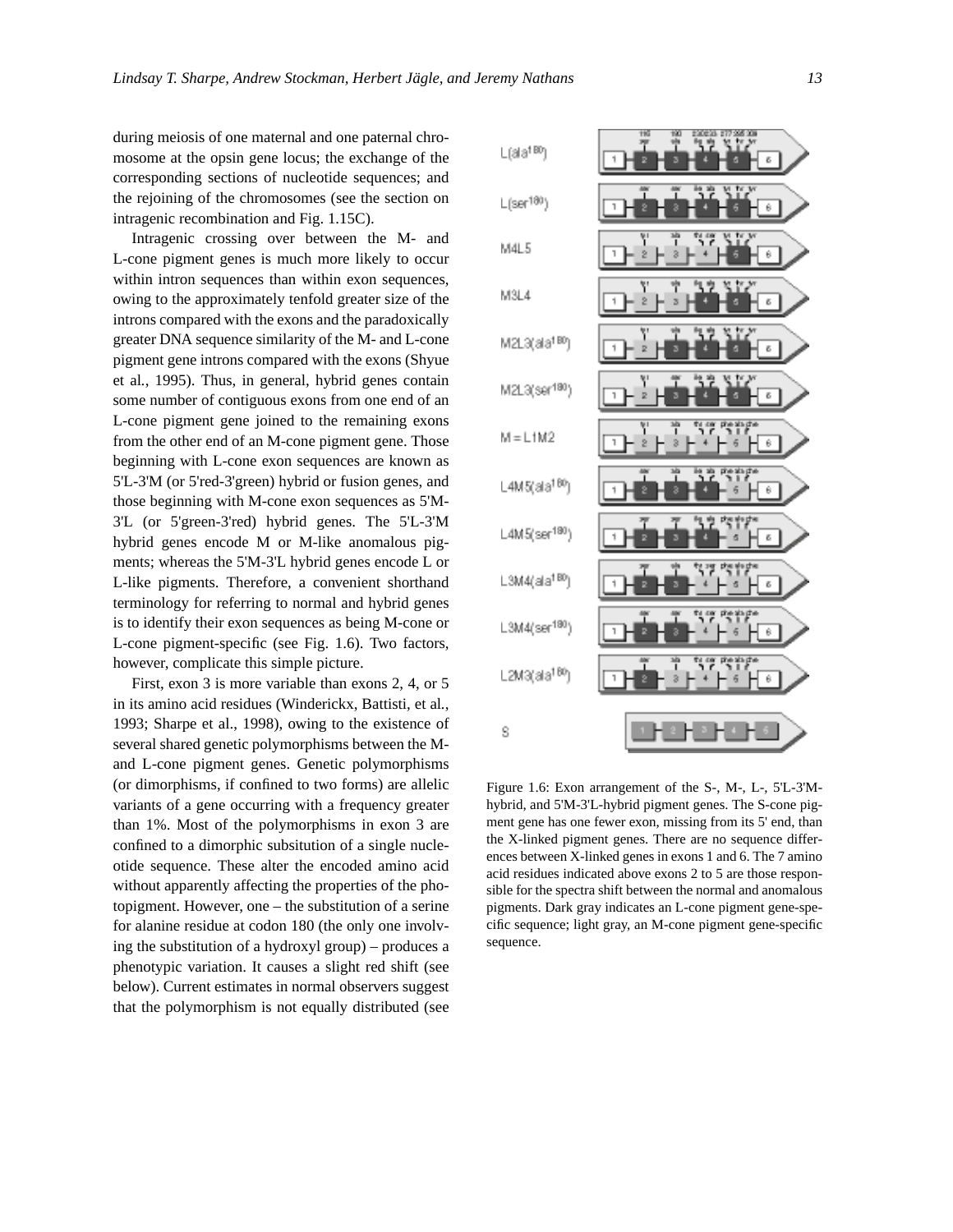Table 1.2): Among human L-cone pigment genes approximately 56.3% have serine and 43.7% have alanine at position 180, whereas, among M-cone pigment genes approximately 6% have serine and 94% have alanine (Winderickx et al., 1992b; Winderickx, Battisti, et al*.*, 1993; Neitz & Neitz, 1998; Sharpe et al*.*, 1998; Schmidt et al*.*, 1999). However, large variability may occur between groups of different ethnic origin. In one report, 80% of African ( $N = 56$ ), 84% of Japanese ( $N = 49$ ), and 62% of Caucasian ( $N = 49$ ) males had serine at codon 180 (Deeb & Motulsky, 1998). Therefore, it is useful to designate an M- or L-cone pigment gene, by an abbreviation that reflects the identity of the polymorphic residue at position 180 in exon 3.

A further complication is that frequently pigment gene sequences reveal an M-cone pigment gene exon 2 embedded within an L-cone pigment gene or a 5'L-3'M hybrid gene (Sharpe et al*.*, 1998), indicating a complicated history of recombination events, and, therefore, making it pertinent to designate whether exon 2 is derived from an M- or L-cone pigment gene.

Thus, each normal or hybrid gene is more properly referred to by an abbreviation that reflects not only the origin of its various exons, but also the identity of the polymorphic residue at position 180. For example, L-cone pigment genes can be designated  $L(ala^{180})$  or  $L(\text{ser}^{180})$  to indicate the presence of alanine or serine, respectively, at position 180. L4M5( $a/a<sup>180</sup>$ ) is a hybrid pigment encoded by a gene in which exons 1–4 are derived from an L-cone pigment gene, exons 5 and 6 are derived from an M-cone pigment gene (i.e., the point of crossing over is in intron 4), and position 180 is occupied by alanine.  $L(M2;ser^{180})$  is an L-cone pigment gene in which exon 2 is derived from an M-cone pigment gene and position 180 is occupied by serine. The fact that sequence differences between L- and M-cone pigment genes are confined to exons 2–5 implies that an L1M2 hybrid gene encodes a de facto M-cone pigment and, likewise, that an M1L2 hybrid gene encodes a de facto L-cone pigment.

**Protein sequence variation and spectral sensitivity.** Several in vitro and in vivo techniques have been

| Study                                                    | Population                            | Polymorp-                         | Allele         |  |  |
|----------------------------------------------------------|---------------------------------------|-----------------------------------|----------------|--|--|
|                                                          |                                       | phic residue                      | frequency      |  |  |
|                                                          |                                       | L-cone opsin genes                |                |  |  |
| Winderickx,<br>Battisti, et<br>al. (1993)                | 74 normals<br>35 deutans              | $ala^{180}$<br>ser <sup>180</sup> | 0.440<br>0.560 |  |  |
| Sjoberg et<br>al. (1997),<br>see Neitz &<br>Neitz (1998) | 130 normals                           | $ala^{180}$<br>ser <sup>180</sup> | 0.485<br>0.515 |  |  |
| Sharpe et al.<br>(1998)                                  | 27 deuteranopes                       | $ala^{180}$<br>ser <sup>180</sup> | 0.259<br>0.741 |  |  |
| Schmidt et<br>al. (1999)                                 | 36 normals<br>2 deuteranopes          | $ala^{180}$<br>ser <sup>180</sup> | 0.395<br>0.605 |  |  |
| Mean                                                     | 304                                   | $ala^{180}$<br>ser <sup>180</sup> | 0.437<br>0.563 |  |  |
| M-cone opsin genes                                       |                                       |                                   |                |  |  |
| Winderickx,<br>Battisti, et<br>al. (1993)                | 52 normals†<br>12 deutan<br>8 protans | $ala^{180}$<br>ser <sup>180</sup> | 0.959<br>0.041 |  |  |
| Sjoberg et<br>al. (1997),<br>see Neitz &<br>Neitz (1998) | 130 normals                           | $ala^{180}$<br>ser <sup>180</sup> | 0.930<br>0.070 |  |  |
| Mean                                                     |                                       | $ala^{180}$<br>ser <sup>180</sup> | 0.940<br>0.060 |  |  |

Table 1.2: Polymorphisms in the L- and M-cone opsin genes at codon 180 in human males. For descriptions of deutans, protans, and deuteranopes, see section on color blindness. (†Selected from a larger population of 72; only those were included who had one type of M-cone opsin gene or two types differing by only a single polymorphism.)

applied to studying the variation in normal and, less frequently, hybrid pigment spectral sensitivities (for a review, see Stockman et al., 1999). A partial list, emphasizing studies that have investigated the hybrid pigments, is given in Table 1.3.

The in vitro measurements include ERG, single photoreceptor suction electrode action spectra (see Chapter 4), microspectrophotometry (MSP), and photobleaching difference absorption spectra measurements of recombinant cone pigments produced in tissue culture cells. The in vivo measurements include reflection densitometry, linear transforms of psycho-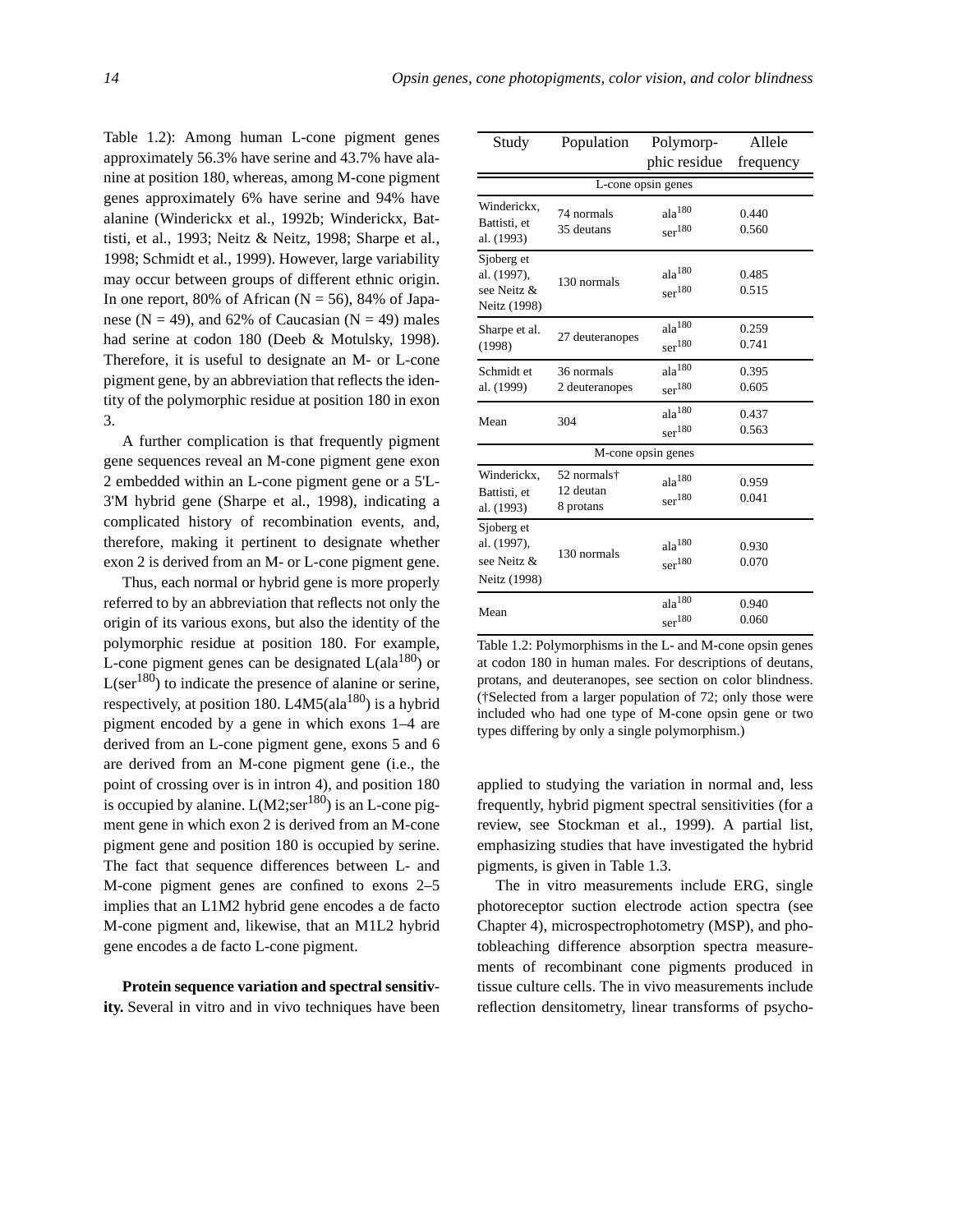| Genotype                                      | In vivo                 | In vitro                                      |                                    |  |
|-----------------------------------------------|-------------------------|-----------------------------------------------|------------------------------------|--|
|                                               | Sharpe et al.<br>(1998) | Merbs $&$<br><b>Nathans</b><br>(1992a, 1992b) | Asenjo, Rim,<br>& Oprian<br>(1994) |  |
| $\overline{s}$                                | $418.9 \pm 1.5$ †       | $426.3 \pm 1.0$                               | $424.0*$                           |  |
|                                               |                         |                                               |                                    |  |
| $M(ala^{180}) =$<br>L1M2(ala <sup>180</sup> ) | $527.8 \pm 1.1$         | $529.7 \pm 2.0$                               | $532 \pm 1.0$                      |  |
|                                               |                         |                                               |                                    |  |
| L2M3 $(ala^{180})$                            | $528.5 \pm 0.7$         | $529.5 \pm 2.6$                               | $532 \pm 1.0$                      |  |
| L3M4 $(ser^{180})$                            | $531.5 \pm 0.8$         | $533.3 \pm 1.0$                               | $534 \pm 1.0$                      |  |
| L4M5 (ala $^{180}$ )                          | 535.4                   | $531.6 \pm 1.8$                               |                                    |  |
| L4M5 ( $ser^{180}$ )                          | 534.2                   | $536.0 \pm 1.4$                               | $538 \pm 1.0$                      |  |
|                                               |                         |                                               |                                    |  |
| $M2L3$ (ala $^{180}$ )                        |                         | $549.6 \pm 0.9$                               |                                    |  |
| M2L3 (ser <sup>180</sup> )                    |                         | $553.0 \pm 1.4$                               | $559 \pm 1.0$                      |  |
| M3I.4                                         |                         | $548.8 \pm 1.3$                               | $555 \pm 1.0$                      |  |
| M <sub>4L5</sub>                              |                         | $544.8 \pm 1.8$                               | $551 \pm 1.0$                      |  |
|                                               |                         |                                               |                                    |  |
| L $(ala^{180})$                               | $557.9 \pm 0.4$         | $552.4 \pm 1.1$                               | $556 \pm 1.0$                      |  |
| L (M2, $ala^{180}$ )                          | 556.9                   |                                               |                                    |  |
| L (M2, $ser^{180}$ )                          | 558.5                   |                                               |                                    |  |
| $L$ (ser $^{180}$ )                           | $560.3 \pm 0.3$         | $556.7 \pm 2.1$                               | $563 \pm 1.0$                      |  |
|                                               |                         |                                               |                                    |  |

Table 1.3: Absorbance spectrum peaks ( $\lambda_{\text{max}} \pm \text{SD}$ ) of the human normal and hybrid cone pigments. (†Value from Stockman et al., 1999; \*value from Oprian et al*.*, 1991.)

physical color matching functions (CMFs), and spectral sensitivity measurements in normal and colordeficient observers of known genotype under conditions chosen to isolate preferentially a single cone pigment (see Chapter 2 for a review of measurements of the normal cone absorption spectra).

*(i) S-cone pigment:* The  $\lambda_{\text{max}}$  ( $\pm$  the standard deviation) of the human S-cone pigment, measured at the retina (see legend to Fig. 1.1), has been placed at: (i)  $419.0 \pm 3.6$  nm by in vitro MSP of human cones (Dartnall, Bowmaker, & Mollon, 1983); (ii) 424 (Oprian et al*.*, 1991) or 426 nm (Merbs & Nathans, 1992a) by in vitro absorption spectroscopy of recombinant cone pigments; (iii) 419.0 and 419.7 nm by in vivo central and peripheral spectral sensitivity measurements, respectively, in normal and blue-cone monochromat (see page 41) observers (Stockman, Sharpe, & Fach, 1999); and (iv) 420.8 nm by transforms of the Stiles and Burch 10-deg CMFs (Stockman, Sharpe, & Fach, 1999). Determination of the  $\lambda_{\text{max}}$  of the S-cone pigment in solution is complicated by short-wavelength– absorbing bleaching products that partially overlap the pigment absorbance and must be subtracted from it. On the other hand, the in vivo determinations are complicated by several factors, including individual differences in the absorption of the lens and macular pigment (see Chapter 2). Some variability in the  $\lambda_{\text{max}}$ of the S-cone pigment has been suggested (Stockman, Sharpe, & Fach, 1999; see p. 44).

(*ii*) *L*- and *M*-cone pigments: The  $\lambda_{\text{max}}$ 's of the normal M-,  $L(ala^{180})$ -, and  $L(ser^{180})$ -cone pigments have been placed, respectively, at: (i)  $530.8 \pm 3.5$ ,  $554.2 \pm$ 2.3, and  $563.2 \pm 3.1$  nm  $(558.4 \pm 5.2$  nm for the mixed L-cone pigments) by  $MSP<sup>3</sup>$  of human cones (Dartnall, Bowmaker, & Mollon, 1983); (ii) 529.7 ± 2.0, 552.4 ± 1.1, and  $556.7 \pm 2.1$  nm (Merbs & Nathans, 1992a) or  $532 \pm 1.0$ ,  $556 \pm 1.0$ , and  $563 \pm 1.0$  nm (Asenjo, Rim, & Oprian, 1994) by in vitro spectroscopy of recombinant cone pigments; (iii) 530 and 560 nm (mixed L-cone pigments; Schnapf*,* Kraft, & Baylor, 1987) or 531 (Kraft, private communication), 559.2, and 563.4 nm (Kraft, Neitz, & Neitz, 1998) by suction electrode data; (iv)  $528.6 \pm 0.5$ ,  $557.5 \pm 0.4$ , and  $560.2 \pm 0.3$  nm by foveal spectral sensitivity measurements in dichromat observers (Sharpe et al*.*, 1998, 1999; Stockman & Sharpe, 2000a); and (v) 530.6 and 559.1 nm (mixed L-cone pigments) by transforms of the Stiles and Burch 10-deg CMFs (Stockman & Sharpe, 2000a).

The in vivo spectral sensitivity measurements obtained from dichromats (Sharpe et al*.*, 1998) show a mean separation of ca. 2.7 nm between the  $L(ala^{180})$ and  $L(\text{ser}^{180})$ -cone pigments. This value is somewhat less than that which has been obtained from sitedirected mutagenesis experiments and other tech-

<sup>3</sup>These values are based on ad hoc subgrouping according to whether the individual  $\lambda_{\text{max}}$  lies above or below the group mean and not according to genotype.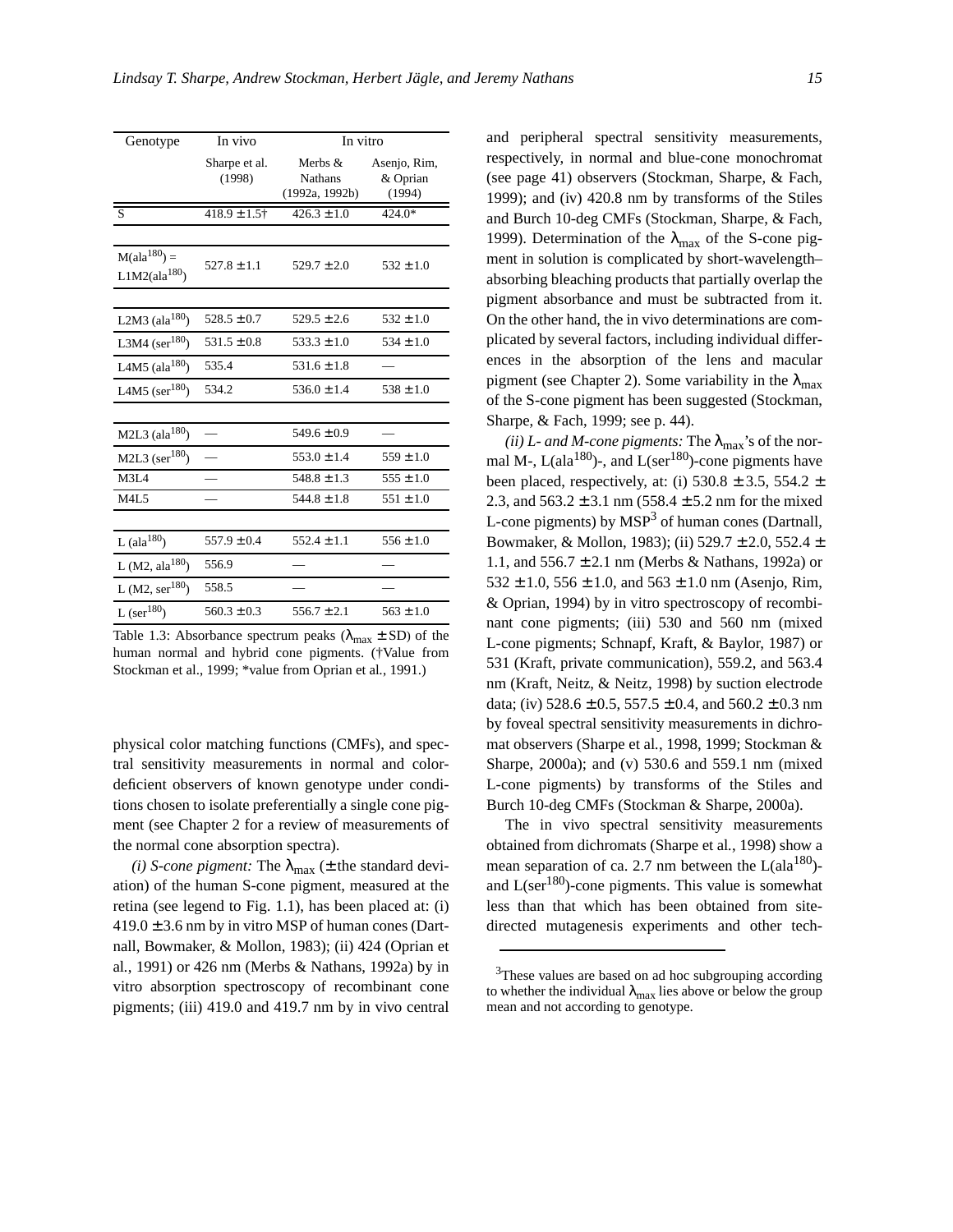niques. However, all of the previous reported values, whether based on inferences from Rayleigh matches (Winderickx et al*.*, 1992b; Sanocki et al*.*, 1993; Sanocki, Shevell, & Winderickx, 1994; He & Shevell, 1994), spectral sensitivities (Eisner & MacLeod, 1981), cloned pigment (Merbs & Nathans, 1992a, 1992b; Asenjo, Rim, & Oprian, 1994), or on the ERG (Neitz, Neitz, & Jacobs, 1995), have shown that serine-containing pigments are red-shifted with respect to alanine-containing pigments. The in vivo estimates accord with other psychophysical measures of the variability of the L-cone  $\lambda_{\text{max}}$  in the normal population, based on the analysis of color-matching data by Stiles and Burch (1959), which preclude shifts greater than 3.0 nm (Neitz & Jacobs, 1989, 1990; Webster & MacLeod, 1988; Webster, 1992).

As of yet, no reliable in vivo spectral sensitivity data exist for the two polymorphic variants of the M-cone pigment. However, in vivo comparisons between subjects with a L2M3(ala<sup>180</sup>) pigment and those with a  $L3M4(\text{ser}^{180})$  pigment, for whom the only important amino acid difference is at position 180, show a mean shift of 3.0 nm (see Table 1.3). Further, the spectral shift between the  $\lambda_{\text{max}}$ 's of the M(ala<sup>180</sup>)and  $M(\text{ser}^{180})$ -cone pigments has been estimated provisionally (awaiting in vivo confirmation) at: (i) 5.9 nm by ad hoc analysis of MSP data (Dartnall, Bowmaker, & Mollon, 1983); and (ii) 4.3 to 4.4 nm (Merbs & Nathans, 1992b) and 2 nm (Asenjo, Rim, & Oprian, 1994) by in vitro spectroscopy of recombinant normal and 5'M-3'L hybrid cone pigments.

*(iii) Hybrid cone pigments:* Estimates of the  $\lambda_{\text{max}}$ 's of the hybrid pigments encoded by 5'L-3'M and 5'M-3'L hybrid genes, which presumably underlie anomalous trichromacy (see color blindness), are summarized in Table 1.3. Differences between the in vivo and in vitro estimates probably reflect the limitations of the measuring techniques (see Chapter 2). For instance, the absorption measurements of visual pigment in vitro are accurate within only about 0.5 to 1.0 log unit of the  $\lambda_{\text{max}}$  and thus encompass only a limited range of wavelengths. Additionally, they will differ from the in vivo measurements because they do not account for waveguiding in the photoreceptor.

Nonetheless, the in vivo and in vitro data support one another in indicating that both 5'L-3'M and 5'M-3'L hybrid genes encode a range of pigments with spectral sensitivities, which, in every case so far examined, lie between those of the normal L- and M-cone pigments. The data further indicate that the spectral sensitivity of the hybrid pigment depends on the position of the crossing-over and on the identity of the polymorphic amino acids at position 180. For each exon, the set of amino acids normally associated with the L- or M-cone pigments produce, respectively, spectral shifts to longer or shorter wavelengths, thus producing a monotonic relationship between the  $\lambda_{\text{max}}$ and the fraction of the hybrid pigment derived from the L and M parental pigments (see Sharpe et al*.*, 1998).

The primary determinants of the spectral shift are located in exon 5, as seen by the clustering of the  $\lambda_{\text{max}}$ of all of the pigments encoded by 5'L-3'M genes within 8 nm of the maxima of the normal M pigments. Further, a comparison of the in vivo measured  $\lambda_{\text{max}}$ 's in Table 1.3 indicates that the L/M sequence differences in exon 5 – principally the residues at 277 and 285 – result in spectral shifts of 15–25 nm, the exact value depending on sequences in exons 2–4. The in vivo measured data further suggest that substitutions at the sites confined to exons 2–4 produce much smaller spectral shifts: Exon 2 contributes at most 0–2.0 nm; exon 3, 1.0–4.0 nm; and exon 4, 2.5–4.0 nm. These results are in approximate agreement with the in vitro results (Merbs & Nathans, 1992b; Asenjo, Rim, & Oprian, 1994) and with inferences based on a comparison of primate visual pigment gene sequences and cone spectral sensitivity curves (Neitz, Neitz, & Jacobs, 1991; Ibbotson et al., 1992; Williams et al*.*, 1992).

*(iv) Sequence variation and opsin viability:* Amino acid substitutions may have other consequences than shifting the spectral sensitivity of the X-chromosome– linked opsins. They also could alter the quantum efficiency or the optical density of the pigment. As Williams et al. (1992) point out, in vitro expression studies have noted that some hybrid pigments may be unstable or of reduced optical density (Merbs & Nathans, 1992b; Asenjo, Rim, & Oprian, 1994). Further, both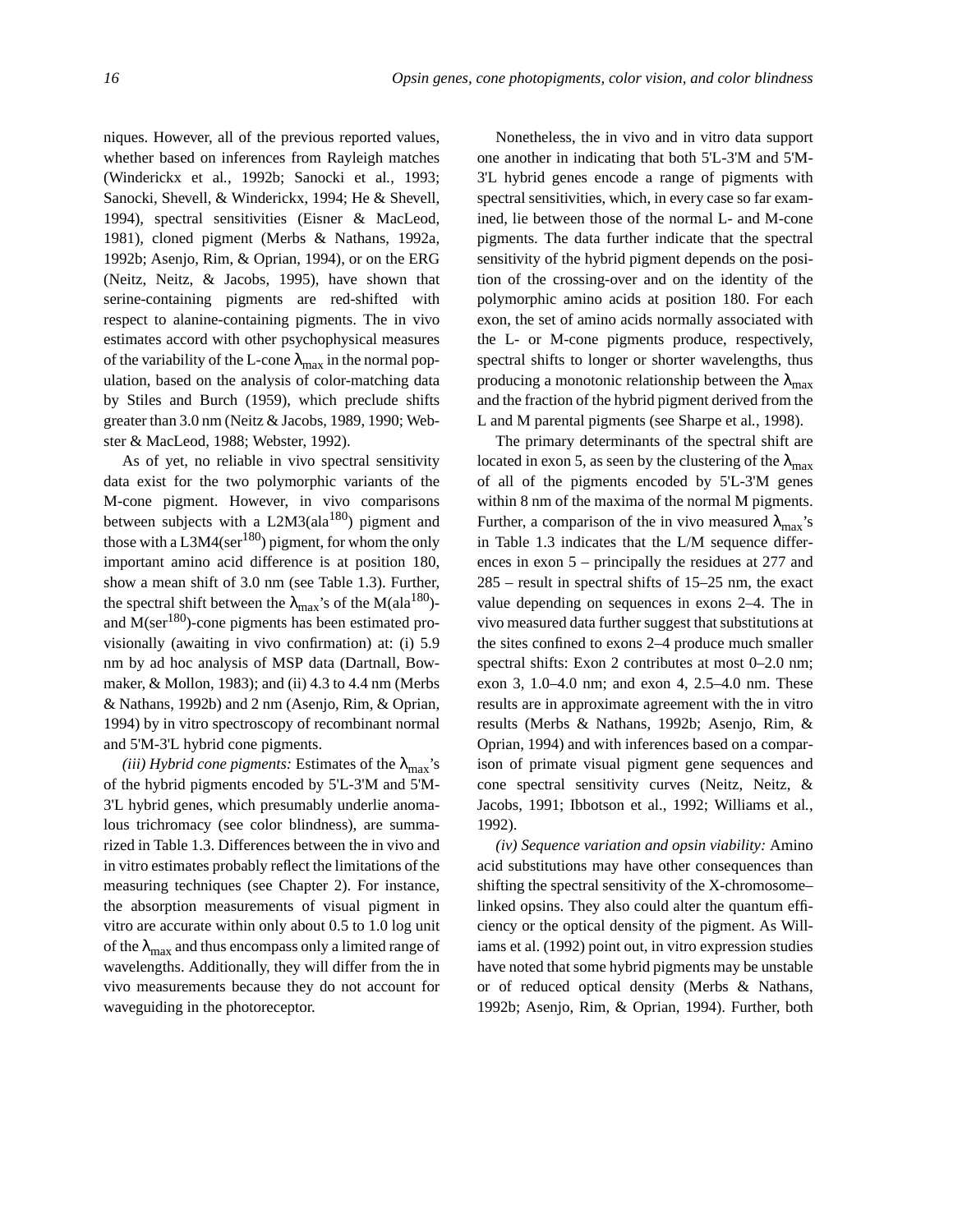

Figure 1.7: A schematic representation of the restriction enzymes and probes used to quantitate or directly visualize opsin genes in the X-chromosome linked visual pigment gene array. (A) The recognition or cleavage sites of the restriction enzymes, *Bam*H I, *Eco*R I, *Hin*d III, *Rsa* I, and *Sma* I, used to define fragment sequences. The exons and intervening introns of a single L-cone pigment gene (upstream) and a single M-cone pigment (downstream) gene are indicated. (B) The L-cone pigment gene restriction fragments,  $A_r$ ,  $B_r$ ,  $C_r$ , and  $D_r$ , and the M-cone pigment gene restriction fragments,  $A_g$ ,  $B_g$ ,  $C_g$ , and  $D_g$  used in the conventional gel electrophoresis/Southern blot hybridization method to estimate the ratios and numbers of L- and M-cone pigment genes in the array (Nathans*,* Thomas, & Hogness, 1986). (C) Positions of the hybridization pattern of the cosmids, Qc8B6 (Gene Bank Accession number Z68193), and G1160 (Accession number Z46936), used to directly visualize the opsin genes by in situ hybridization. (D) Primer sequences from a 183-bp fragment containing promoter sequences (ca. 50 bp upstream exon 1) and from a ca. 300-bp fragment containing the sequences of exon 5, used by the endlabeled PCR-product method to count the number of genes and the ratio between L-cone and M-cone pigment genes, respectively, in the opsin gene array (Neitz & Neitz, 1995).

psychophysical (Miller, 1972; Smith & Pokorny, 1973; Knau & Sharpe, 1998) and retinal densitometric (Berendschot, van de Kraats, & van Norren, 1996) data suggest that the L- and M-cone pigments, as estimated in deuteranopes and protanopes, respectively (see section on color blindness), differ in optical density.

It is unlikely that other differences between the opsin genes, in particular the extra sequence in intron 1 of the L-cone opsin gene, could contribute to levels of expression and optical density. Although some genes have enhancer sequences in their introns or even 3' of the transcription unit, the available transgenic data for M- and L-cone opsin genes indicate that conespecific expression is only regulated by the promoter and LCR (however, transgenic expression in the absence of introns does not preclude a role in level of expression). Moreover, most of the extra sequence in intron 1 of the L-cone opsin gene is made up of Alu repeat elements.

**The size of the opsin gene array.** The opsin gene array on the X-chromosome varies in size, typically containing more than two opsin genes (Nathans*,* Thomas, & Hogness, 1986). Its variability in the normal population is a subject of controversy; the differences between investigators have been used to challenge the Young–Helmholtz trichromatic theory of color vision as well as current models about the evolution of the human photopigments (Neitz & Neitz, 1995). At the heart of the controversy are the different quantitation and direct techniques (see Figs 1.7 and 1.8) used to assess the total copy number and ratio of L- and M-cone pigment genes within the array (see Table 1.4).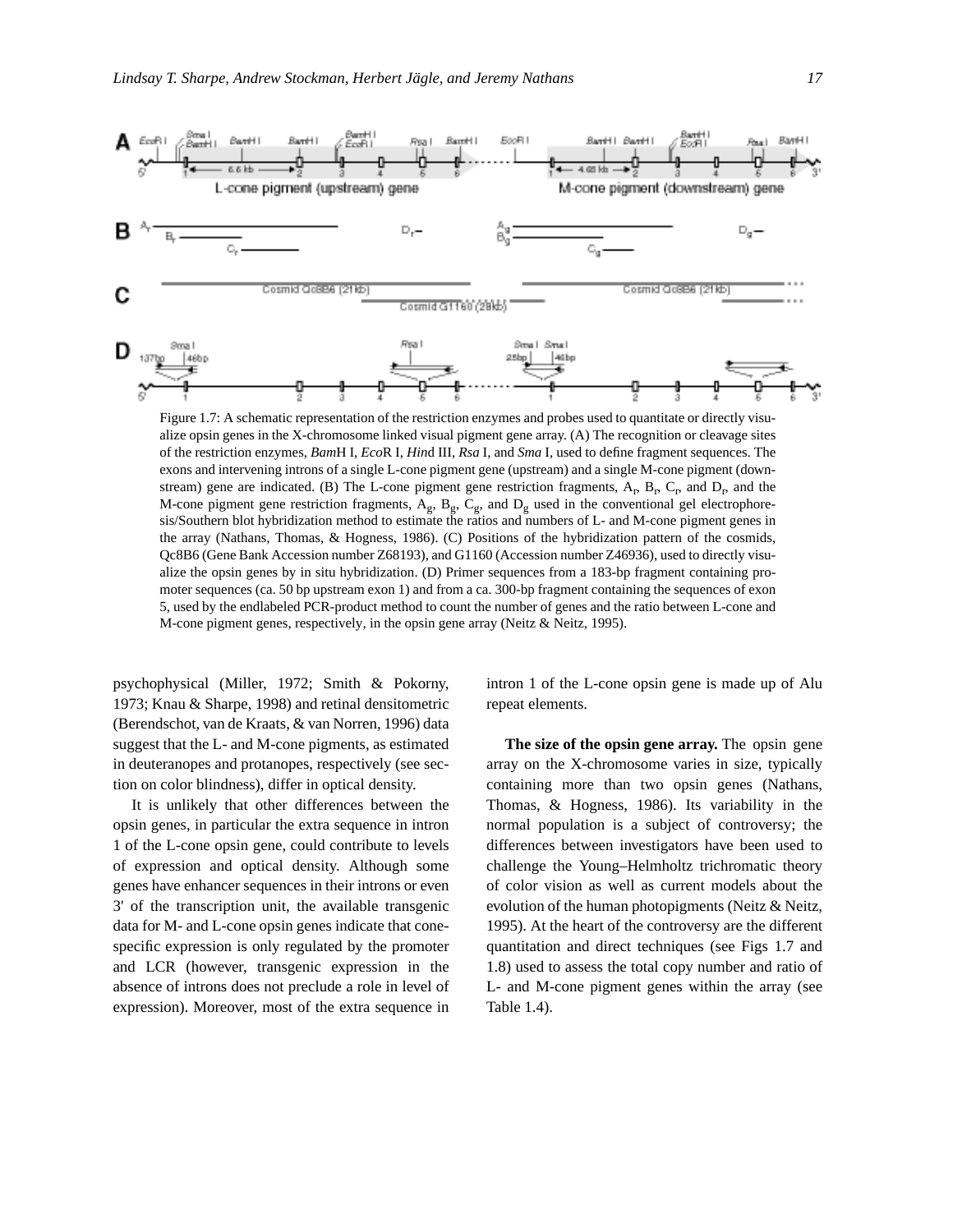

Figure 1.8: The *Not* I fragment that carries the entire opsin gene array, used to determine the total number of genes (Vollrath, Nathans, & Davis, 1988; Macke & Nathans, 1997). It comprises: (i) 40 kb of nonrepeated single-copy flanking DNA; and (ii) repeating units of ca. 39-kb length, each unit consisting of one complete opsin gene (13.2–15.2 kb) and the 24-kb highly conserved flanking region. Thus, the size of the *Not* I fragment will vary in steps of ca. 39 kb; which can be resolved by pulsed field gel electrophoresis. The total gene number will be equal to: (the size of the *Not* I fragment - 40 kb)/39 kb. In the example shown, the 118-kblong *Not* I fragment contains two genes.

*(i) Techniques:* The techniques rely on bacterial restriction enzymes (endonucleases) that cleave the opsin gene at specific base sequences to produce fragments that differ between the M- and L-cone photopigment genes (Nathans, Thomas, & Hogness, 1986). When isolated on a suitable filter gel, the restriction fragments can be electrically separated according to molecular weight by conventional gel electrophoresis and visualized by Southern blotting by hybridizing them with radioactively labeled probe DNA that recognizes specific nucleotide sequences.

Targeted regions of interest are several restriction fragment length polymorphisms (RFLP). These are pairs of small fragments cleaved by the *Eco*R I, *Bam*H I, and *Rsa* I enzymes (Fig. 1.7A). They include  $A_r/A_g$ ,  $B_r/B_g$ ,  $C_r/C_g$ , and  $D_r/D_g$  (Fig. 1.7B), one of which is specific to the L- (subscript r for red) and the other to the M- (subscript g for green) cone pigment gene. Their labeled intensities can be quantitated by autoradiography or phosphor-imaging to provide information about the relative number of L- and M-cone pigment genes in the array and, by inference, about the total number of gene copies (Nathans, Thomas, & Hogness*,* 1986).

A targeted large fragment, which is cleaved by the *Not* I enzyme, carries the entire opsin gene array (see Fig. 1.8). It can be resolved by pulsed field gel electrophoresis and visualized by Southern blotting to provide direct information about the total number of genes in the array (Vollrath, Nathans, & Davis, 1988; Macke & Nathans, 1997). *Not* I fragments differing in length will separate in an electrophoresis gel according to the number of genes that they contain. The lengths can then be measured in kilobases relative to size standards (e.g., concatamers of bacteriophage λ DNA).

Alternatively, fragments cleaved by the *Sma* I and *Rsa* I enzymes (Fig. 1.7D) can be amplified by using polymerase chain reaction (PCR). Opposite ends of the targeted region of the fragments that differ between the L- and M-cone opsin genes are annealed with primer pairs that recognize specific nucleotide sequences (end-product labeling). The primers are then extended in opposite directions by using a DNA polymerase (an enzyme that catalyzes the synthesis of DNA) to add nucleotide bases to cover the entire targeted area. Repetition of the cycle generates copies of the target DNA between the primers in an exponential manner. Amplified 183-bp fragments from the M- and L-cone gene promoter sequences and ca. 300-bp fragments from exon 5 of the M- and L-cone pigment genes (Fig. 1.7D) can be resolved by gel electrophoresis and quantitated to provide information about the number of genes and the ratio of genes, respectively, in the array (Neitz & Neitz, 1995).

*(ii) Results:* The techniques involving either quantitation of RFLPs detected by Southern blot hybridization after conventional gel electrophoresis (Nathans, Thomas, & Hogness, 1986; Drummond-Borg, Deeb, & Motulsky, 1989; Schmidt et al*.*, 1999) or quantitation of sequence differences by denaturing electrophoresis that resolves DNA fragments based on nucleotide sequence as well as size (single-strand conformation polymorphism electrophoresis; SSCP) after PCR of M- and L-cone pigment gene promoter sequences (Yamaguchi*,* Motulsky, & Deeb, 1997) yield smaller copy number estimates than those relying on quantitation of end-labeled restriction products after PCR amplification (Neitz & Neitz, 1995; Neitz, Neitz, & Grishok, 1995; Schmidt et al., 1999). The former studies report an average of three pigment genes, with only a single L-cone pigment copy present and not more than five M-cone pigment copies,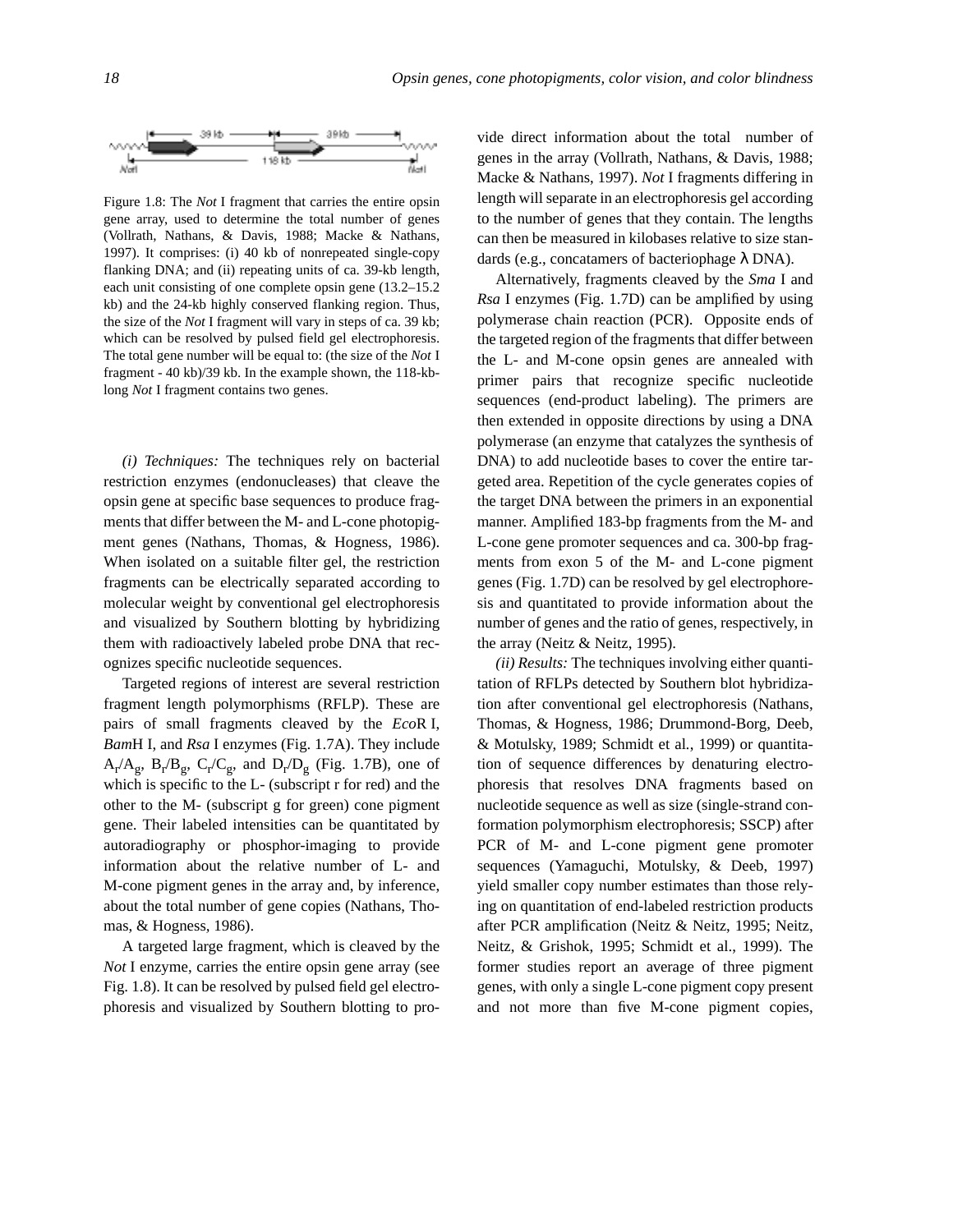| Study                                  | Method                                 | Technique                                 | No.   | Mean<br>$(\pm SD)$ | Range   |
|----------------------------------------|----------------------------------------|-------------------------------------------|-------|--------------------|---------|
| Nathans, Thomas, & Hog-<br>ness (1986) | <b>RFLP</b> quantitation               | gel electrophoresis/<br>Southern blotting | 18    | $3.1 \pm 0.6$      | $2 - 4$ |
| Drummond-Borg et al.<br>(1989)         | RFLP quantitation                      | gel electrophoresis/<br>Southern blotting | 134   | $3.2 \pm 1.0$      | $2 - 6$ |
| Neitz & Neitz (1995)                   | RFLP quantitation                      | endlabeled PCR products                   | 27    | $4.3 \pm 1.9$      | $2 - 9$ |
| Neitz, Neitz, & Grishok<br>(1995)      | <b>RFLP</b> quantitation               | endlabeled PCR products                   | 26    | $4.5 \pm 1.9$      | $2 - 9$ |
| Yamaguchi et al. (1997)                | SSCP quantitation                      | PCR and SSCP                              | 51    | $2.9 \pm 0.8$      | $2 - 5$ |
| Macke & Nathans (1997)                 | sizing of the <i>Not</i> I<br>fragment | pulsed field gel<br>electrophoresis       | 67    | $2.9 \pm 0.9$      | $1 - 5$ |
| Wolf et al. (1999)                     | <i>in situ</i> visualization           | fiber FISH                                | 8     | $3.5 \pm 1.7$      | $1 - 6$ |
| Schmidt et al. (1999)                  | sizing of the <i>Not</i> I<br>fragment | pulsed field gel<br>electrophoresis       | $35*$ | $3.3 \pm 1.0$      | $2 - 6$ |
|                                        | <b>RFLP</b> quantitation               | gel electrophoresis/<br>Southern blotting | $35*$ | $3.9 \pm 1.0$      | $2 - 6$ |
|                                        | <b>RFLP</b> quantitation               | endlabeled PCR products                   | $35*$ | $4.3 \pm 1.4$      | $2 - 9$ |

Table 1.4: Typical number of genes in the X-chromosome–linked visual pigment gene arrays of white Caucasian males of unselected or color normal (\*) phenotype. Some of the methods overestimate the number of genes (see text). († The population was skewed to include extremes.)

whereas the latter studies (Neitz & Neitz, 1995; Neitz*,* Neitz, & Grishok, 1995) suggest that nearly 50% of all subjects carry two or more (up to four) L-cone pigment genes, or 5'M-3'L hybrid genes, with some having as many as nine gene copies in total (Table 1.4).

Light on the controversy has been shed, however, by recent developments: (i) the application of direct visualization techniques, including pulsed field gel electrophoretic sizing of *Not* I fragments (Macke & Nathans, 1997; Schmidt et al*.*, 1999; see Fig. 1.8) and the fiber FISH (fluorescent in situ hybridization; Parra & Windle, 1993) protocol (Wolf et al*.*, 1999; see Fig. 1.7C); and (ii) comparisons between the various methods in the same population of individuals (Wolf et al*.*, 1999; Schmidt et al*.*, 1999). The two direct procedures, which agree exactly in their results on the same individuals (Wolf et al*.*, 1999), demonstrate that on average a typical array contains three pigment genes. Further, they suggest that reports of frequent occurrences of larger arrays, including those with two or more (up to four) L-cone-pigment genes (Neitz & Neitz, 1995; Neitz, Neitz, & Grishok, 1995), may reflect technical artefacts that are inherent in PCR methods (Macke & Nathans, 1997; Yamaguchi et al., 1997; Schmidt et al., 1999) and ambiguities arising from an inability to distinguish 5'M-3'L hybrid genes from L-cone pigment genes.

Examples of visual pigment gene arrays differing widely in gene number are shown in Fig. 1.9. It presents digitized images of single DNA fibers that have been subjected to dual-color FISH, using the cosmids<sup>4</sup> Qc8B6 and G1160 as probes (see Fig. 1.7C; Wolf et al., 1999). In the images, identification by gene or exon type is not possible because each gene is pseudocolored red and each intergenic region – the ~25-kb region at the downstream or 3' end of each gene – is pseudocolored green. The first (upper) fiber is from a deuteranope (see color blindness). His hybridized fibers exhibit one red and one green signal, indicating the occurrence of a single gene copy. The second, third, and fourth fibers are from trichromats, whose hybridized fibers display two, three, and six gene cop-

<sup>&</sup>lt;sup>4</sup>Cosmids are artificially constructed cloning vectors containing the cos site of bacteriophage  $\lambda$ . They permit cloning of larger DNA segments than can be introduced into bacterial hosts in conventional plasmid vectors.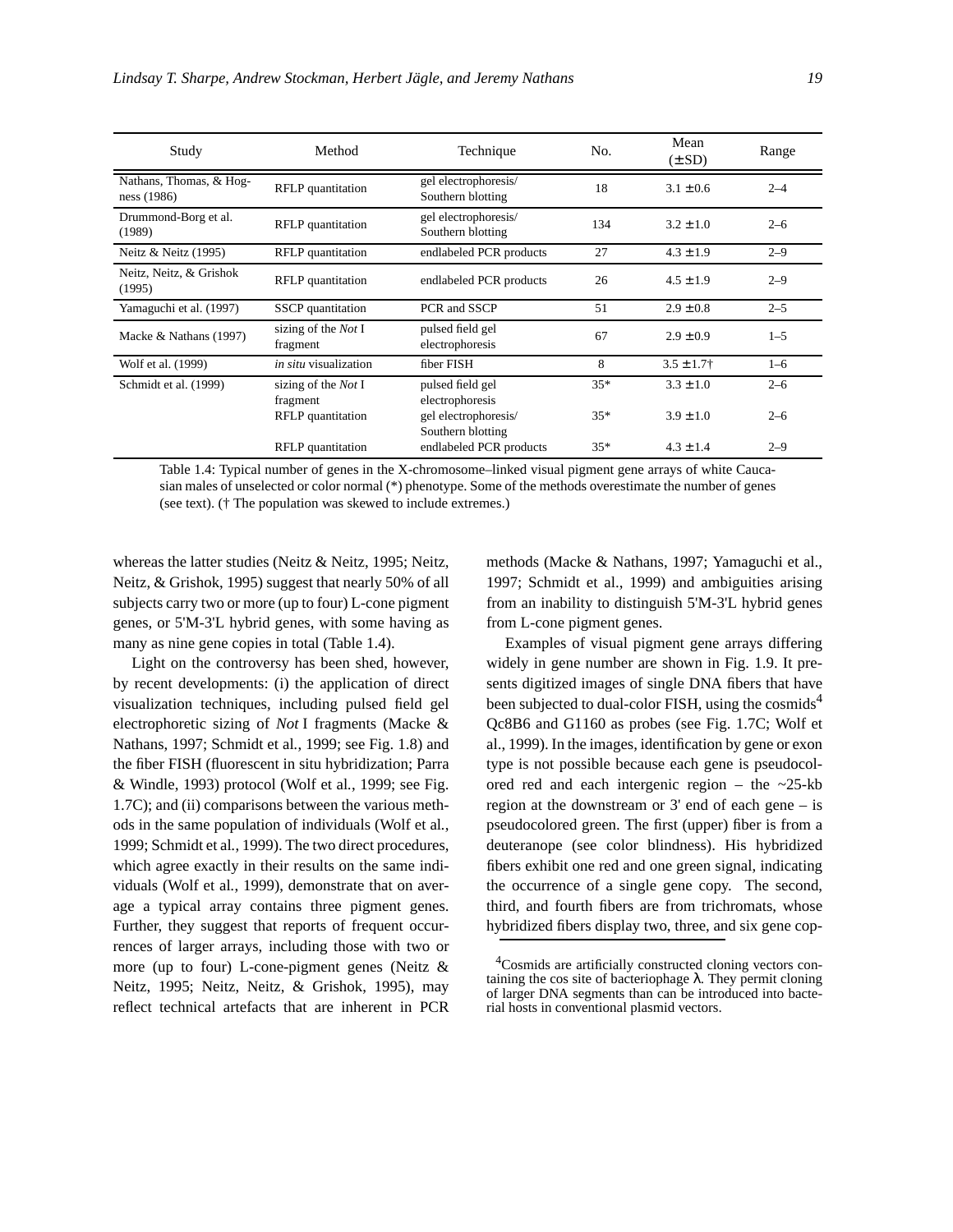

Figure 1.9: Opsin gene array. Single hybridized DNA fibers of four individuals with differently sized opsin gene arrays, containing one, two, three, and six genes (top to bottom). The genes appear red; the intergenic regions, green. The magnification factor is reduced for the six-gene array. For clarity, the location of the genes (arrows) and intergenic regions (straight lines) in each array are schematically depicted below the hybridized images. The color coding has been altered so that red now refers to the L-cone pigment gene, green to the M-cone pigment gene, and red-green to a 5'M-3'L hybrid gene.

ies, respectively. In each array, the upstream (5') end can be clearly identified because of the characteristic greater length of the most proximal gene.

**The arrangement of the gene array.** Precise sizing of the number of genes in the array is the important first step in determining the composition of the array. The next steps are to determine the L- to M-cone pigment gene ratio and order of the array. Owing to the high (96%) sequence homology of the L- and M-pigment genes, it is not yet possible to do either of these by direct procedures.

*(i) Techniques:* Information about the L- to M-cone pigment gene ratio can be obtained by RFLP quantitation of the relative band intensities of fragment pairs. However, the interpretation of these procedures is complicated by the difficulty in distinguishing normal from hybrid genes on the basis of limited restriction fragment pairs (it often requires looking at the  $D_r/D_\sigma$ fragments, which encompass exon 5; see Fig. 1.7B) and by potential artefacts such as the background level of radioactivity in the gels and the separation of peaks for the fragment pairs. No procedure is currently available for strictly determining the order of genes in the array, regardless of the array size. A prerequisite for nucleotide sequencing would be the stable propagation in *E. coli* or yeast of large cloned segments with multiple pigment genes. This has not yet been demonstrated. However, very recently Hayashi et al. (1999),

using long-range PCR amplification of a 27.4 kb opsin gene fragment, have been able for the first time to completely define the order of gene types in a three gene array (see section on deuteranomaly). This feat is achieved by employing standard techniques to define the most 5' (upstream) gene and also to define the types of genes present without regard to their order in the array; and by employing the long-range PCR to define the most 3' (downstream) gene in the array.

*(ii) Results:* Generally, the RFLP quantitation methods support the interpretation that there is only a single L-cone pigment gene in the array, occupying the most proximal position, followed by one or more Mor 5'M-3'L hybrid pigment genes (see Yamaguchi et al., 1997; Schmidt et al., 1999). In the Caucasian male population, the range appears to be one to five M-cone pigment gene copies, with a mean of two (Macke & Nathans, 1997; Schmidt et al., 1999). In non-Caucasian populations, both the range and mean are smaller: About one-half of Japanese (48.5%) and Afro-American (42%) males have a single downstream M-cone pigment gene as opposed to about one-fifth (22%) of Caucasian (Jørgensen et al., 1990; Deeb et al*.*, 1992).

The reason for multiple M-cone pigment genes in the array is unclear. It has been speculated that variations in the L- to M-cone ratio in the photoreceptor mosaic (see Fig. 1.1C and Chapter 6) may be related to the number of M-cone pigment genes in the array: The higher the number of M-cone pigment genes, the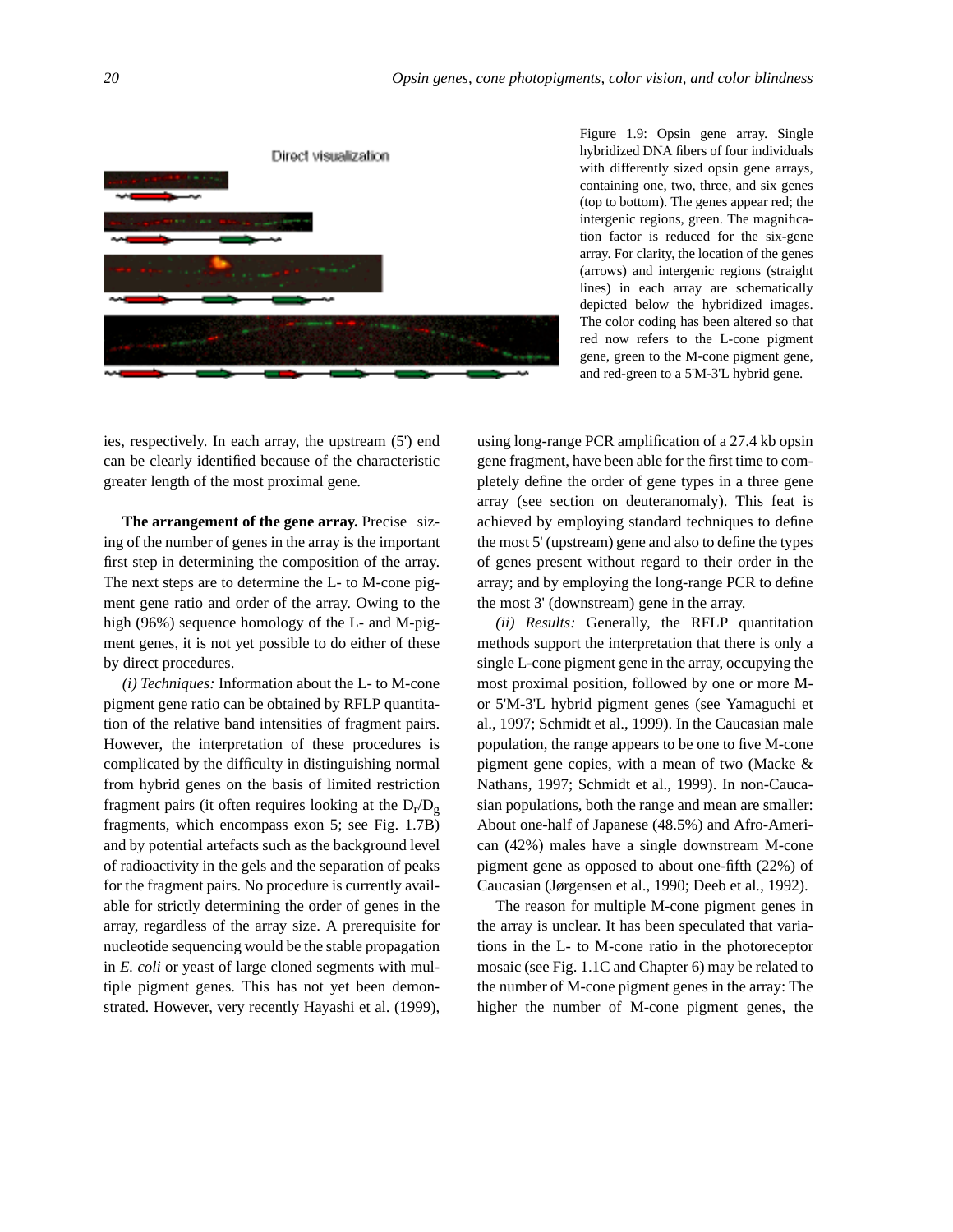greater the number of M-cones. However, Nathans et al*.* (1992) failed to find any correlation between the relative sensitivities to red and green spectral lights and the number of M-cone pigment genes.

Examples of the variation in pigment gene arrangment are shown in Fig. 1.9 below the hybridized images. The inferred arrangments are based on the FISH results combined with direct sequencing or indirect RFLP quantitation. In the first array, sequencing of exons 2 to 5 establishes that the single gene has only the L-cone pigment-specific sequences (Sharpe et al., 1998). The presence of a single L-cone pigment gene accords with the phenotype, deuteranopia (see page 27). In the second (two gene copies) and third (three gene copies) arrays, RFLP quantitation (based on the A, B, and C fragment pairs) establishes a 1:1 and 1:2 L- to M-cone pigment gene ratio, respectively (Schmidt et al., 1999). Further, the phenotype in both is normal. Therefore, it is reasonable to infer that in both a single L-cone pigment gene is followed by normal M-cone pigment genes. In the fourth (six gene copies) array, RFLP quantitation (based on A and C fragment pairs) establishes a 1:3 L- to M-cone pigment gene ratio; and examination of the B and D fragment pairs reveals a 5'M-3'L hybrid gene (Schmidt et al*.*, 1999). Thus, an L-cone, a 5'M-3'L hybrid, and four M-cone pigment genes are probably present. Because the phenotype is normal, the hybrid gene has been placed at an arbitrary position downstream from a normal M-cone pigment gene (its actual position cannot yet be determined). The placement is consistent with models of gene expression in the array that are described below.

**Gene expression in the array.** Which opsin genes in the array are actually expressed in the cone photoreceptor cells, quite apart from the number of genes available in the array, can be determined by assessing the ratio of gene mRNA transcripts in extracts of retina. This involves reverse-transcribing cellular RNA into cDNA and then amplifying and quantitating different sequence variants.

mRNA analysis, however, is limited not only by problems inherent to quantitation, but also by two other factors. First, the method can only differentiate whether genes of different types are expressed. That is, if there are five M-cone pigment genes in the array, all with the same sequences, it is not possible to say whether only one or all five are expressed. Second, the method cannot take into account variations in the levels of expression of the gene among individual cone photoreceptor cells. For instance, a difference in the ratio of mRNA transcripts may reflect differences in the number of cones containing L-pigment as compared with the number containing M-pigment, or it may reflect differences in the amount of pigment contained in L-cones as compared with the amount contained in M-cones (e.g., a difference in photopigment optical density; see Chapter 2).

Two issues have been investigated by mRNA transcript analysis: (i) selective expression of the visual pigment genes (Are all genes in complex arrays expressed?) and (ii) differential transcription of the expressed genes (Are L-cone pigment genes more frequently expressed than M-cone pigment genes in the cone photoreceptors?).

*(i) Selective expression:* Winderickx et al*.* (1992a) detected in male donor eyes only two retinal mRNA transcripts: one coding for an L-cone pigment and the other for an M-cone pigment. In those donors who had two or more M-cone (or 5'M-3'L hybrid) pigment genes, only one allele was represented in the retinal mRNA. Yamaguchi*,* Motulsky, and Deeb (1997) and Hayashi et al. (1999) subsequently confirmed and extended these findings. In donors of unknown phenotype with a 5'M-3'L hybrid gene in addition to normal L- and M-cone pigment genes in their array, either (i) the normal L- and M-cone pigment genes were expressed, but not the hybrid gene, or (ii) the normal L-cone and the hybrid pigment genes were expressed, but not the normal M-cone pigment gene. What is decisive is the position of the M and 5'M-3'L hybrid pigment genes in the array. None of these studies found evidence of the presence or expression of more than one L-cone pigment gene (see deuteranomaly). On the other hand, Sjoberg, Neitz, Balding, and Neitz (1998) reported that about 10% of men express more than one L-cone pigment gene. It is unclear, however,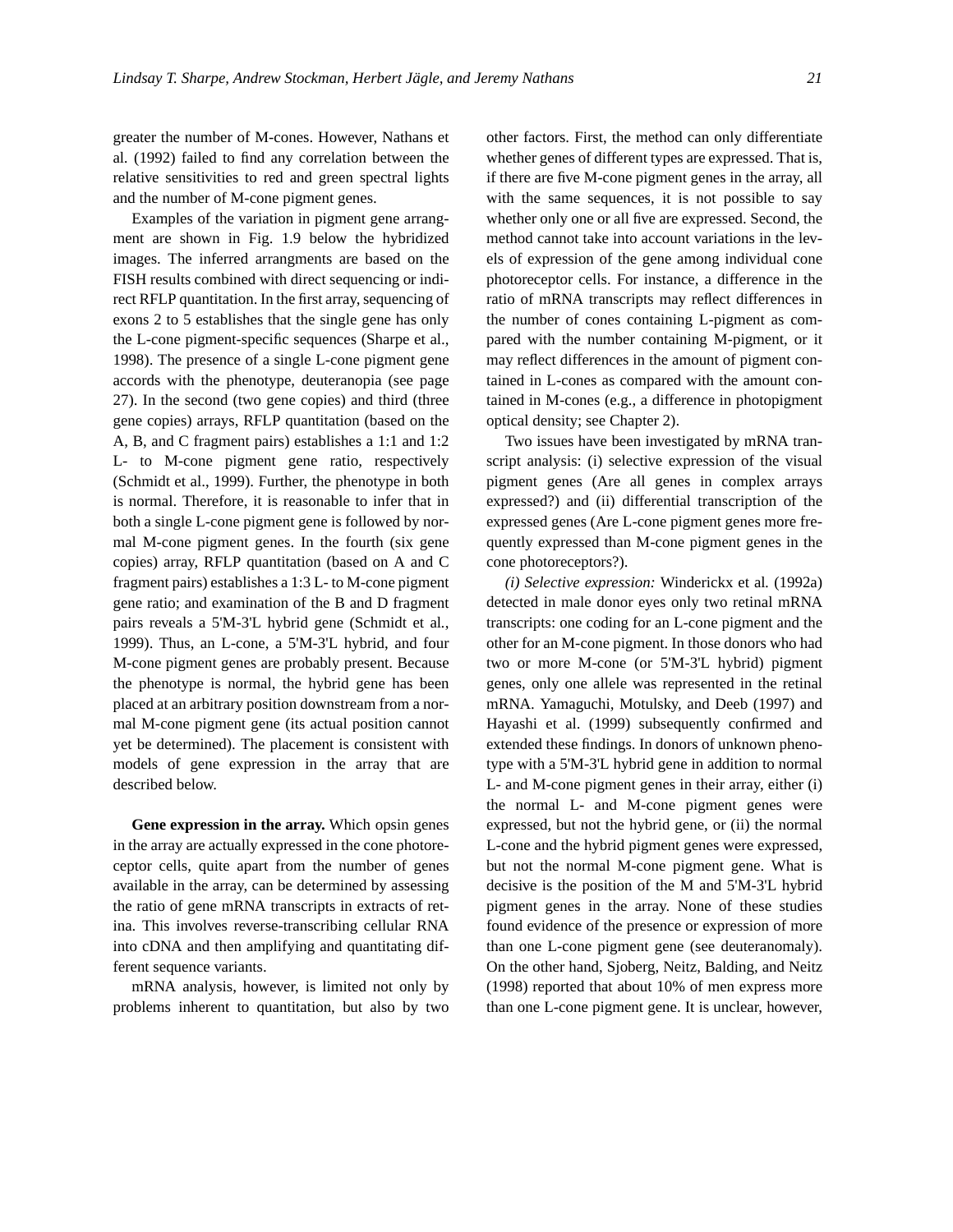whether the authors, when they refer to extra L-cone pigment genes, are describing L-cone pigment genes or 5'M-3'L hybrid pigment genes that express an L-cone–like pigment. Regardless, they reject the hypothesis that only two opsin genes from one X-chromosome array can be expressed.

*(ii) Differential transcription:* Yamaguchi, Motulsky, and Deeb (1997) found, in extracts of whole retina, that the ratio of expressed L- to M-cone opsin retinal mRNA varies widely (from unity to ten times greater L-cone opsin expression, with a mode of four) and is not correlated with the ratio of L- to M-cone opsin genes (Yamaguchi et al., 1997). Hagstrom, Neitz, and Neitz (1997), looking at 6-mm-diameter patches of retina (corresponding to about 20 deg of visual angle), reported that the average ratio of L- to M-cone opsin mRNA in patches centered on the fovea was roughly 1.5:1.0, whereas in patches centered at 12 mm (ca. 41 deg) eccentricity it increased to  $3.0:1.0$ (see also Hagstrom et al., 1998). There were, however, large individual differences among eyes examined: The L- to M-cone opsin mRNA ratios in the fovea patches differed by a factor of greater than 3.

A favoring of L- over M-cone pigment expression, in both the fovea and retinal periphery, is supported by other indirect evidence, including psychophysical spectral sensitivity measurements (e.g., DeVries, 1948a; Brindley, 1954a; Vos & Walraven, 1971; Kelly, 1974; Walraven, 1974; Smith & Pokorny, 1975; Cicerone & Nerger, 1989; Vimal et al*.*, 1989, 1991; Pokorny, Smith, & Wesner, 1991; Wesner et al., 1991; Cicerone et al., 1994), retinal densitometry (Rushton & Baker, 1964), flicker electroretinography (Shapley & Brodie, 1993; Usui et al*.*, 1998), and MSP of human cones (Bowmaker & Dartnall, 1980; Dartnall, Bowmaker, & Mollon, 1983). Taken together, the mean ratios yielded by these methods suggest that there are roughly twice as many L- as M-cones in the central fovea. However, it should be pointed out that individual ratios that are estimated by such methods are highly variable between observers (ranging from 0.33:1 to 10:1) and further that each method, other than MSP, has serious problems of interpretation (see Chapters 2 and 4).



Figure 1.10: Model of opsin gene expression (after Nathans et al*.*, 1989; Winderickx et al., 1992a). (A) Gene expression in an opsin gene array in which a 5'M-3'L hybrid gene (encoding an anomalous L-cone–like pigment) occupies a distal position relative to the normal L- and M-cone pigment genes. An individual with such an array would test as color normal. The expression ratios shown are based on the presumed 1.5 L- to M-cone ratio in the foveal photoreceptor mosaic (see Fig. 1.1C and Chapter 5). (B) Gene expression in an opsin gene array in which the 5'M-3'L hybrid gene occupies a proximal position relative to the normal M-cone pigment gene. An individual with such an array would test as deuteranomalous or deuteranopic, depending on the fusion point of the hybrid gene. This assumes that if the third gene in the array is expressed  $(< 0.5\%)$ , it is not expressed in sufficient amounts to predominate over the upstream genes to enable normal color vision. (C) Two possibilities for gene expression in the reduced, single-gene array of a deuteranope (see section on color blindness). The alternatives are related to the missing cone and replacement cone models in dichromats. (LCR = locus control region;  $P =$  promoter

*(iii) A model:* A possible model of gene expression that incorporates selective expression and differential transcription is shown in Fig. 1.10 (based on Nathans et al*.*, 1989; Winderickx et al*.*, 1992a). The presence of a locus control region (LCR, see blue-cone monochromacy) located between 3.1 and 3.7 kb upstream (5') of the transcription inititation (cap) site of the most proximal gene in the array is known to be required for cone photoreceptor-specific expression (Nathans et al*.*, 1989; Wang et al*.*, 1992; Nathans et al*.*, 1993). LCRs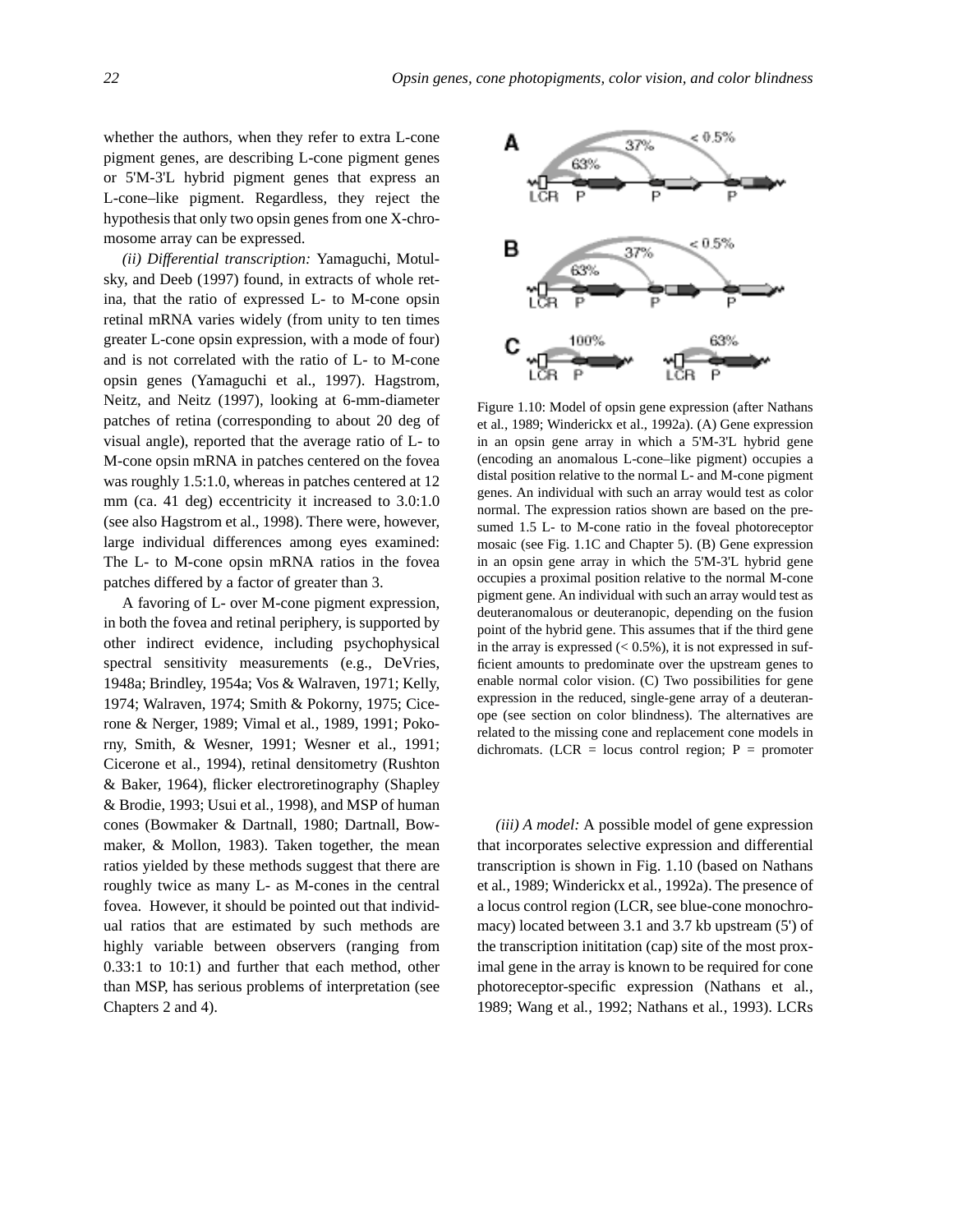and other upstream regulatory elements are hypothesized to exert their effects on promoters by a looping mechanism that brings the upstream elements into the vicinity of the transcription initiation site through protein–protein interactions (Knight et al., 1991; Mastrangelo et al., 1991).

Only if the LCR forms a stable transcriptionally active complex with an opsin gene promoter is the gene product expressed in a cone photoreceptor cell. Expression is assumed to be regulated according to a falling gradient: Transcriptionally active complexes between the LCR and the promoters of the most proximal pigment genes are considered more likely than those between the LCR and the promoters of more distal pigment genes. In general, only the two most proximal pigment genes of an array will be expressed in a significant number of cone photoreceptors (for a confirmation of this hypothesis in three-arrays, see page 37), and the first gene in the array (usually an L-cone opsin gene) will be expressed in a higher percentage than the second (usually an M-cone opsin gene).

In accord with the idea that more distal genes are disadvantaged, Shaaban and Deeb (1998) reported that the M-cone pigment gene promoter is two to four times more active than that of the L-cone pigment. Thus, a stronger intrinsic promoter activity may have evolved to offset the distance handicap in competing with the L-cone pigment promoter for coupling to the LCR. However, if LCR complex formation is presumed to be an all-or-none mechanism, promoter strength would not be relevant.

*(iv) L- versus M-cone pigment choice:* The model allows for the mutually exclusive expression of L- and M-cone pigment genes in single-cone photoreceptor cells, but does not address the question of how, during development, a photoreceptor cell chooses which visual pigment to produce. It simply assumes that Land M-cones are merely distinguished by the pigment that they contain, and not by other membrane and/or transcriptional factors as well. A mutually exclusive stochastic process that gives preference to a single gene, combined with male hemizygosity and female X-chromosome inactivation (see heterozygotic carriers of protan and deutan defects), allows only one L- and M-cone pigment gene locus to be expressed per cell. The choice is also preserved in all descendant cells, obviating any requirement for coordinating or suppressing promoter–LCR interactions at a second locus (Wang et al*.*, 1992). In short, this "stochastic" model predicts that all the machinery needed for Lversus M-cone segregation is inherent in the gene array, not only in humans but in all mammals who share identical transcriptional regulatory proteins.

An alternative model is that L- versus M-cone specificity in cell to cell contact and information transfer is predetermined during development. This "standard" model assumes that a set of regulatory molecules, including transcriptional factors, differs between Land M-cone photoreceptor cells and orchestrates the choice of L- and M-cone pigment gene interaction with the LCR as well as the production of any additional proteins that differ between the two cell types. Shared transcriptional factors could also determine the matching up of L- and M-cones with their postreceptoral neurons. Some indirect evidence is consistent with regulatory molecules playing a crucial role in the differentiation of cone photoreceptor cells (Furukawa et al., 1997) and bipolar neurons (Chiu & Nathans, 1994). This model predicts that only primates with trichromatic color vision, among mammals, have evolved the requisite transcriptional regulators to recognize L- and M-cone opsin genes.

To distinguish between the competing models, Wang et al. (1999) investigated whether a mouse, which normally possesses only a single X-linked opsin gene, could support mutually exclusive expression of the human L- and M-cone opsin genes when these are integrated into its genome. They generated transgenic mice carrying a single copy of a minimal human Xchromosome opsin gene array in which the L- and Mcone opsin gene transcription units and 3' intergenic sequences were replaced by alkaline phosphatase (AP) and β-galactosidase (β-gal) reporters, respectively, and then determined the pattern of expression in the cone photoreceptor cells: 63% of expressing cones had AP activity, 10% had  $β$ -gal activity, and 27% had activity for both reporters. Thus a large fraction of cone photoreceptors in the mouse retina can efficiently and selec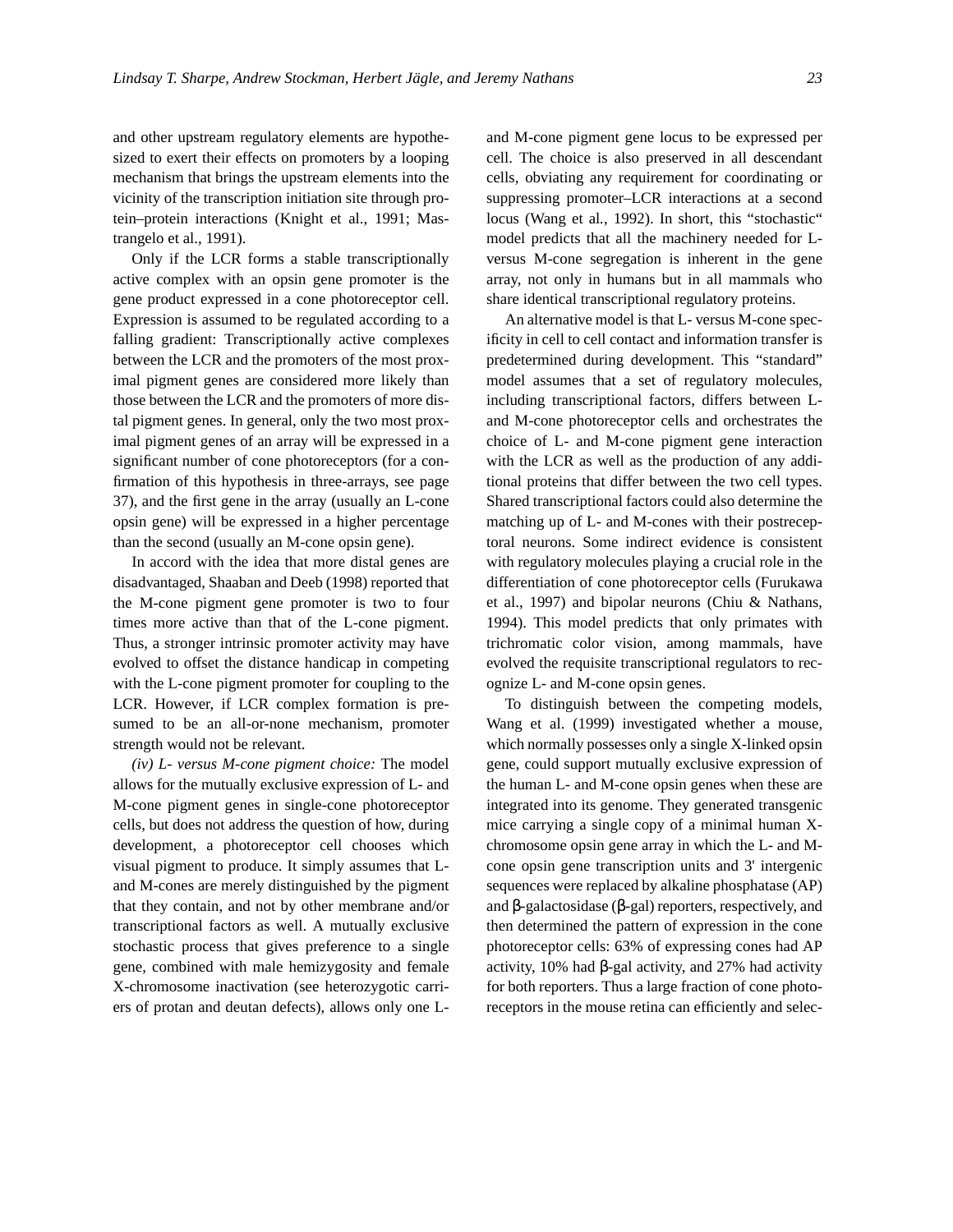tively express either of the reporter transgenes. The sixfold higher average frequency of the cones expressing AP (the L-cone opsin gene reporter) over β-gal (the M-cone opsin gene reporter) may have arisen from the former's greater proximity to the LCR or from the inherently greater efficiency of activation of the Lcone promoter. The doubly labeled cones could have arisen from simultaneous expression of both reporters or from an occasional switch between expression of one reporter and the other (the phenomenon deserves closer inspection).

The mixed expression aside, these findings tend to support the stochastic model and thereby a simple evolutionary path for the development of trichromacy after visual pigment gene duplication (see pigment gene evolution). They imply that the differentiation of L- and M-cone signals occurs opportunistically at more distal stages of visual processing.

#### **Color blindness**

Normal color vision can vary significantly among males and females. A large part of the diversity is due to individual differences in the optical densities of the photopigments and the lens and macular screening pigments (see Chapter 2). A substantial part is also due to polymorphisms in the normal L- and M-cone pigment genes (see page 13), which constitute a hypervariable locus in the human genome (see Neitz & Neitz, 1998).

Trichromacy, however, is not enjoyed by all. Many people are partially color blind or color deficient, confusing colors that full trichromats – regardless of their individual differences in color vision – distinguish easily. A very few are completely color blind, unable to discriminate color at all.

Even among color normals, trichromacy fails under several conditions. A complete collapse is associated with the transition from cone-mediated day vision to rod-mediated night vision: As night falls, colors pale and merge into darker and lighter shades of gray. And a partial reduction to a form of dichromacy – tritanopia or the loss of S-cone function (see page 44) – is associated with small, brief targets: (i) viewed centrally (foveal tritanopia), where S-cones are missing;  $5$  (ii) viewed in the periphery (small field tritanopia), where S-cones are sparse (see Figs 1.1C and 1.17B); and (iii) viewed immediately after the extinction of strong, yellow, adapting fields (transient tritanopia), which is assumed to polarize the yellow-blue color subsystem (Stiles, 1949; Mollon & Polden, 1977a). Trichromacy also fails, to a limited extent, under several extreme conditions of chromatic adaptation and photopigment bleaching.

**Inherited color vision defects.** The most common forms of color blindness (a.k.a. color vision deficiency or daltonism) are inherited. They arise from alterations in the genes encoding the opsin molecules, an explanation remarkably guessed at by George Palmer (Voigt, 1781; Mollon, 1997). Either genes are lost (due to intergenic nonhomologous recombination), rendered nonfunctional (due to missense or nonsense mutations or coding sequence deletions), or altered (due to intragenic recombination between genes of different types or possibly point mutations).

Phenotypically, the results of the gene alterations are either: (i) anomalous trichromacy (when one of the three cone pigments is altered in its spectral sensitivity but trichromacy is not fully impaired); (ii) dichromacy (when one of the cone pigments is missing and color vision is reduced to two dimensions); or (iii) mono-

<sup>5</sup>S-cones are completely missing in a central retinal disc, which is about  $100 \mu m$  (ca. 0.34 deg) in diameter (Curcio et al*.*, 1991). Their absence, confirmed by labeling with antiblue opsin in whole-mounted retinae (Curcio et al., 1991), accords with much prior psychophysical evidence that the center of the human fovea is tritanopic for very small objects (König, 1894; Wilmer, 1944; Wilmer & Wright, 1945; Wald, 1967; Williams, MacLeod, & Hayhoe, 1981a, 1981b; Castano & Sperling, 1982). An estimate of the blue-blind region obtained from psychophysics, which takes into account the blur introduced by ocular optics and eye movements, is 0.42 deg (ca. 118 µm) in diameter (Williams*,* MacLeod, & Hayhoe, 1981a,b). The exclusion of S-cones from the central foveola is usually attributed to the need to counteract the deleterious effects of light scattering and axial chromatic aberration on spatial resolution, which cause blurring and/or defocus particularly at short wavelengths (see also Chapter 5).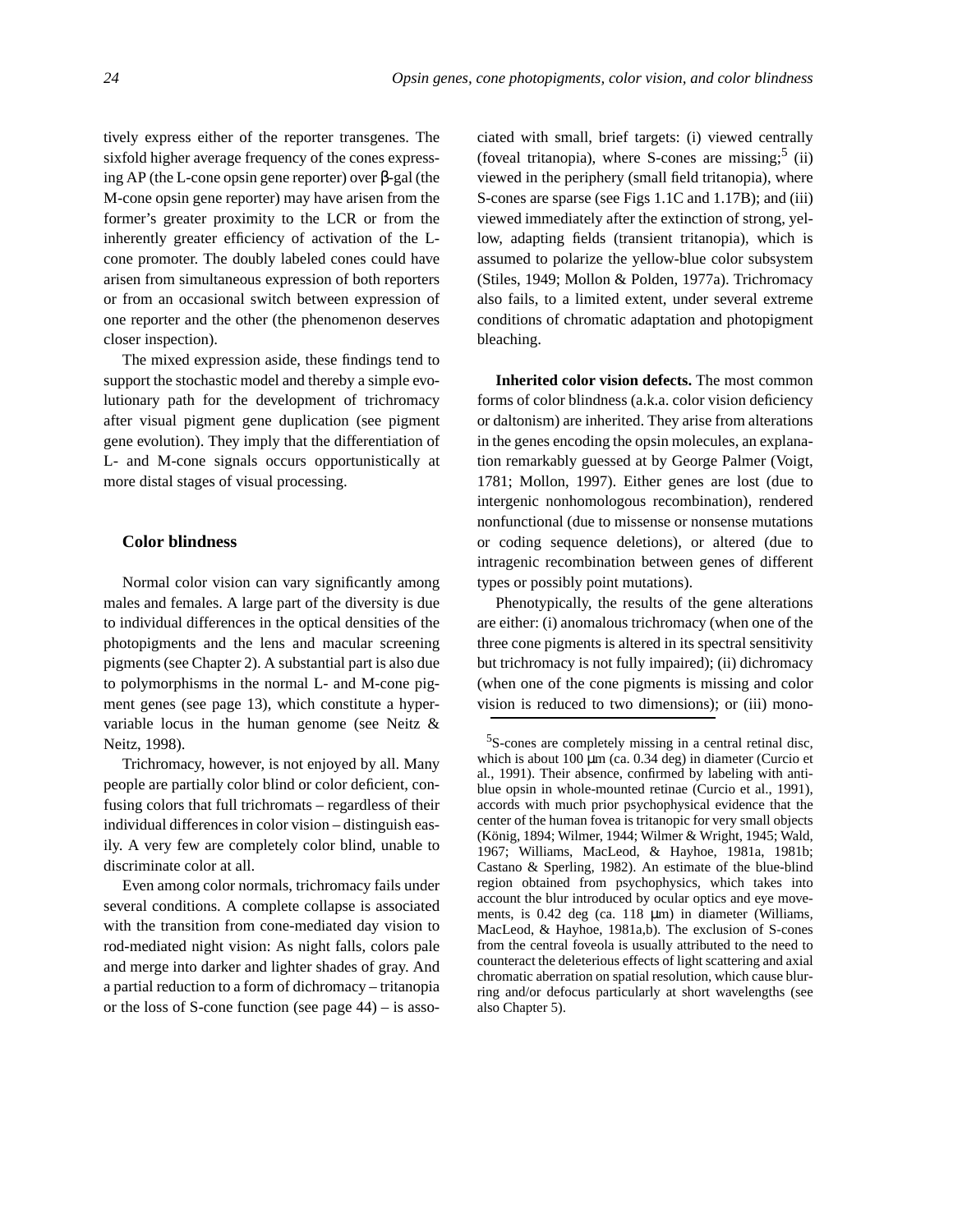chromacy (when two or all three of the cone pigments are missing and color and lightness vision is reduced to one dimension). Under special conditions, color vision may be in some respects tetrachromatic, when an extra cone pigment is present, owing to X-chromosome inactivation (see page 38).

Those inherited alterations affecting a single cone pigment are referred to by the generic names protan (from the Greek *protos*: first + *an*: not), deutan (*deuteros*: second), and tritan (*tritos*: third), to distinguish disorders in the L-, M-, and S-cone pigments, respectively. The ordering is related to the history of discovery and to early assumptions about the nature of the disorders (von Kries & Nagel, 1896; Boring, 1942; Judd, 1943). The suffix "-anomaly", when appended to the generic names, indicates a deviation or abnormality in the function of the L- (protanomaly), M- (deuteranomaly), or S- (tritanomaly) cone pigments. Likewise, the suffix "-anopia" indicates the absence of function of the L- (protanopia), M- (deuteranopia), or S- (tritanopia) cone pigments.

Those inherited alterations resulting in the loss of two cone pigments are referred to as "cone monochromacies" (Pitt, 1944; Weale, 1953). They include blueor S-cone monochromacy (affecting both the L- and M-cone opsin genes), green or M-cone monochromacy (affecting the S- and L-cone opsin genes), and red or L-cone monochromacy (affecting the S- and M-cone opsin genes).

Other inherited forms of color blindness arise from mutations in genes not encoding the cone opsins, but rather components of cone structure and function. Those resulting in the loss of function of all three cone types are referred to as "complete achromatopsia" or "rod monochromacy."

**Acquired color vision defects.** The less common forms of color blindness arise from factors other than inherited alterations in the opsin genes. For instance, cerebral achromatopsia or dyschromatopsia (see Chapter 14), a form of total color blindness, can arise adventitiously after brain fever (Boyle, 1688; Mollon et al*.*, 1980), cortical trauma, or cerebral infarction (Critchley, 1965; Meadows, 1974; Damasio et al*.*, 1980; Zeki, 1990; Grüsser & Landes, 1991; Kennard et al*.*, 1995; Rüttiger et al*.*, 1999).

Yet other forms of color blindness may be associated with: (i) disorders of the prereceptoral ocular media; (ii) fundus detachment; (iii) progressive cone dystrophies or degenerations affecting all cone classes with or without involvement of the rods; (iv) macular dystrophies and degenerations; (v) vascular and hematologic diseases; (vi) glaucoma; (vii) hereditary dominant optic atrophy and other optic nerve diseases; (viii) diseases of the central nervous system (e.g., multiple sclerosis) or other organs (e.g., diabetes mellitus); and (ix) toxic agents (e.g., lead, tobacco, alcohol) that affect the retina or the optic tracts (see Birch et al*.*, 1979).

## **Protan and deutan defects**

The most common, hereditary color blindnesses are the loss (protanopia and deuteranopia) and alteration (protanomaly and deuteranomaly) forms of protan (L-cone) and deutan (M-cone; sometimes written as deuteran) defects. Also known as red-green color vision deficiencies, they are associated with disturbances in the X-linked opsin gene array. Their characteristic X-linked recessive pedigree pattern (see Fig. 1.16A) was early remarked upon by Earle (1845) and Horner (1876) and clearly recognized as such by Wilson (1911). Wilson's assignment of the gene(s) responsible for red-green color blindness to the Xchromosome is the event that is often taken to mark the beginning of the mapping of the human genome. That two gene loci, one for protan and one for deutan defects, were involved was subsequently deduced from the characteristics of doubly heterozygous females6 (Waaler, 1927; Brunner, 1932; Kondo, 1941;

<sup>&</sup>lt;sup>6</sup>Males who carry genes on the X-chromosome for protan and deutan color vision defects are hemizygous (the mutant gene is present in one copy). In contrast, females can be heterozygous (when a mutant gene is paired with a normal gene), homozygous (when two mutant genes of the same type are paired), or doubly heterozygous (when two mutant genes of different types are paired).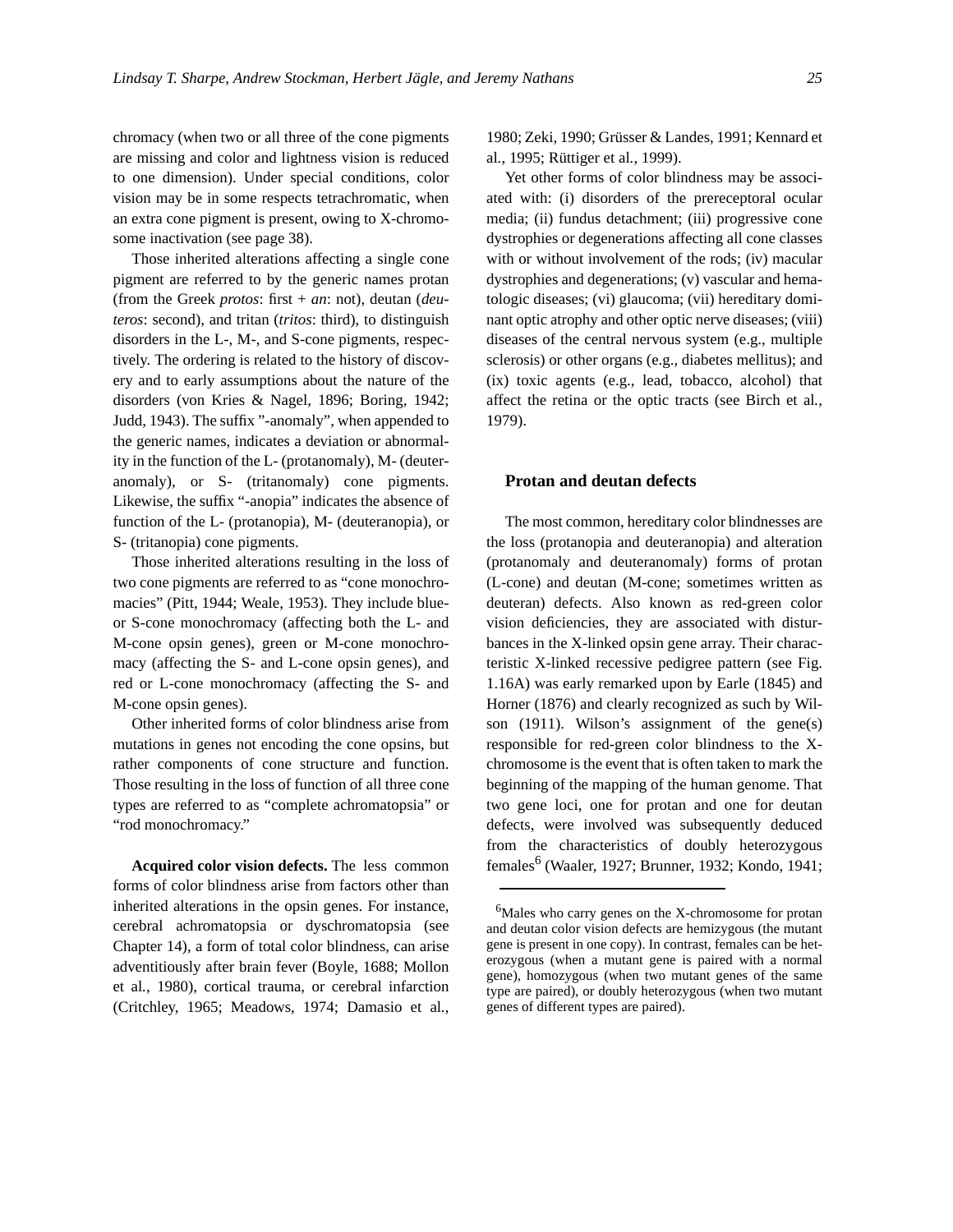Drummond-Borg et al., 1989). Such females were known to carry genes for both types of color blindness but exhibited normal color vision, implying the existence of distinct defective and normal visual pigment genes on each of their X-chromosomes (Vanderdonck & Verriest, 1960; Siniscalco et al., 1964; Drummond-Borg et al.*,* 1989).

**Phenotypes.** A variety of special color confusion charts (e.g., the Dvorine, Ishihara, and Stilling pseudoisochromatic plates), hue discrimination or arrangement tasks (e.g., the Farnsworth–Munsell 100-Hue test, the Farnsworth Panel D-15, the Lanthony Desaturated D-15), and lantern detection tests (e.g., the Edridge–Green, Holmes–Wright), all of which exploit the color deficits of the color blind, have been designed to screen for protan and deutan defects (for an overview of the available clinical tests, see Lakowski, 1969a, 1969b; Birch et al., 1979; Birch, 1993). For more precise characterizations, spectral appearance data (including unique hue loci for anomalous trichromats and spectral neutral points for dichromats), luminous efficiency, and hue discrimination functions may be determined.

Traditionally, however, observers with protan and deutan defects are most efficiently and elegantly characterized by the nature of their Rayleigh matches (Rayleigh, 1881) on a small viewing field  $(\leq 2$  deg in diameter) anomaloscope (the best known is the Nagel Type I). In this task, the observer is required to match a spectral yellow (ca. 589-nm) primary light to a juxtaposed mixture of spectral red (ca. 679-nm) and green (ca. 544-nm) primary lights. There are two variables: the intensity of the yellow and the relative mixture of the red and green lights. Ideally, the S-cones and rods are excluded so that the match is determined solely by the relative absorptions in the M- and L-cones.

Most trichromats reproducibly choose a unique match between the red/green mixture ratio and the yellow intensity (see Fig. 1.11). Slight differences between their match midpoints are usually attributed to the normal variability in the  $\lambda_{\text{max}}$  of the L- and Mpigments, such as caused by the alanine/serine polymorphism at codon 180 in exon 3. Variation can also be attributed to differences in photopigment optical density. Some studies have reported match points as being bimodally (Neitz & Jacobs, 1986; Winderickx et al*.*, 1992b) or quadrimodally (Neitz & Jacobs, 1990) distributed in male trichromats. However, other studies have found only unimodal distributions in both male and female trichromats (Jordan & Mollon, 1988; Lutze et al., 1990). The differences may be specific to the psychophysical methodology: Unimodality may be associated with the method-of-adjustment and multimodality with the forced-choice method (Piantandia & Gille, 1992).

In contrast, individuals with protan and deutan defects have displaced Rayleigh match midpoints (i.e., the mean value of the red–green ratio required to match the yellow primary falls outside the normal range) and/or extended matching ranges (they accept more than one red–green ratio).

**Incidences.** Incidences of X-chromosome–linked defects vary between human populations of different racial origin (see Table 1.5). The highest rates are found in Europeans and the Brahmins of India; the lowest in the aborigines in Australia, Brazil, the South Pacific Islands, and North America. The differences between populations are well documented (e.g., Garth, 1933; Cruz-Coke, 1964; Iinuma & Handa, 1976, Fletcher & Voke, 1985) and are usually explained by relaxation in selection pressures, which could arise as hunting and gathering cultures evolve toward industrialized societies (e.g., Post, 1962, 1963; however, see Kalmus, 1965). Other possible biological factors include gene flow, the rise of mutant genes, and the migration and mixture of races. Interestingly, there is no evidence for analogous within-species variations in color vision in the best-investigated Old-World monkey, the macaque (for a review, see Jacobs, 1993). An analysis of behavioral results suggests that if any individual variations in color vision among macaques occur, their frequency must be less than 5% (Jacobs & Harwerth, 1989).

Of relevance perhaps to the population differences is the fact that there tends to be fewer opsin genes in the arrays of non-Europeans. Extra M-cone genes are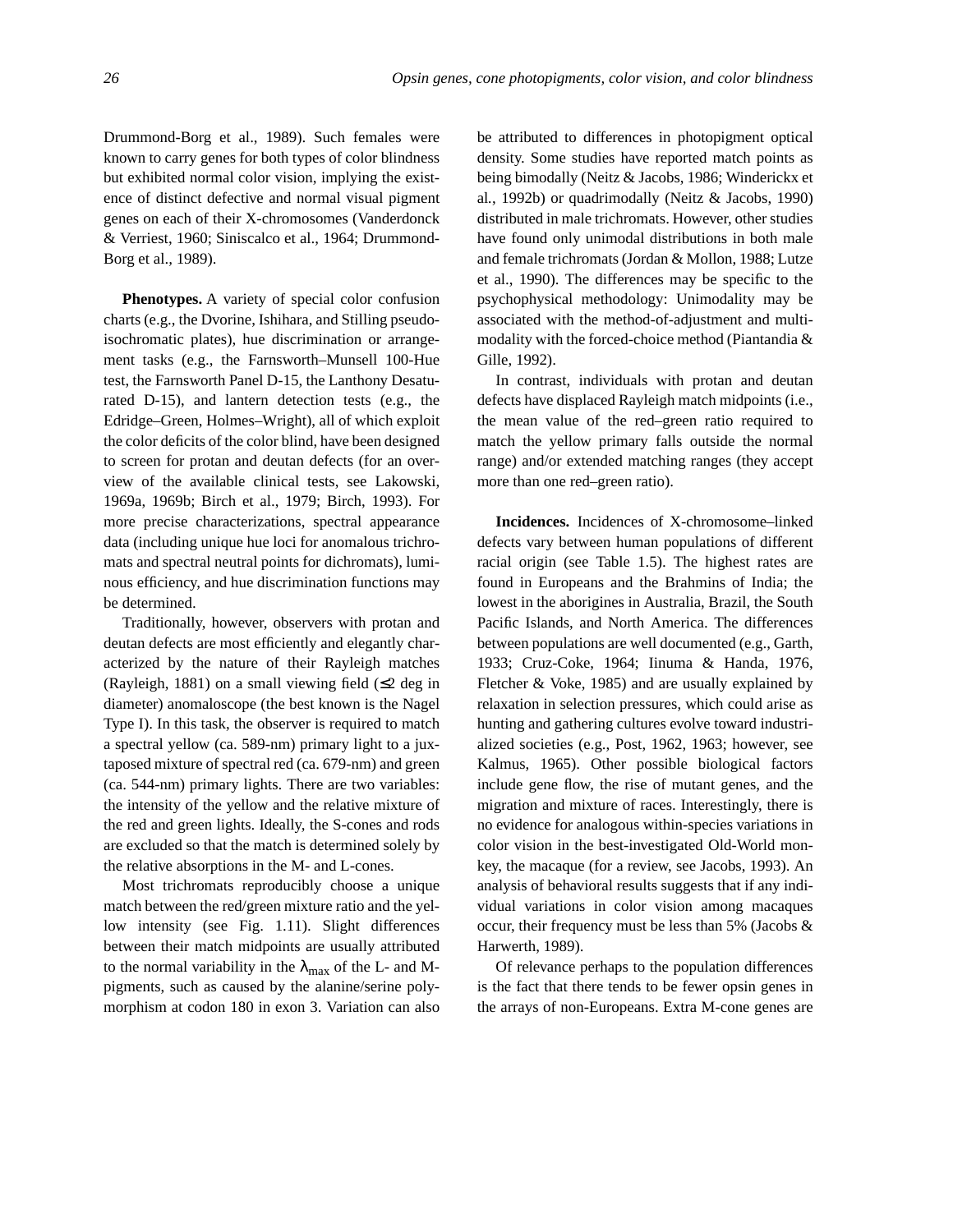

believed to increase the opportunities for intragenic and intergenic recombinations between the L- and M-cone pigment genes, which gives rise to phenotypic color vision defects (see unequal crossing over).

The incidences in females are much lower than those in males because the defects are inherited as recessive traits. Males, who have only one X-chromosome, are hemizygous and will always manifest a color defect if they inherit an aberrant gene at one of the first two positions in the gene array. Females, on the other hand, have two X-chromosomes, one inherited from each parent, so they will not usually show a complete manifestation of the typical colour defect unless they are homozygous. Thus, the incidence in Caucasian females should correspond to the sum of the squared frequencies of singly heterozygous females, which should be the same as the frequencies for protan  $(p_p)$  and deutan  $(p_d)$  defects in hemizygous males:  $(p_p^2)$  $+\overline{p_d}^2$ ) or 0.39%. (Table 1.6 provides the incidences of protan and deutan defects, divided according to the dichromatic and anomalous trichromatic forms.)

The slightly higher observed figure (0.42%, see Table 1.6, and 0.50%, see Table 1.5) in Caucasian females, and the even larger discrepancy in Asians, is probably explained by the partial manifestation of

Figure 1.11: Rayleigh matches obtained on a standard Nagel Type I anomaloscope. Characteristic match points or ranges are shown for normal trichromats (the black square indicates the mean, the open rectangle the spread of normal matches), for protanopes with a single L1M2 gene in the X-linked opsin gene array, for deuteranopes with either a single  $L(\text{ser}^{180})$  or  $L(\text{ala}^{180})$  gene in the array, for an extreme protanomalous trichromat, for an extreme deuteranomalous trichromat, for a blue-cone monochromat, and for a rod monochromat.

color blindness in heterozygotic carriers (see page 38) and by problems of testing methodology and inclusion criteria (for a discussion, see Fletcher & Voke, 1985).

#### **Protanopia and deuteranopia**

Protanopia and deuteranopia are the dichromatic or loss forms of protan and deutan defects.

**Phenotypes.** The classical theory was that protanopes and deuteranopes each lack one of the normal pigments, the L- and M-cone pigments, respectively, and contain the others unchanged (König & Dieterici, 1886). Everything else being equal, they were expected to accept the color matches of color normals; their dichromatic color world being a reduced version of the trichromatic one. We now know that the situation is more complex. Considerable variation occurs in both phenotypes and genotypes.

Although some protanopes and deuteranopes are true reduction dichromats, having only one X-chromosome–linked cone photopigment, which is identical to the normal's M- or L-cone pigment, others are not. Some protanopes have only one X-chromosome–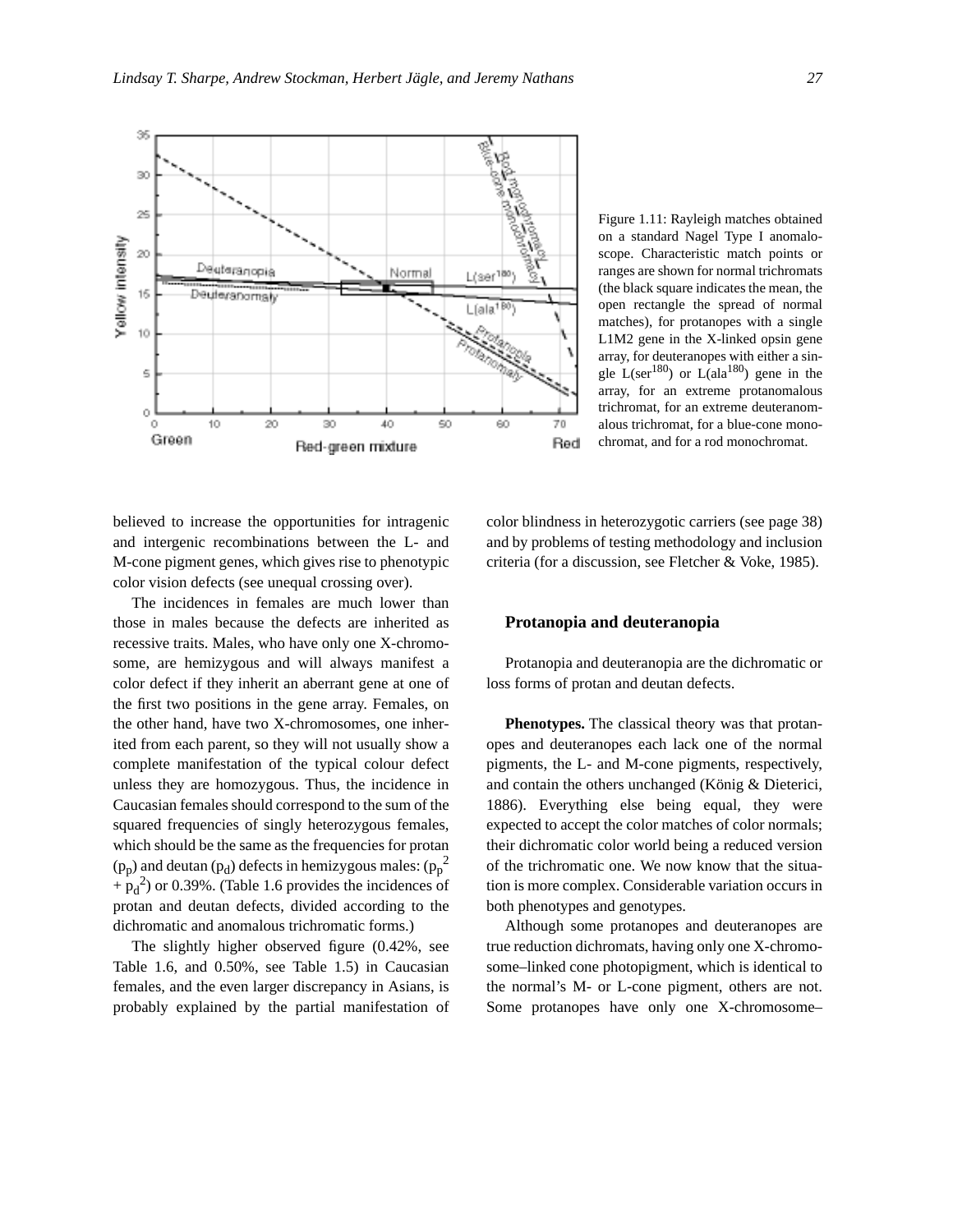

Figure 1.12: Dichromatic lines of constant chromaticity or hue for (A) protanopes, (B) deuteranopes, and (C) tritanopes, drawn in the Stiles and Burch (1955) 2-deg  $r(\lambda)$ ,  $g(\lambda)$  chromaticity space (see Chapter 2). The lines have been extrapolated to converge at the confusion or copunctal point, which defines the chromaticity of the missing 2-deg L- (for protanopes), M- (for deuteranopes), or S- (for tritanopes) cone fundamental of Stockman and Sharpe (2000a). The spacing of the lines is based on the spectral wavelength discrimination data of protanopes (Pitt, 1935), deuteranopes (Pitt, 1935), and tritanopes (Fischer et al., 1951; Wright, 1952). The neutral points, N, for the equal-energy white, W, and the corresponding confusion lines (dotted lines) are shown.

linked cone photopigment, a hybrid, that is not identical to the normal M-cone. Among deuteranopes, the situation is complicated by the  $L(\text{ser}^{180})$  and  $L(\text{ala}^{180})$ polymorphism. This diversity explains – to a large extent – why systematic individual differences in color discrimination and Rayleigh matches among protanopes (Alpern & Wake, 1977) and deuteranopes have been observed. And, accordingly, why, in so-called classical confrontation experiments, a given protanope did not always accept the color matches made by a normal trichromat (Mitchell & Rushton, 1971; Rushton et al., 1973).

*(i) Confusion colors:* By definition, dichromats require only two primaries to match all color stimuli. As a result, they confuse or fail to discriminate colors that are easily distinguished by normal trichromats. As first pointed out by Maxwell (1855) and demonstrated by Helmholtz in his *Physiological Optics* (1867), when the colors confused by dichromats are plotted in a chromaticity diagram, the axes of which may be generated from transformations of standard color matching functions or from representations of cone excitations (see Chapter 2), they lie on a series of straight lines called "confusion loci."

The confusion lines of protanopes and deuteranopes are shown in Fig. 1.12. The line spacing is adjusted to correspond to the number of just noticeable wavelength differences within the equal-energy spectrum (i.e., the wavelength represented by one line is just distinguishable from that represented by its neighbor). For protanopes, only about 21 distinct wavelengths can be discriminated; whereas for deuteranopes, only about 31 can be (slightly lower estimates were obtained by Pitt, 1935). In contrast, the normal discriminates about 150 wavelengths $\frac{7}{10}$  in the spectrum (Wright & Pitt, 1934; Boring, 1942).

*(ii) Neutral zone and spectral colors:* In both protanopes and deuteranopes, the spectrum is dichromic, consisting of just two pure hues (Herschel, 1845). In contrast, normals see at least seven pure hues: red, orange, yellow, green, cyan, blue, and violet. This property was first remarked upon by John Dalton (1798), a deuteranope (Hunt et al*.*, 1995, see below): "I see only two, or at most three, distinctions [in the solar

<sup>&</sup>lt;sup>7</sup>The total number of discriminable, nonspectral, hues, of course, is many more. Wool graders at the Gobelin Tapestry works, in the 19th century, were known for being able to distinguish at least 20,000 different hues (Chevreul, 1839).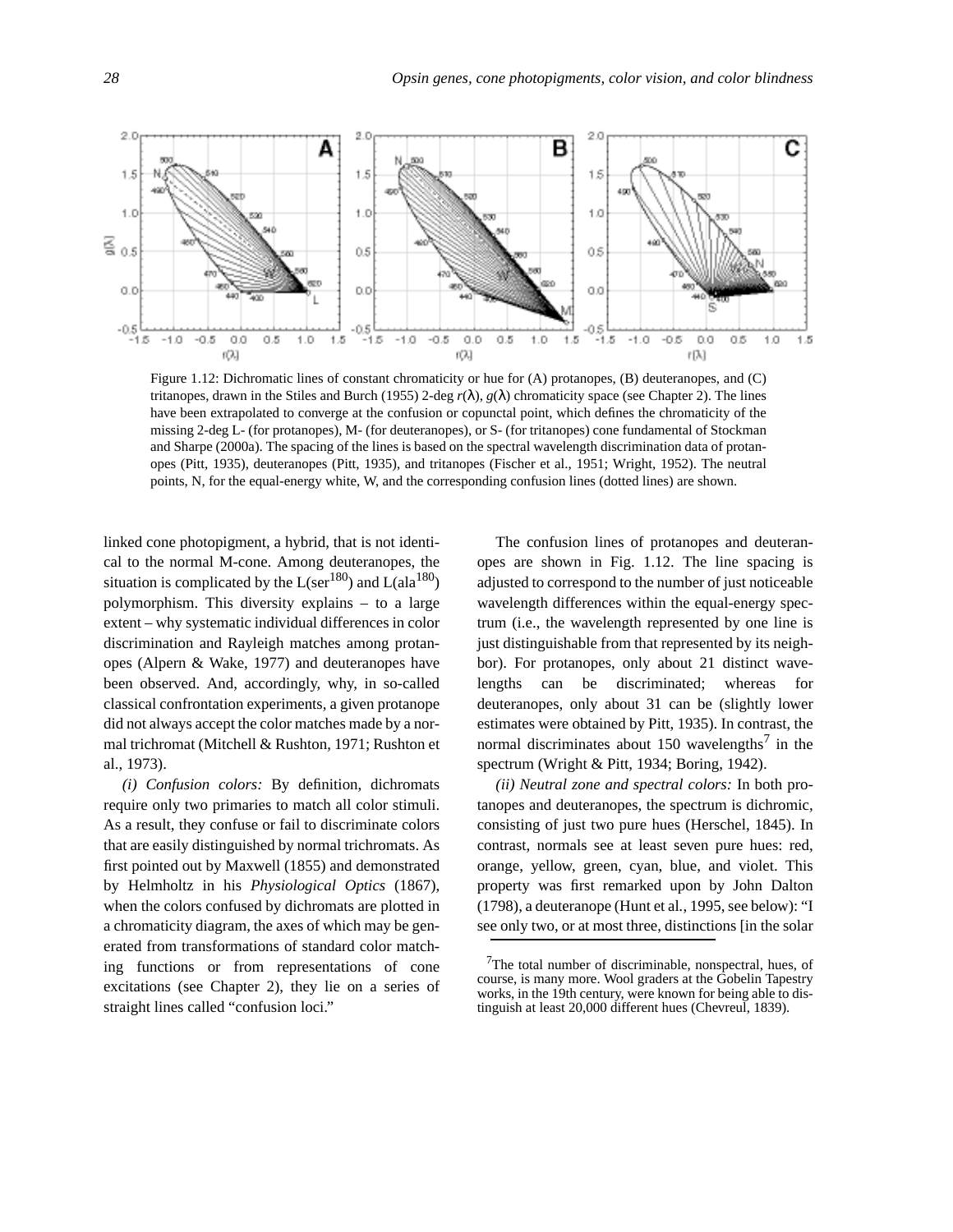image]. My yellow comprehends the red, orange, yellow, and green of others; and my blue and purple coincide with theirs" (p. 31).

The two spectral regions for protanopes and deuteranopes – one blue, the other yellow – are separated by a neutral or achromatic zone that is indistinguishable from white and corresponds to where the relative absorptions of the two remaining cone classes are the same as for white (see Fig. 1.13). The midpoint of the zone – the neutral point – which, by definition, falls on the confusion line passing through the physiological white point, is relatively easy to specify. Quantitative measures, however, are obscured by the arbitrariness of the physiological white (see Walls & Heath, 1956), individual variability in the density of the ocular and macular pigmentation (which affects the chromaticity of the physiological white), and the failure to take into account phenotypic differences between dichromats of the same class. For protanopes and deuteranopes, representative neutral point values for a white standard light (of color temperature 6774 K) are 492.3 nm (Walls & Mathews, 1952; Walls & Heath, 1956; Sloan & Habel, 1955) and 498.4 nm (Walls & Mathews, 1952; Walls & Heath, 1956; Massof & Bailey, 1976), respectively.

But what are the spectral hues actually seen by the red-green dichromats above and below the neutral zone? Although Dalton and other dichromats often assign conventional hue names to the shorter (blue) and longer (yellow) wavelength regions of the spectrum, it does not follow that their usage coincides with that of the color normal. In fact, the impossibility of passing from which colors color blind observers confuse to which they actually see was recognized almost as soon as color blindness was discovered (Wilson, 1855; see Judd, 1948). The preferred approach to overcoming the ambiguity has been to study the vision of unilateral color blinds, born with one normal eye and one color-deficient eye (the earliest report is from von Hippel, 1880, 1881). Observations, which must be treated cautiously, $8$  suggest that, for both protanopes and deuteranopes, below the neutral zone, the blue at 470 nm, and, above the neutral zone, the yellow at 575 nm have the same hue for the two eyes (Judd, 1948 provides a review of historical cases; see also Sloan & Wallach, 1948; Graham & Hsia, 1958; Graham et al*.*, 1961; MacLeod & Lennie, 1976).

*(iii) Luminous efficiency:* The two types of dichromats also differ in which part of the equal-energy spectrum appears brightest (see Chapter 2 and Wyszecki & Stiles, 1982a). For the normal, the maximum of the luminosity function is on average near 555 nm, for the protanope it is closer to 540 nm (blue-shifted to the  $\lambda_{\text{max}}$  of the M-cone pigment), and for the deuteranope it may be closer to 560 nm (red-shifted to the  $\lambda_{\text{max}}$  of the L-cone pigment).

*(iv) Color perception:* Given that red-green dichromats only see two colors in the spectrum, and assuming that the colors are known, it is possible to simulate for the color normal the extent of the color confusions made by the dichromats. The history of such simulations begins with von Goethe (1810). In his *Farbenlehre*, he included a reproduction of a small water color that he painted to demonstrate how the landscape would appear to those lacking the blue sensation (Akyanoblepsie). Since then, many other simulations have been attempted (Holmgren, 1881; Rayleigh, 1890; Ladd-Franklin, 1932; Evans, 1948; Viénot et al*.*, 1995).

Figure 1.14 presents simulations for the normal observer of how a colorful fruit market is perceived by a protanope (Fig. 1.14B) and a deuteranope (Fig. 1.14C). For both, the normally wide gamut of yellowish-green to red colors is dramatically reduced. Clearly, protanopes are not red-blind (because they lack the L- or "red" cones) and deuteranopes greenblind (because they lack the M- or "green" cones); rather, both are red-green blind. They only distinguish such colors on the basis of saturation and lightness variations. The major difference in the images is that reds appear relatively darker in the protanopic simula-

<sup>&</sup>lt;sup>8</sup>Such cases are extremely rare, and it is never been fully demonstrated that the eyes described as normal and dichromatic are in fact really so (see Bender et al*.*, 1972; MacLeod & Lennie, 1976). Further, the etiology of such a discrepancy between eyes is uncertain. It could be owing to somatic forward or back mutations or, in heterozygotes, to differential lyonization in the two eyes (see heterozygotic carriers of protan and deutan defects).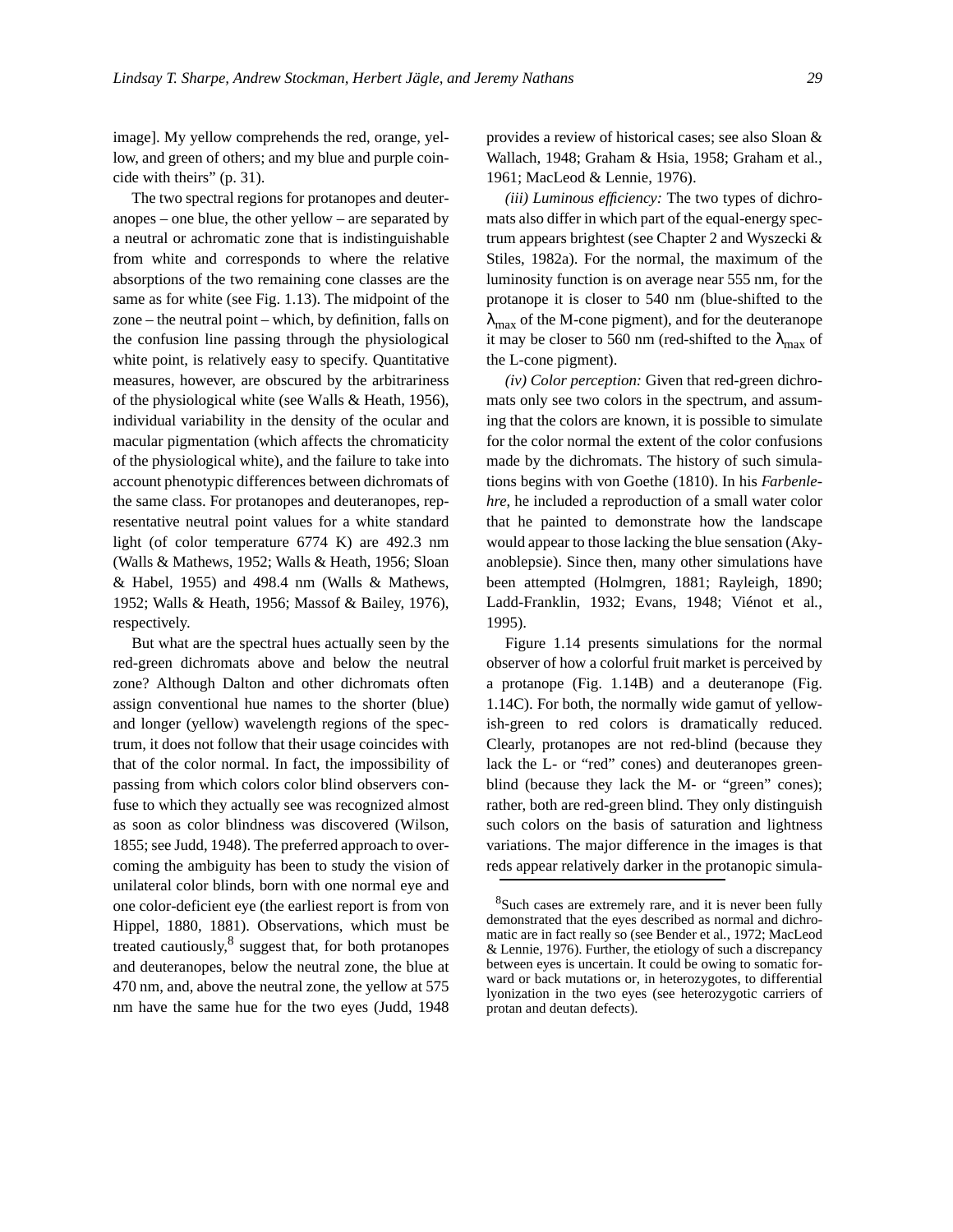| Racial<br>group                      | Male    |           | Female  |           |  |
|--------------------------------------|---------|-----------|---------|-----------|--|
|                                      | No.     | Incidence | No.     | Incidence |  |
| European<br>descent                  | 250,281 | 7.40      | 48,080  | 0.50      |  |
| Asian                                | 349,185 | 4.17      | 231,208 | 0.58      |  |
| Africans                             | 3,874   | 2.61      | 1,287   | 0.54      |  |
| Australian<br>aborigines             | 4,455   | 1.98      | 3,201   | 0.03      |  |
| American<br><b>Indians</b>           | 1,548   | 1.94      | 1,420   | 0.63      |  |
| South<br>Pacific<br><b>Islanders</b> | 608     | 0.82      |         |           |  |

Table 1.5: Racial incidence of red-green color vision deficiencies in males and females. The incidences (in percent) correspond to the total number of color defectives found divided by the total number examined in each racial group. The raw numbers were obtained from 67 studies listed in Waaler (1927), Cox (1961), Post (1962), Waardenburg (1963a), Crone (1968), Iinuma and Handa (1976), and Koliopoulos et al*. (*1976).

| Gender | No.    | Protan |      | Deutan                        |      |
|--------|--------|--------|------|-------------------------------|------|
|        |        |        |      | Anomaly Anopia Anomaly Anopia |      |
| Male   | 45.989 | 1.08   | 1.01 | 4.63                          | 1.27 |
| Female | 30.711 | 0.03   | 0.02 | 0.36                          | 0.01 |

Table 1.6: Incidences (in percent) for X-chromosome–linked color vision deficiencies in men and women. The raw numbers were taken from populations in Norway (Waaler, 1927), Switzerland (von Planta, 1928), Germany (Schmidt, 1936), Great Britain (Nelson, 1938), France (François et al*.*, 1957), The Netherlands (Crone, 1968), Greece (Koliopoulos et al*.*, 1976), and Iran (Modarres et al., 1996–1997). Many studies included in Table 1.4 could not be included in this table because they did not separate deficiencies according to phenotype.

tion than in the deuteranopic, owing to the reduced spectral sensitivity of the protanope to long wavelengths. And, protanopes tend to confuse reds, grays, and bluish blue-greens; whereas deuteranopes tend to confuse purples, grays, and greenish blue-greens.

**Diagnosis.** The Rayleigh match for dichromats, like all color vision tests, exploits the dichromat's color confusions. Because they have only one pigment (or only one functionally distinct pigment), they have one degree of freedom in the Rayleigh equation and are able to fully match the spectral yellow primary to any mixture of the spectral red and green primary lights by merely adjusting the intensity of the yellow, regardless of the red-to-green ratio. Thus, instead of a unique match, they will have a fully extended matching range that encompasses both the red and green primaries. Although the deuteranope will display a normal or near-normal relation in the luminosity of his matches, the protanope will display a luminosity loss for the red primary, requiring less yellow light to match it.

When a regression line is fitted to the matches of either a protanope or deuteranope, its slope and intercept with the yellow intensity axis will depend on the  $\lambda_{\text{max}}$  of the underlying photopigment (see Fig. 1.11). In the Nagel Type I instrument, the protanope needs a very dim yellow intensity to match the red primary and a bright intensity to match the green primary (hence a steep slope); whereas the deuteranope uses about the same yellow brightness to match both primaries (hence a flat slope). The intersection of the regression lines of protanopes, who retain normal M-cone pigments, and deuteranopes, who retain normal L-cone pigments, will coincide with the average match of normal trichromats. Regression lines of intermediate slope will be generated by dichromats who have a single X-linked anomalous pigment, such as those encoded by 5'L-3'M hybrid genes. These will not intersect with the average normal match (Jägle, Sharpe, & Nathans, unpublished).

**Incidences.** Protanopia (1.01%) and deuteranopia (1.28%) are about equally frequent in the European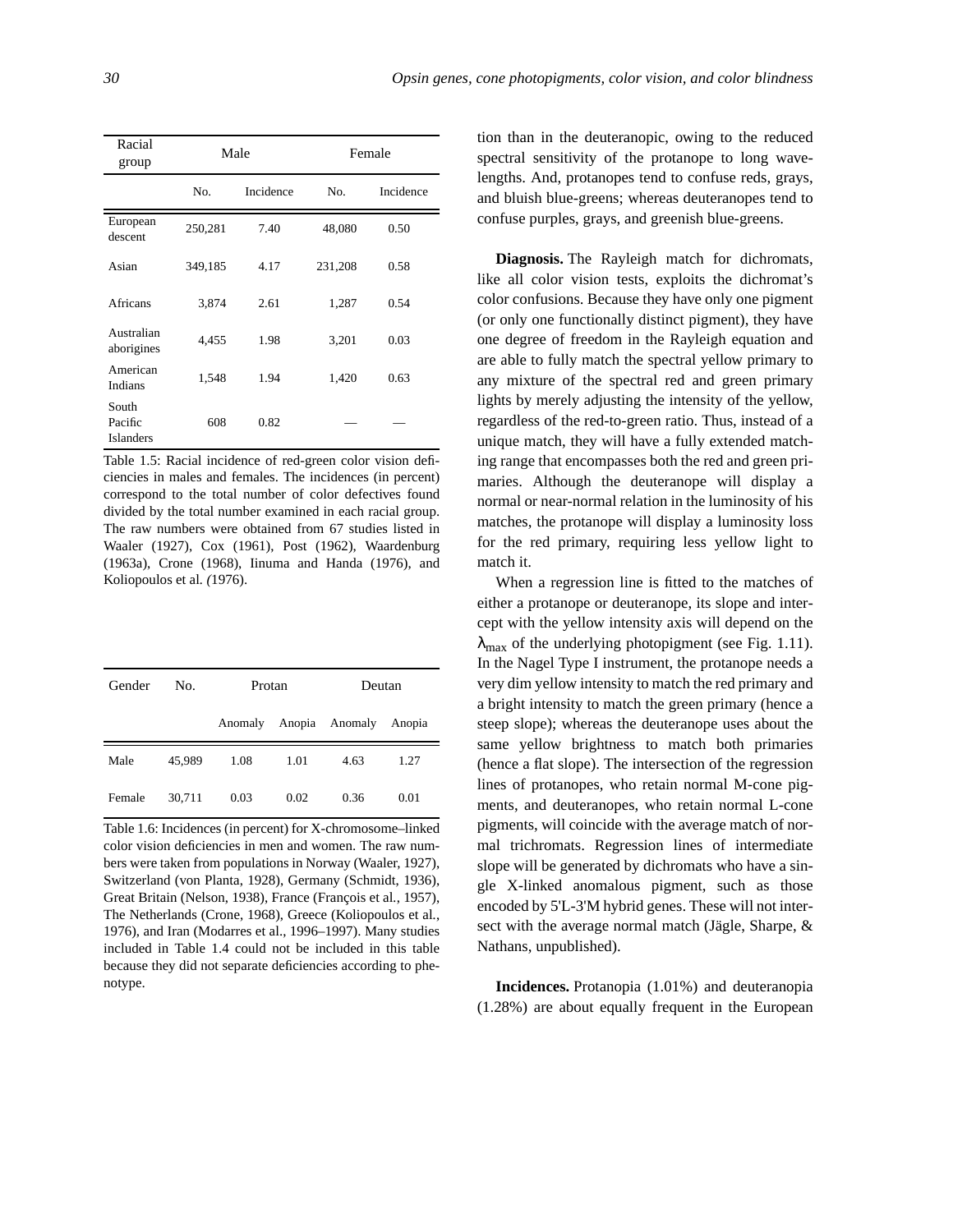

Figure 1.13: The appearance of the visible spectrum for five types of color blindness: protanopia, deuteranopia, tritanopia, blue-cone monochromacy, and rod monochromacy. Neutral points (or zones) are indicated by the white region in the spectrum for the three types of dichromats. These divide the spectrum into two hues. The shorter wavelength hue is perceived below the neutral point, the longer above. The saturation of both increases with distance from the neutral point. The brightest part of the spectrum roughly corresponds to the  $\lambda_{\text{max}}$  of the luminosity function (photopically determined, save for the rod monochromat).

(Caucasian) male population (see Table 1.6). This is in marked contrast to protanomaly and deuteranomaly and is worthy of note.

**Molecular genetics.** The opsin genes may be compromised in three ways to give rise to red-green dichromacy: by point mutations, major sequence deletions, and by unequal crossing over.

*(i) Point mutations:* In principle, red-green dichromacy can arise from a point mutation<sup>9</sup>: a single-base alteration in which the normal nucleotide has been substituted by an incorrect one. The point mutation could occur either (i) in the coding sequences of the Lor M-cone pigment gene, which vitiates or destabilizes the opsin molecule or impairs its quantum efficiency, or (ii) in the upstream promoter sequences, which leads to failure of expression of the opsin. One such naturally occurring missense mutation has already been identified (Winderickx et al., 1992c; see also blue-cone monochromacy). It is a thymine-to-cytosine substitution at nucleotide 648 in the coding region, resulting in the replacement of cysteine by arginine at codon  $203$  (cys<sup>203</sup>arg) in the second extracellular loop of the amino acid sequences in exon 4. The substitution disrupts a highly conserved disulfide bond formed with another cysteine at codon 126, in the first extracellular loop. The rupture is thought to damage the three-dimensional structure of the opsin, rendering it nonviable.

So far, the  $\cos^{203}$  arg mutation has been found in all of the M-cone pigment genes in one individual with deuteranopia or extreme deuteranomaly (Winderickx et al., 1992c) and in the cone pigment genes of multiple blue-cone monochromats (Nathans et al., 1989, 1993). Although fairly common in the population – estimated frequency of 2% by Winderickx et al. (1992c) and 0.5% by Nathans et al. (1993) – it is not always associated with a color vision defect. Its

<sup>&</sup>lt;sup>9</sup>Point mutations include: (i) synonymous mutations, which do not alter the encoded amino acid residue and, therefore, have no effect on the properties of the opsin; (ii) missense mutations, which alter the encoded amino-acid residue, either with properties similar to (in which case they may be harmless) or different from (in which case they may be disastrous) those of the replaced residue; and (iii) nonsense mutations, which convert an amino-acid–specifying codon to a stop codon, inappropriately signalling the termination of translation and ending the polypeptide chain synthesis of the opsin.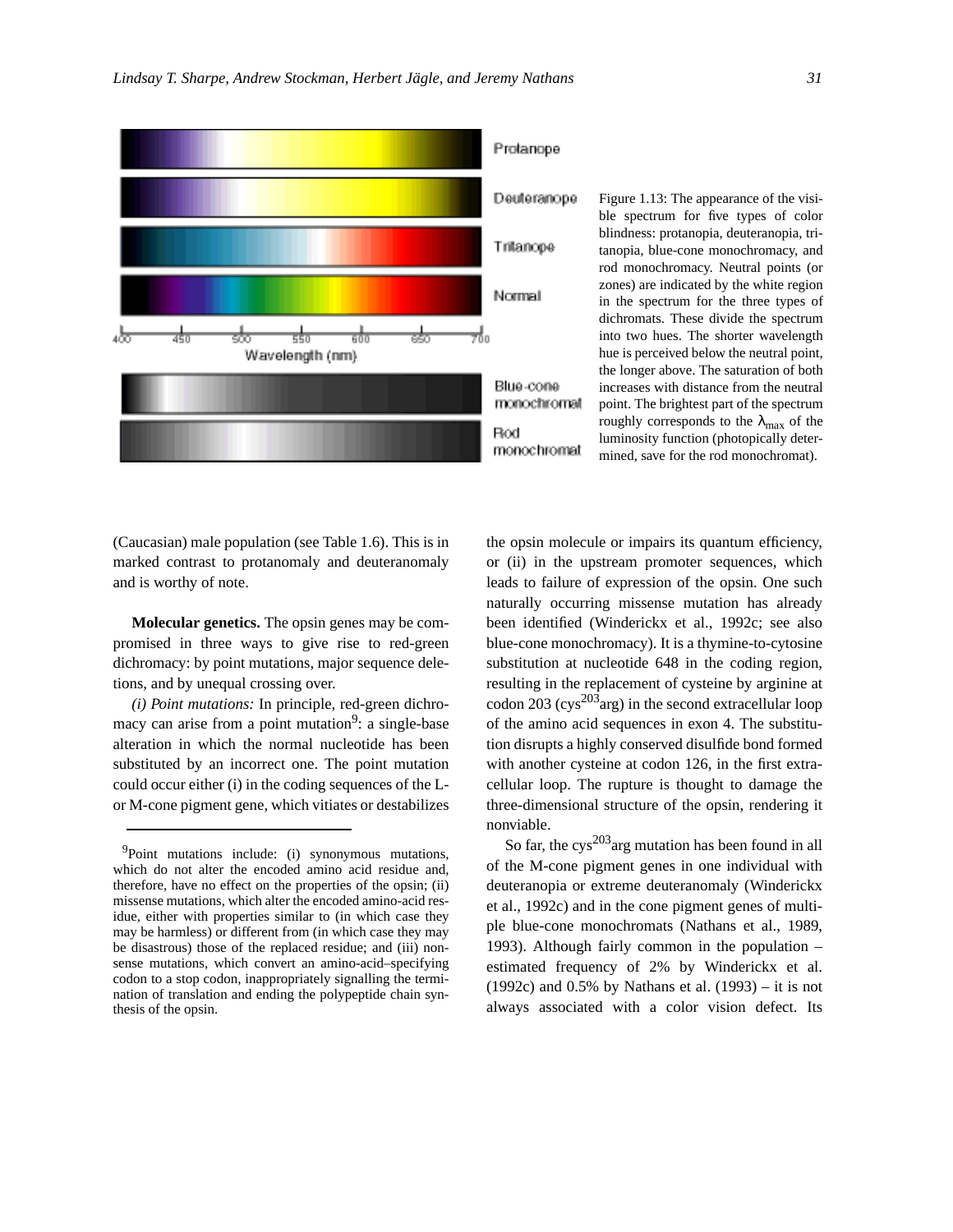

Figure 1.14: A scene from a fruit market as perceived by a normal trichromat (A), a protanope (B), a deuteranope (C), and a tritanope (D). The simulations are based on an algorithm incorporating a colorimetric transformation, which also makes explicit assumptions about the residual sensations experienced by dichromats (see Viénot et al*.*, 1995; Brettel et al., 1997). The transformation replaces the value of each original element by the corresponding value projected onto a reduced color stimulus surface, parallel to the direction of the missing cone fundamental axis in an LMS cone excitation space (see Chapter 2). It is informed by assumptions about the neutral zones of dichromats and the colors perceived by unilateral colorblind observers. The simulations must be treated as approximate, not only because of the limitations of the strictly colorimetric transformation involved and of the printing procedure, but also because the transformed image is viewed by the normal visual system, which will process it differently than the color blind system. (The original scene is reproduced by kind permission of the Minolta Corp.)

expression may depend on the position in the array of the gene in which it occurs (see gene expression above).

*(ii) Major sequence deletions:* Red-green dichromacy could also arise from major deletions in the coding sequences or promoter region of one of the opsin genes. A case in which a rearrangement, possibly a deletion, between exons 1 and 4 of the L-cone opsin gene engendered a protan defect with a progressive macular degeneration has been reported (Reichel et al., 1989).

*(iii) Unequal crossing over:* Dichromacy is most typically the result of unequal homologous crossing over or recombination between the L- and M-cone pigment genes. During meiosis, when the maternal and paternal X-chromosomes in a female are aligning to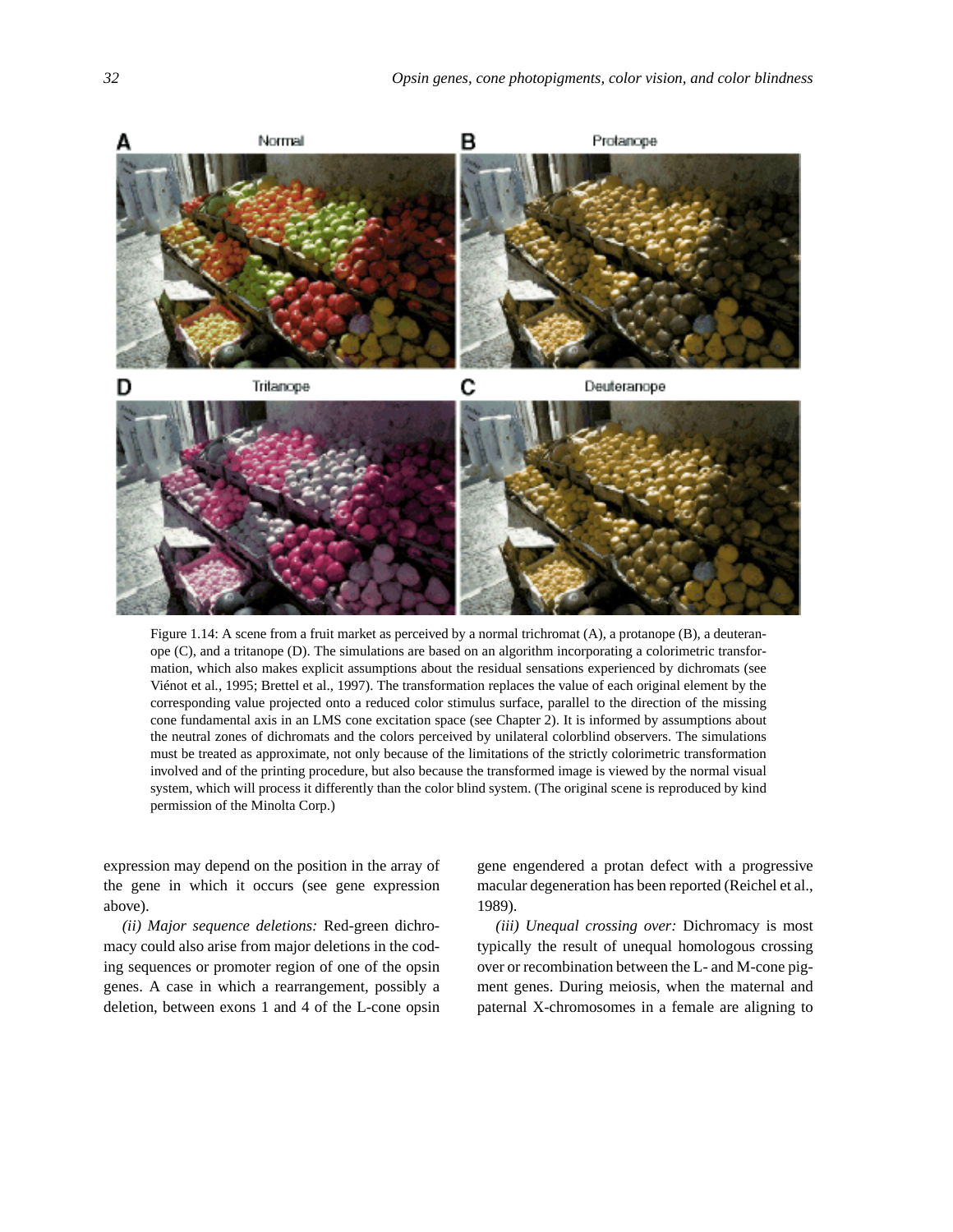

Figure 1.15: Examples of unequal recombination within the tandem array of Xlinked genes responsible for the common protan and deutan defects of color vision. Each gene is represented by an arrow: The base corresponds to the 5' end and the tip to the 3' end. Dark gray arrows, L-cone pigment genes; light gray arrows, M-cone pigment genes. Unique flanking DNA is represented by zig-zag lines and homologous intergenic DNA by straight lines. For each recombination event, both products are shown, most of which lead to a colordefective phenotype when inherited in males. (A) Three wild-type (naturally occurring) gene arrays, each containing one L-cone pigment gene and a variable number of M-cone pigment genes. (B) Intergenic recombination events leading to deuteranopia and an enlarged gene array. (C) and (D) Intragenic recombination events leading to protanopia, protanomaly, deuteranopia, or deuteranomaly.

form the X-chromosome of an egg (prophase I), breakage occurs, with an exchange of corresponding sections of DNA sequences and the subsequent rejoining. Normally the exchange is reciprocal, but sometimes, when the chromosomes are misaligned, it is unequal. Such unequal recombination events are facilitated by the juxtaposition of the genes in the head-to-tail tandem array and by their high degree of homology (Nathans, Thomas, & Hogness, 1986; Drummond-Borg et al., 1989).

The mechanisms of recombination inducing dichromacy are summarized in Fig. 1.15 (after Nathans, Thomas, & Hogness, 1986; Nathans, Piantandia, et al., 1986). For simplicity, the common arrangement of the gene array is assumed to be a single L-cone opsin gene followed by one, two, or three M-cone opsin genes (Fig. 1.15A).

*Unequal intergenic recombination*, in which the crossing-over point occurs in the region between genes, can reduce the gene array to a single L-cone pigment gene (Fig. 1.15B). Males who inherit such an X-chromosome arrangement from their mothers will be single-gene deuteranopes (Nathans, Thomas, & Hogness, 1986; Nathans, Piantanida, et al*.*, 1986; Vollrath et al., 1988; Drummond-Borg et al., 1989). Less than one-half of all deuteranopes display such a pattern (Sharpe et al., 1998). Those who do constitute a true L-cone reduction type of deuteranope (König & Dieterici, 1886), save perhaps for those who carry an M-cone–specific exon 2 embedded within an otherwise L-cone pigment gene, which may slightly change the L-cone photopigment spectrum (see Table 1.3).

*Unequal intragenic recombination*, in which the crossing-over point typically occurs in the introns between exons, can have several outcomes. It can reduce the array to a single 5'L-3'M hybrid gene (Fig. 1.15C), which will usually be associated with protanopia. Less than one-half of all protanopes display such a pattern (Sharpe et al*.*, 1998); of those, more than onehalf possess any one of several M-cone–like hybrid pigments, the spectral sensitivity of which is shifted relative to the normal M-cone pigment (see Table 1.3). Such protanopes can be thought of as anomalous, for their photopigment spectral sensitivities will be non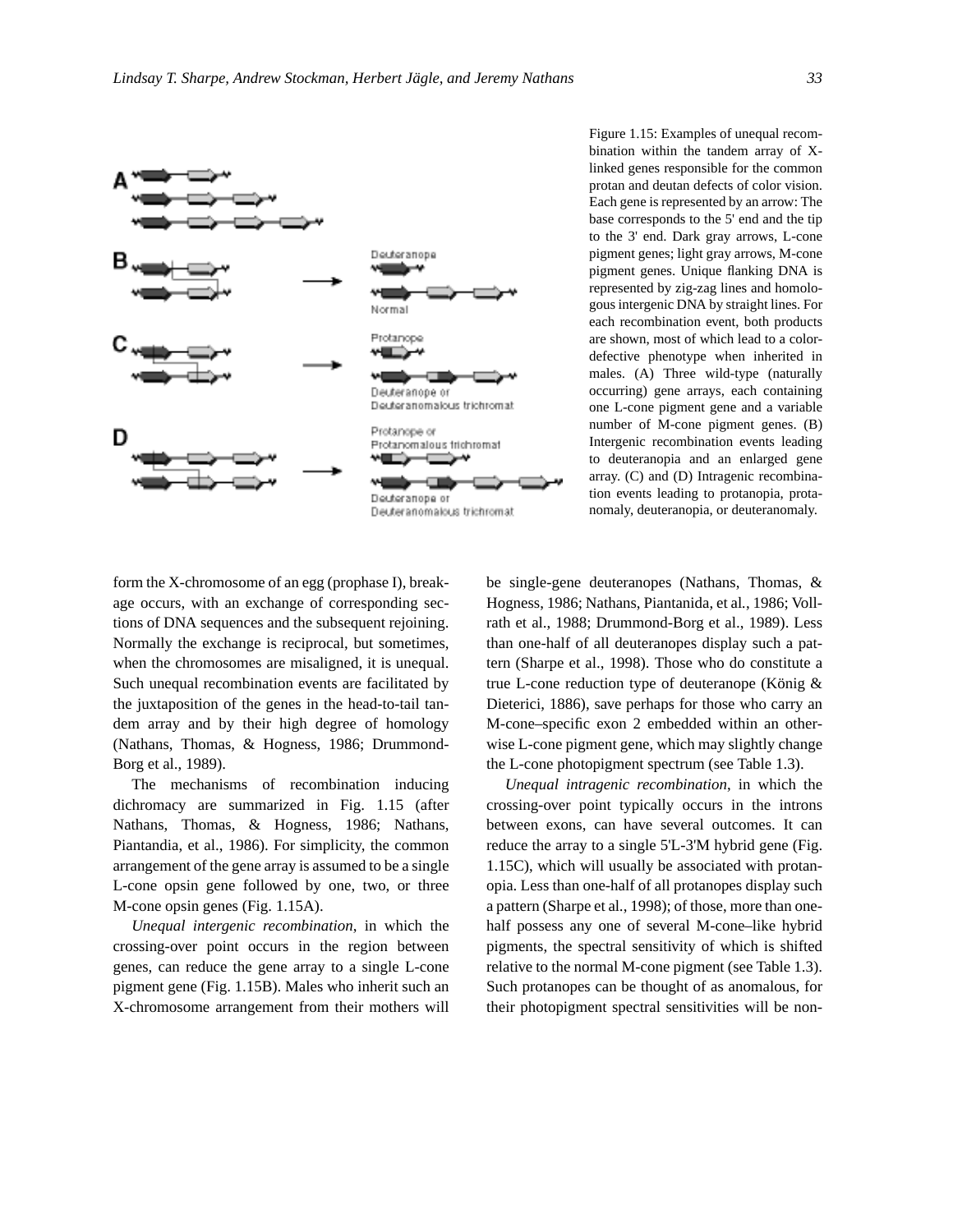representative of those of color normals. The remainder, whose array carries a single 5'L-3'M hybrid gene encoding either an L1M2 or an L2M3 pigment, are of the true reduction type, with a spectral sensitivity resembling that of the normal M-cone pigment (Sharpe et al., 1998).

Alternatively, unequal intragenic recombination can replace the normal L-cone pigment gene with a 5'L-3'M hybrid gene (Fig. 1.15D). The array consists of a 5'L-3'M hybrid gene and one or more normal M-cone pigment genes (Deeb et al*.*, 1992; Sharpe et al*.*, 1998). More than one-half of all protanopes display this pattern (Sharpe et al*.*, 1998). Presumably, they express more than one X-linked visual pigment gene. Protanopia is implied only if the fusion in the hybrid gene occurs before exon 3 (because the gene will encode an M-cone pigment). Otherwise, protanomaly is predicted, because the gene will encode an anomalous pigment that differs in spectral sensitivity from the normal M-cone pigment by 2 to 8 nm, depending on which amino acid residues have been substituted (see Table 1.3).

Finally, unequal intragenic recombination can replace the normal M-cone pigment gene with a 5'M-3'L hybrid gene (Deeb et al*.*, 1992; Sharpe et al*.*, 1998). The array consists of a normal L-cone pigment gene and a 5'M-3'L hybrid gene (Figs. 1.15C and 1.15D). More than one-half of all deuteranopes display this pattern (Sharpe et al*.*, 1998). Deuteranopia is only implied if the fusion occurs before exon 2 (because the gene will encode a pigment with a spectral sensitivity similar to that of the normal L-cone pigment). Otherwise, deuteranomaly is predicted, because the gene will encode an anomalous pigment that differs in spectral sensitivity from the normal L-cone pigment by 4 to 12 nm, depending on which amino acid residues have been substituted (see Table 1.3).

The position in the array of the hybrid pigment gene is likely to be critical. Four to eight percent of Caucasian males with normal color vision have, in addition to normal L- and M-cone pigment genes, 5'M-3'L hybrid genes that apparently are not expressed or are insufficiently expressed to disrupt normal color vision (Drummond-Borg et al., 1989; Deeb et al*.*, 1992). Presumably, in these individuals, the hybrid genes occupy a more distal, 3' position in the gene array (see gene expression, above).

*(iv) John Dalton's genotype:* Historically, John Dalton is the most famous person known to be color blind. In his honor, the term *daltonism* is used in many languages, including English, French, Spanish, and Russian, to refer to color vision disorders.

Believing his own colorblindness to be caused by his eye humors being blue-tinted, he directed that they be examined upon his death. However, a postmortem analysis conducted on 28 July 1844 failed to confirm his hypothesis (Wilson, 1845; Henry, 1854). Fortunately, sufficient eye tissue was preserved after the autopsy to permit, 150 years later, a molecular genetic analysis (Hunt et al*.*, 1995). PCR amplification of opsin gene fragments from the tissue revealed that only a single L-cone opsin sequence was present, consistent with Dalton being a single-gene deuteranope (see Figs. 1.9A and 1.15B). The genotype is contrary to previous interpretations, including that of Thomas Young (1807), who thought Dalton a protanope. But it accords with a close reading of the historical record and with colorimetric analysis of the color confusions and failures of color constancy reported by Dalton himself (Dalton, 1798; Hunt et al*.*, 1995).

These findings represent, to date, the most impressive example of genotyping of a known historical figure, and they provide a satisfying historical continuity to the field of the molecular genetics of color blindness.

**Large-field trichromacy.** Nagel (1905, 1907) was the first to observe that many red-green dichromats, himself included, are only completely dichromatic for small viewing fields restricted to the central fovea. With larger viewing fields, they become partially trichromatic and are able to make red-green color discriminations. Nagel's observations have been confirmed by many others relying on small- and largefield Rayleigh or neutral point matches (Jaeger & Kroker, 1952; Smith & Pokorny, 1977; Nagy, 1980; Breton & Cowan, 1981) and color naming (Scheibner & Boynton, 1968, Nagy & Boynton, 1979; Montag,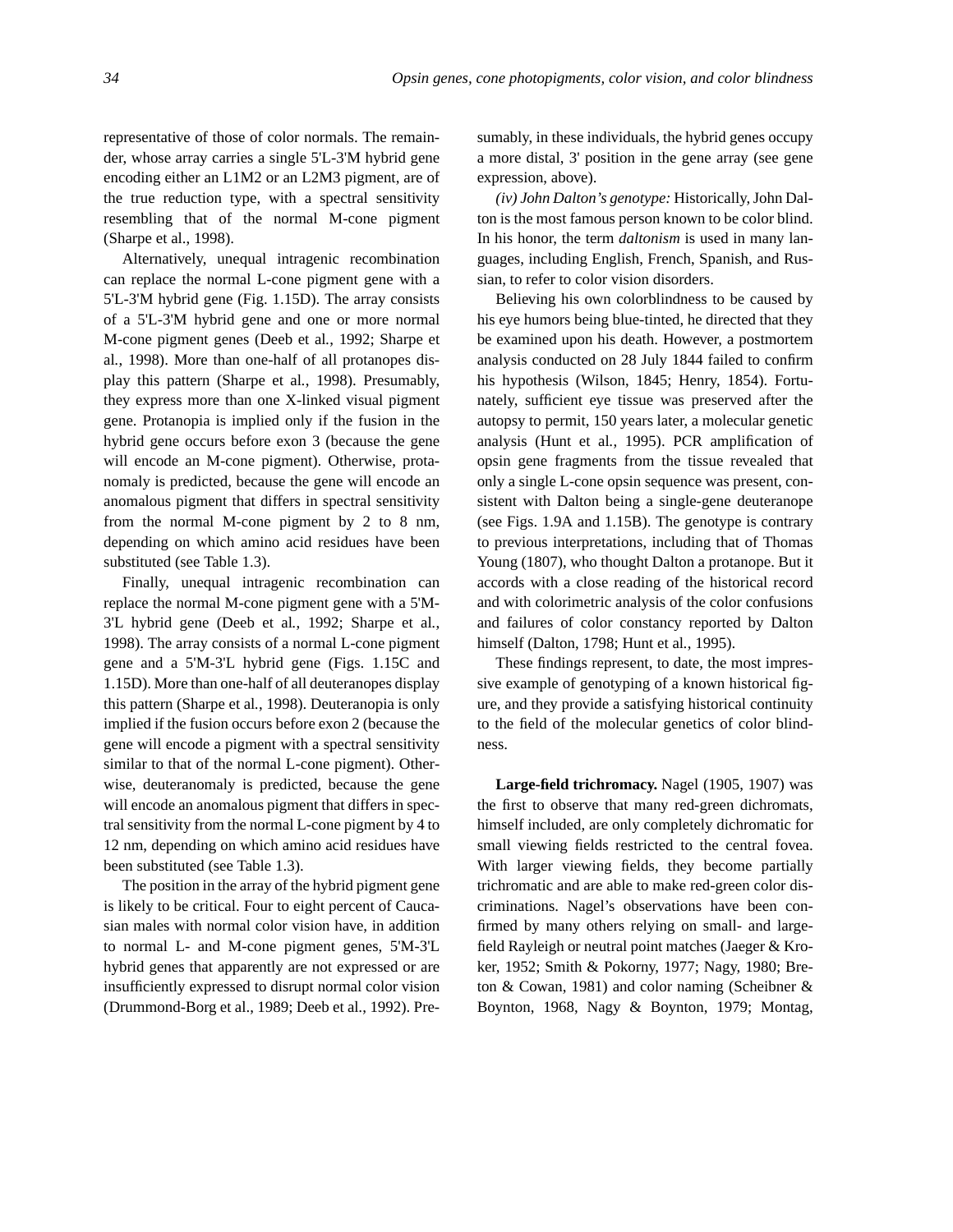1994). It is now widely believed that the majority of dichromats display such behavior.

In cases in which the dichromats have more than one gene in the opsin gene array, the improvement in color discrimination with large fields might be attributed to genotype. Some dichromats could have two separate genes, one normal and one a hybrid, encoding slightly different pigments, the benefit of which only manifests under large-field conditions. In particular, a small minority of deuteranopes may have a normal M-cone pigment gene, distal to the 5'M-3'L hybrid gene (Deeb et al*.*, 1992). If the downstream, normal gene is expressed (in reduced amounts according to its greater distance from the LCR), it might influence color discrimination under large-field conditions. However, 5'M-3'L hybrid genes may only be expressed and only influence phenotype when they occupy the second position of the opsin gene array (Hayashi et al., 1999). A similar explanation is unlikely to apply to protanopes because the presence of downstream L-cone, or, for that matter, 5'M-3'L hybrid pigment genes, has never been demonstrated in these subjects.

However, these explanations fail to account for another observation: some, but not all, single-gene dichromats also display large-field trichromacy (Nathans et al*.*, 1986; Neitz, Neitz, & Jacobs, 1989; Deeb et al*.*, 1992; Crognale et al., 1999). Moreover, at least one individual, who was missing all of the M-cone pigment genes in the X-chromosome array, behaved as an extreme deuteranomalous observer, even under small-field viewing conditions (Nathans et al*.*, 1986). This suggests that Rayleigh matches are not dependent solely on the number of different X-chromosome–linked photopigments. Presumably other factors contribute to the rejection of red-to-green mixture ratios (see also Smith & Pokorny, 1977; Nagy & Boynton, 1979; Nagy, 1980; Breton & Cowan, 1981; Nagy & Purl, 1987; Crognale et al., 1999). These could include: (i) rod intrusion; (ii) S-cone intrusion; (iii) differences in pigment optical density between central and parafoveal cones; (iv) spatial variation in the macular pigment; (v) changes in cone receptor geometry and orientation with eccentricity (e.g., waveguiding); and (vi) dissimilarities in the morphology and/or function of M- and L-cone photoreceptors, apart from the photopigment that they contain (e.g., placing an L-cone pigment in an M-cone structure might produce a different spectral sensitivity than placing it in an L-cone structure).

**Cone mosaic.** Dichromats may have fewer cones than normal or some of their cones may lack pigment: the L-cones may be missing or empty in protanopes and the M-cones may be missing or empty in deuteranopes. On the other hand, they may have a full complement of functioning cones: either the missing pigment is entirely replaced by ones of the available type (the M-cones in protanopes and the L-cones in deuteranopes) or the empty cone structures are filled with photopigment of the available type (M-cone pigment in protanopes and L-cone pigment in deuteranopes). A complication here, as alluded to above, is that we do not yet know whether M- and L-cones differ in ways other than the pigment that they contain in their outer segments. It is unlikely that S-cones could replace the missing cones because their numbers are far too small (although it is unknown what ultimately limits their number). Likewise, it is unlikely that the S-cone pigment could replace the M- or L-cone pigment because the S-cone opsin is specified by a gene on a different chromosome.

Surprisingly, the predictions about effects of changes in the cone array on absolute threshold and luminous efficiency have rarely been tested (Abney, 1913; DeVries, 1948a; Hecht & Hsia, 1948; Hecht, 1949; Wald, 1966; Berendschot et al., 1996; Knau & Sharpe, 1998).

In hindsight of the molecular genetics, it is possible to make specific predictions. Dichromats possessing two (or more) pigment genes in their array should not have any missing or nonfunctioning foveal cones (see Fig. 5.2 for a high-resolution image of the living retina of a multigene protanope, subject MM, whose phenotype has been established by Nathans, personal communication). They should have a normal complement of cones with the remaining pigment (either L or M) plus an extra complement with the de facto pigment encoded by the hybrid gene. This could result in an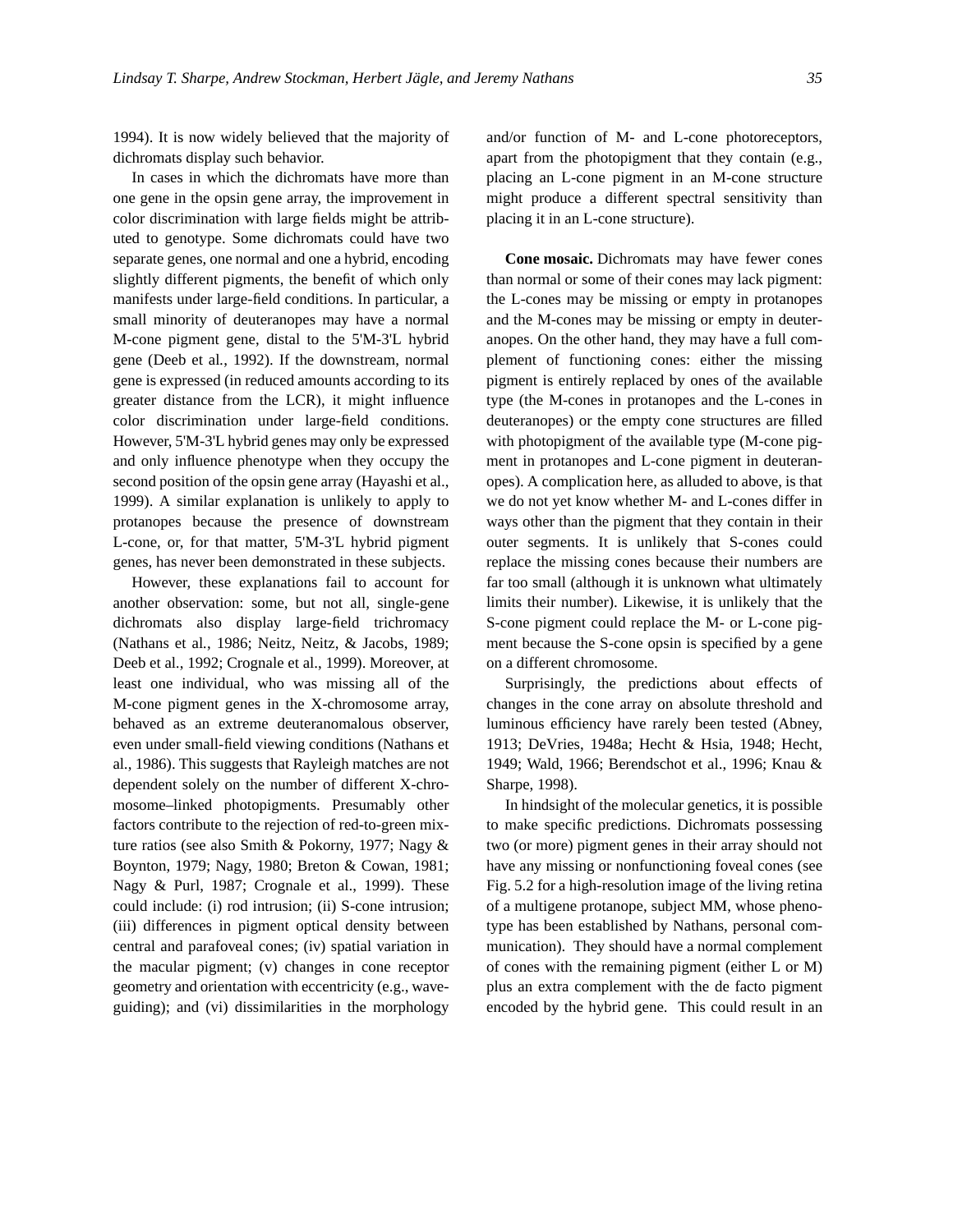effective doubling or tripling of the number of L- or M-cones compared with the trichromat eye (assuming a normal ratio of 1.5:1.0; see Fig. 1.1C and Chapter 5).

On the other hand, those dichromats possessing a single L- or 5'L-3'M hybrid pigment gene may or may not have cones that are missing pigment. It would depend on whether all of the non-S-cones are filled with the only available longer wavelength sensitive photopigment.

If the missing pigment is not replaced, then poorer performance on some visual sensitivity and visual acuity tests might be expected (ca. 40% of the cones will be empty). However, an impairment would be difficult to measure because of the limiting effects of the eye's optics and because of the random clustering of the remaining cone photoreceptors (see Fig. 1.1C and Chapter 5) and the constant microsaccadic movements of the eye, which would tend to compensate for any blind areas.

#### **Protanomaly and deuteranomaly**

Protanomaly and deuteranomaly are the alteration forms of protan and deutan defects.

**Phenotypes.** The color vision deficits of anomalous trichromats are usually less severe than those of dichromats, but there is considerable variability among individuals. They can be categorized as simple or extreme, according to their matching behavior on the Rayleigh equation (Franceschetti, 1928). Many simple anomals may be unaware of their color vision deficiency, whereas many extreme anomals may have nearly as poor color discrimination as dichromats.

*(i) Color perception:* Color terms may be skillfully used by many anomalous trichromats. Unlike dichromats, they do not have a neutral zone and see more than two hues in the spectrum. The saturation of spectral lights may differ from normal (Pokorny & Smith, 1977). But many can assign some hue names, such as blue, cyan, green, yellow, and orange, to unique parts of the spectrum, although the wavelength locations may differ from those of normal trichromats (von Kries, 1919; Rubin, 1961; Hurvich & Jameson, 1964; Smith, Cole, & Isaacs, 1973; Romeskie, 1978). In general, their hue locations are shifted to shorter (protanomals) and longer (deuteranomals) wavelengths. Their spectrum may be conceived as encompassing saturated blues, extremely desaturated bluish-greens and greens, yellows, and relatively desaturated oranges (Pokorny, Smith, & Verriest, 1979).

*(ii) Luminous efficiency:* Protanomals, like protanopes, have an insensitivity to the far red end of the visible spectrum, with a blue-shifted luminosity function. But deuteranomals, like deuteranopes, may have a normal or slightly red-shifted luminosity function.

**Diagnosis.** *Rayleigh equation:* The Rayleigh matches of protanomalous and deuteranomalous trichromats are properly characterized by both their displaced match midpoints and their matching ranges. The two measures vary independently (Schmidt, 1955; Hurvich, 1972).

Generally, simple protanomals have a narrow matching range displaced to red (i.e., they require more red than normal in the matching field), with a concomitant luminosity loss for the red primary. Likewise, simple deuteranomals have a narrow matching range displaced to green, with an essentially normal luminosity. Neither tend to accept the matches of normals, and their deviant anomalous ratios are expressed relative to normal ratios by the so-called anomalous quotient (see Pokorny, Smith, & Verriest, 1979).

A very few simple anomalous trichromats accept only one mixture ratio setting (i.e., a unique match), which is outside the normal limits. They are known as minimally affected or *red-green deviants* (Vierling, 1935) and have excellent chromatic discrimination.

On the other hand, extreme anomalous trichromats exhibit a wide matching range, often encompassing the matches of normal trichromats as well as those of anomalous trichromats and sometimes even one (but never both) of the primaries (see Fig. 1.11). The extreme protanomal will match the red-green mixture to the yellow primary except when pure or near pure green is used; the extreme deuteranomal will do the same except when pure or near pure red is used. The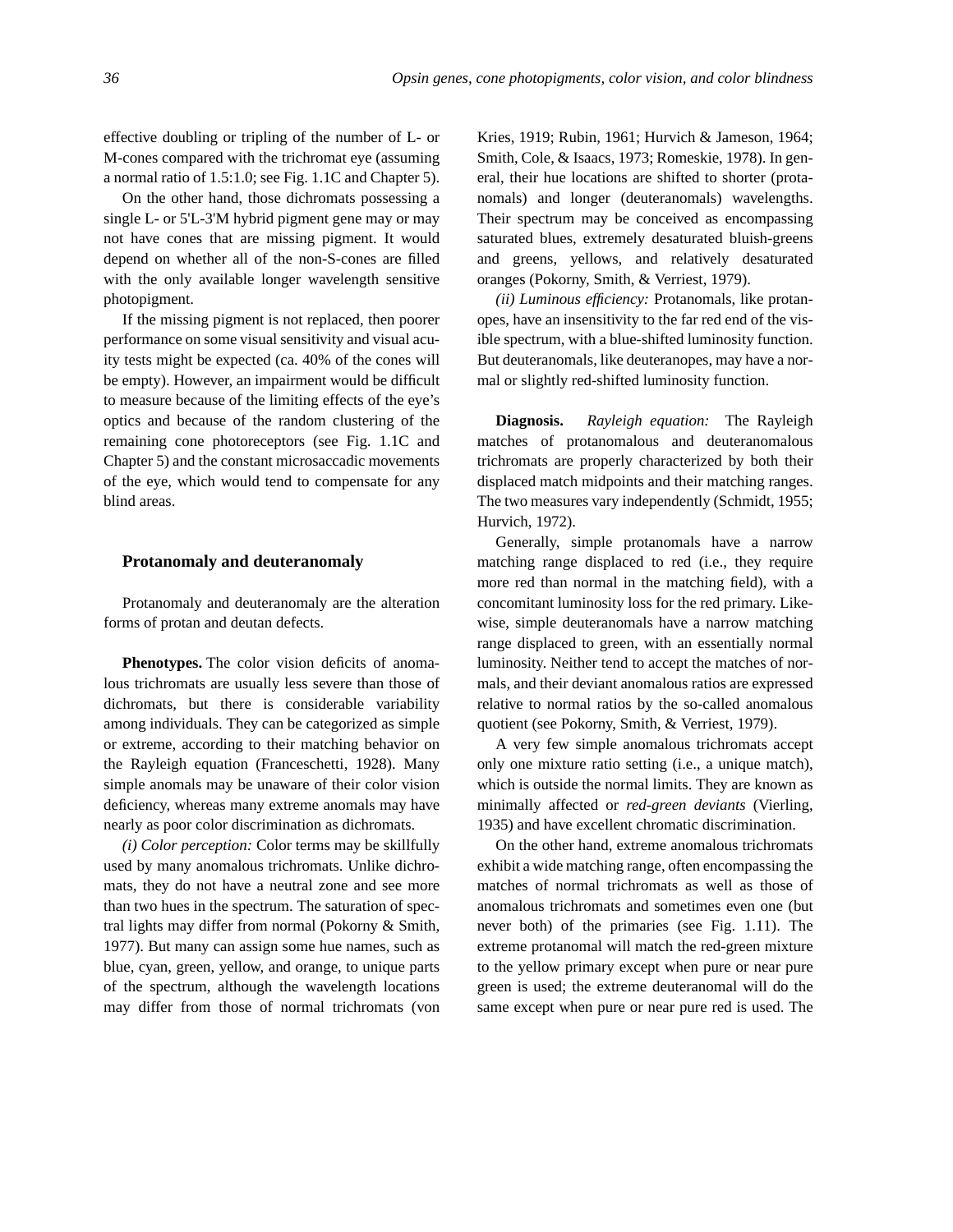midpoint of the matching range is usually displaced from the center of normal matches.

**Incidence.** Deuteranomaly (4.61%) is more than four times more frequent than protanomaly (1.07%) in Caucasian males (see Table 1.6). Its greater frequency may be related to a peculiarity of intragenic recombination. Deuteranomaly can arise from unequal crossing over in simple arrays, each having only a single M-cone pigment, whereas protanomaly can only arise if one of the arrays contains two or more normal M-cone pigment genes (see Figs. 1.15C & 1.15D).

**Molecular genetics.** (*i) Crossing over:* Simple and extreme anomalous trichromacy typically occur as the result of unequal intragenic crossing over between the L- and M-cone pigment genes. Either there is a replacement of the normal L- by a 5'L-3'M hybrid pigment gene or the normal M- by a 5'M-3'L hybrid pigment gene. The position of the hybrid gene in the array is presumably critical (see Figs. 1.10A and 1.10B). For instance, protanomaly results only if a 5'L-3'M hybrid gene replaces the normal L-cone pigment gene in the most proximal position (for examples, see Balding et al., 1998). Likewise, deuteranomaly results only if a 5'M-3'L hybrid gene replaces the normal M-cone pigment gene and is expressed preferentially over the downstream normal M-cone pigment genes (for examples, see Hayashi et al., 1999). This would explain the not infrequent presence of 5'M-3'L hybrid genes in individuals with normal color vision (estimated to be 4–8% in Caucasians and <1% in Japanese).

However, it is still debatable in the case of deuteranomalous trichromats with three or more genes in the array, one of which is a normal M-cone opsin gene, whether the pigment with the anomalous spectral sensitivity encoded by the 5'M-3'L hybrid gene simply replaces the normal M-cone pigment, is present in cones as a mixture with the normal M-cone pigment, or is present in a subset of M-cones.

The first of these possibilities is strongly supported by experiments using long-range PCR amplification. Hayashi et al. (1999) studied 10 deutan males (8 deuteranomalous and two deuteranopic) with three opsin genes on the X-chromosome: an L, an M, and a 5'M-3'L hybrid gene. The 5'M-3'L hybrid gene was always at the second position; the first position being occupied by the L-cone opsin gene. Conversely, in two men with L-cone, M-cone, and 5'M-3'L hybrid opsin genes and normal color vision, the 5'M-3'L hybrid gene occupied the third position. When pigment gene mRNA expression was assessed in postmortem retinae of three men with the L-cone, M-cone and 5'M-3'L hybrid genotype, the 5'M-3'L hybrid gene was expressed only when located in the second position. Thus they conclude that the 5'M-3'L gene will only cause deutan defects when it occupies the second position of the opsin gene array. This is consistent with "two gene only" expression at this locus (see section on gene expression and Fig. 1.10B). An alternative hypothesis for the molecular basis of deuteranomaly (Sjoberg, Neitz, Balding, & Neitz, 1998) – namely, that the Mcone opsin genes are mutated and express a nonfunctional pigment – is unlikely because Hayashi et al. (1999) could not find mutations in the promoter or in the coding sequences of the M-cone opsin genes of the deutan subjects that they investigated (Deeb et al*.*, 1992; Winderickx et al*.*,1992a; Yamaguchi*,* Motulsky, & Deeb, 1997). However, it is conceivable that distal gene expression is silenced by some elements in the 3' flanking region of the locus.

*(ii) Hybrid pigments:* Any comprehensive model of anomalous trichromacy must account for the fact that anomalous trichromats differ greatly in the location and range of their Rayleigh matching points (for review, see Hurvich, 1972; Pokorny, Smith, & Verriest, 1979; Mollon, 1997). The finding of a diverse family of hybrid pigments in single-gene protanopes (Sharpe et al*.*, 1998, 1999) supports a model of anomalous trichromacy in which any one of many M- or L-like anomalous pigments can be paired with either of two major polymorphic versions of the more similar normal pigment (Merbs & Nathans, 1992b; Neitz, Neitz, & Kainz, 1996). As the spectral sensitivities of the normal or the anomalous pigment shift, the midpoint of the Rayleigh match will shift, and as the separation between the spectral sensitivities of the normal and anomalous pigments increases or decreases, the better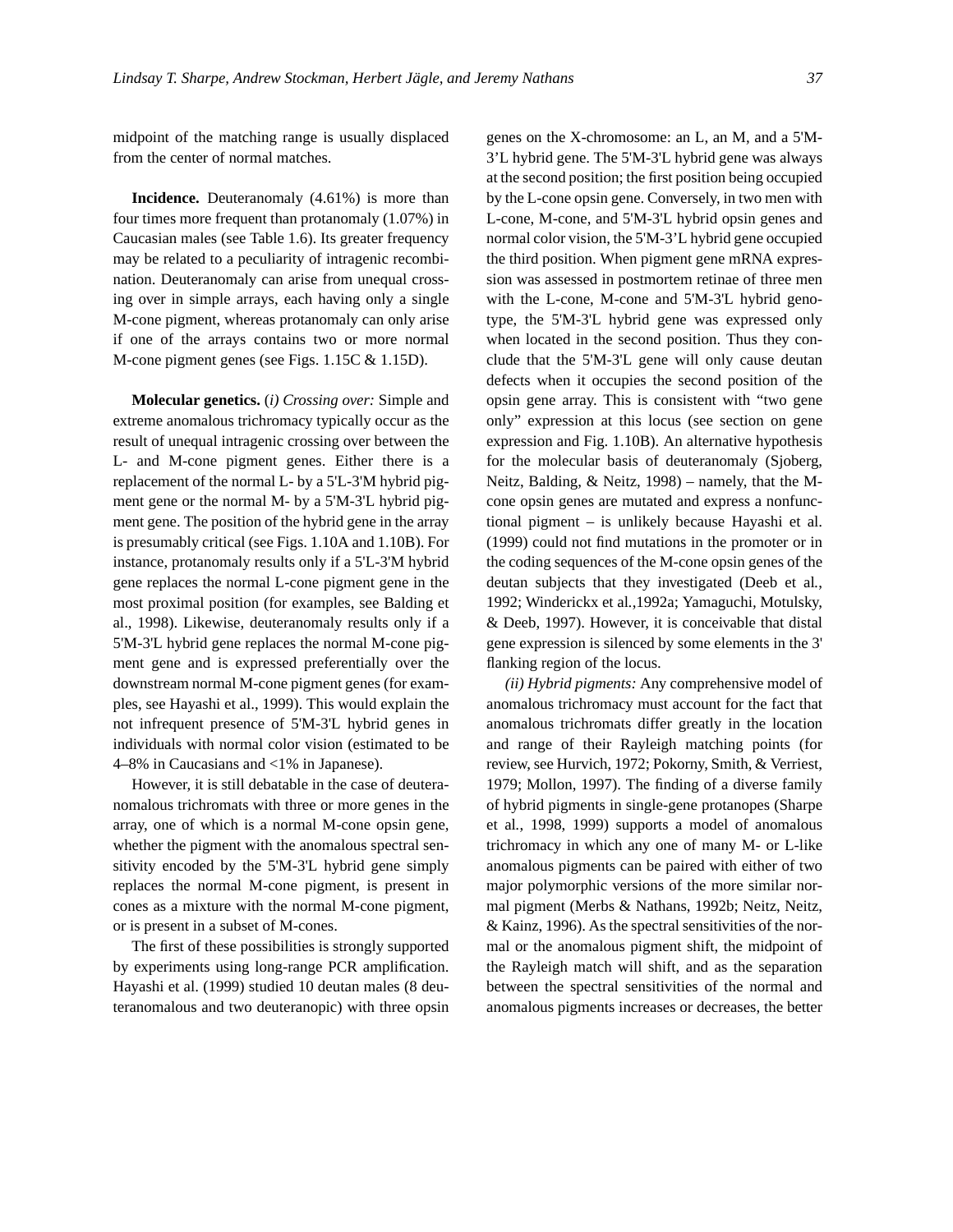or poorer will be the subject's chromatic discrimination (see also Shevell et al., 1998).

Inspection of Table 1.3 reveals a wide range of possible anomalous pigments lying between the normal Land M-cone pigments. Rather than a continuous distribution, there is a clustering of 5'L-3'M hybrid pigments having  $\lambda_{\text{max}}$ 's within about 8 nm of the  $\lambda_{\text{max}}$  of the M-cone pigment and a clustering of 5'M-3'L hybrid pigments having  $\lambda_{\text{max}}$ 's within about 12 nm of the  $\lambda_{\text{max}}$  of the L-cone pigment.

Although the  $\lambda_{\text{max}}$  of the anomalous pigment may be the decisive factor in determining the severity of anomalous trichromacy, other factors such as variation in the optical density of the expressed hybrid pigment may also have to be taken into account (He & Shevell, 1995). This could come about if the amino acid substitutions alter the stability and/or activity of the expressed pigment as well as its spectral position. As of yet there is no solid evidence that hybrid pigments have different optical densities than normal M- or L-cone pigments (see sequence variability and opsin viability above).

*(iii) Alternative theories:* The in vivo identification of the hybrid pigments (see Table 1.3) is inconsistent with the theory that all anomalous trichromats share a single anomalous pigment with a spectral sensitivity at a position intermediate between the normal L- and M-cone pigments (DeVries, 1948a; MacLeod & Hayhoe, 1974; Hayhoe & MacLeod, 1976). Nor does it accord with the theory that there is one anomalous pigment common to all deuteranomalous trichromats and another common to all protanomalous trichromats (Rushton et al., 1973; Pokorny*,* Moreland, & Smith, 1975; Pokorny & Smith, 1977; DeMarco et al., 1992). Finally, it does not support, in its most extreme form, the theory that there are no distinct anomalous pigments but instead clusters of normal L- and M-cone pigments that differ in their peak sensitivities, and that anomalous trichromats draw their pigments from the same rather than different clusters (Alpern & Moeller, 1977; Alpern & Wake, 1977). While this theory fails to account for the existence of bona fide hybrid pigments, it explains the phenotypes of that subset of anomalous trichromats in which the normal and anomalous pigments are distinguished only by the polymorphic alanine versus serine difference at position 180. It is also prescient in recognizing how the anomalous hybrid pigments cluster near the remaining normal pigment.

*(iv) Red-green deviants:* Molecular genetic explanations of red-green deviants are not yet forthcoming. Very few have ever been identified and none have been investigated by molecular techniques. One possible explanation is that red-green deviants possess an anomalous pigment, produced by a point mutation, whose  $\lambda_{\text{max}}$  lies outside the range defined by the normal M- and L-cone pigments (i.e., either blue-shifted relative to the M-cone pigment or red-shifted relative to the L-cone pigment).

**Cone Mosaic.** The cone mosaic of anomalous trichromats should resemble those of normal trichromats. The only difference being that the pigment in one of the normal cone classes is replaced by an anomalous pigment.

# **Heterozygotic carriers of protan and deutan defects**

About 15% of women inherit an X-chromosome carrying an abnormal opsin gene array from one parent and an X-chromosome carrying a normal opsin gene array from the other (see Fig. 1.16A). As heterozygous carriers for red-green color vision defects, they partially possess that which they fully bequeath to onehalf of their sons. Early in their own embryonic development, by a process of dosage compensation known as X-chromosome inactivation or lyonization (Lyon, 1961, 1972), one of the two X-chromosomes in their somatic cells is transcriptionally silenced (see Fig. 1.16B). The process is normally random, with an equal probability that either the maternal or paternal inherited X-chromosome will be inactivated in the cone precursor cells. However, extremes of asymmetrical inactivation in which the same X-chromosome is inactivated in all, or almost all, of the precursor cells have been reported in female monozygotic twins and triplets (Zanen & Meunier, 1958a, 1958b; Pickford, 1967;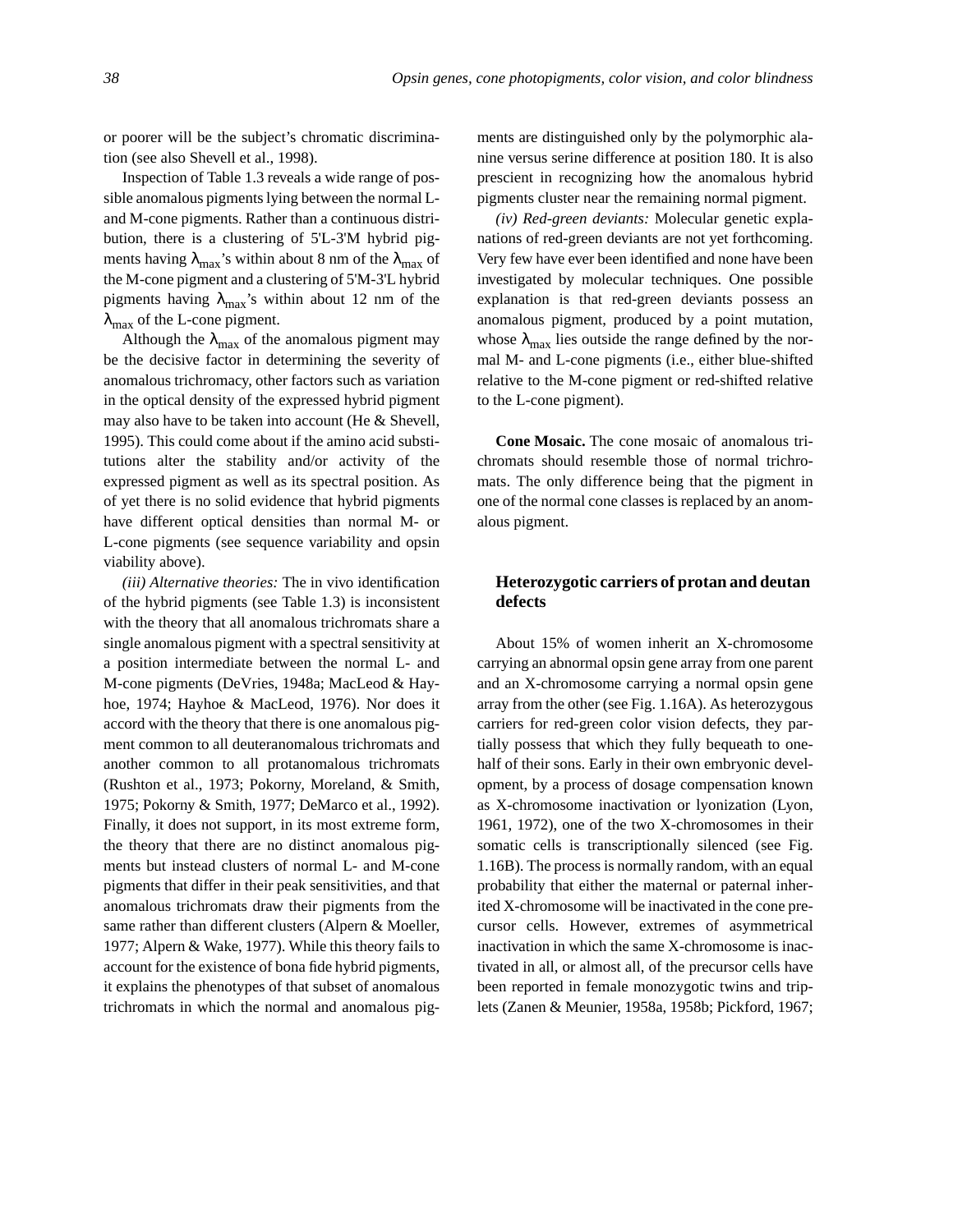Koulischer et al., 1968; Philip et al., 1969; Yokota et al., 1990; Jørgensen et al., 1992), as have differences in the symmetry between the two eyes (Jaeger, 1972; Feig & Ropers, 1978).

**Phenotypes.** As a result of X-chromosome inactivation, the retinal mosaic of heterozygotic carriers of dichromacy and anomalous trichromacy will be mottled with patches of color-blind and normal areas (cf., Krill & Beutler, 1965; Born et al., 1976; Grützner et al., 1976; Cohn et al., 1989). Thus, they may partly share in the color vision defects of their sons and fathers (Pickford, 1944, 1947, 1949, 1959). But some carriers of anomalous trichromacy and carriers of anomalous protanopia may actually benefit from the presence of the fourth (anomalous) cone pigment in their retinae. They could be tetrachromatic (DeVries, 1948a), enjoying superior color discriminability and an extra dimension of color vision. The more dissimilar the  $\lambda_{\text{max}}$  of the hybrid pigment is to those of the normal M- and L-cone pigments, the greater the potential advantage.

A related issue is to determine the psychophysical consequences, (in the heterozygous human female eye) as the result of X-chromosome inactivation, when the two polymorphic variants of the L-cone opsin gene are both expressed in those women who inherit a gene for the serine variant on one X-chromosome and a gene for the alanine variant on the other (Neitz, Kraft, & Neitz, 1998).

*(i) Weak tetrachromacy*: A weak form of tetrachromacy arises if the heterozygous carriers have four different types of cones, but lack the postreceptoral capacity to transmit four truly independent color signals. This form has been demonstrated in heterozygotes who accept trichromatic color matches but do not exhibit the stability of matches under the chromatic adaptation that is required when only three types of cones are present in the retina (Nagy et al., 1981). The condition may be analogous to rod participation influencing color matching in the normal trichromatic eye (cf. Bongard et al., 1958; Trezona, 1973).

*(ii) Strong tetrachromacy:* A strong form of tetrachromacy arises if the heterozygous carriers have four different types of cones plus the capacity to transmit four independent cone signals. Such heterozygotes would not accept trichromatic color matches; rather, they would require four variables to match all colors. Up to now, strong tetrachromacy has never been convincingly demonstrated (Jordan & Mollon, 1993), and it is unclear whether the human visual system is sufficiently labile to allow for it during embryonic and postnatal development of the retina and cortex. A model does exist in New-World monkeys, however, demonstrating how heterozygous females can acquire an extra dimension of color vision from the action of X-chromosome inactivation upgrading dichromacy to trichromacy (Mollon, Bowmaker, & Jacobs, 1984; Mollon, 1987; Mollon & Jordan, 1988; Jordan & Mollon, 1993; see Chapter 6).

**Diagnosis.** Viewing field size is an important factor in detecting color vision defects in heterozygotic carriers (Möller-Ladekarl, 1934; Walls & Mathews, 1952; Krill & Schneidermann, 1964; Ikeda et al., 1972; Verriest, 1972; De Vries-De Mol et al., 1978; Swanson & Fiedelman, 1997; Miyahara et al., 1998). They are clearly disadvantaged relative to normals, when the target is reduced to a point source (Wald et al., 1974; Born et al., 1976; Grützner et al., 1976; Cohn et al., 1989) or when the time allotted for discriminating small color targets is restricted (Verriest, 1972; Cohn et al., 1989; Jordan & Mollon, 1993). This suggests that eye movements may mitigate against retinal mottle by preventing the target from merely falling on dichromatic areas.

*(i) Luminous efficiency (the Schmidt sign):* In heterochromatic flicker photometry and other measures of relative spectral sensitivity (see Chapter 2), carriers of protanopia (and protan defects in general) exhibit a more protan-like function (i.e., reduced sensitivity to long-wave lights) – known as the Schmidt sign (Schmidt, 1934, 1955; Walls & Mathews, 1952; Crone, 1959; Krill & Beutler, 1965; Adam, 1969; Ikeda et al., 1972; De Vries-De Mol et al., 1978; Miyahara et al*.*, 1998). On the other hand, carriers of deuteranopia (and deutan defects in general) may exhibit a more deutan-like (shifted to longer wavelengths) func-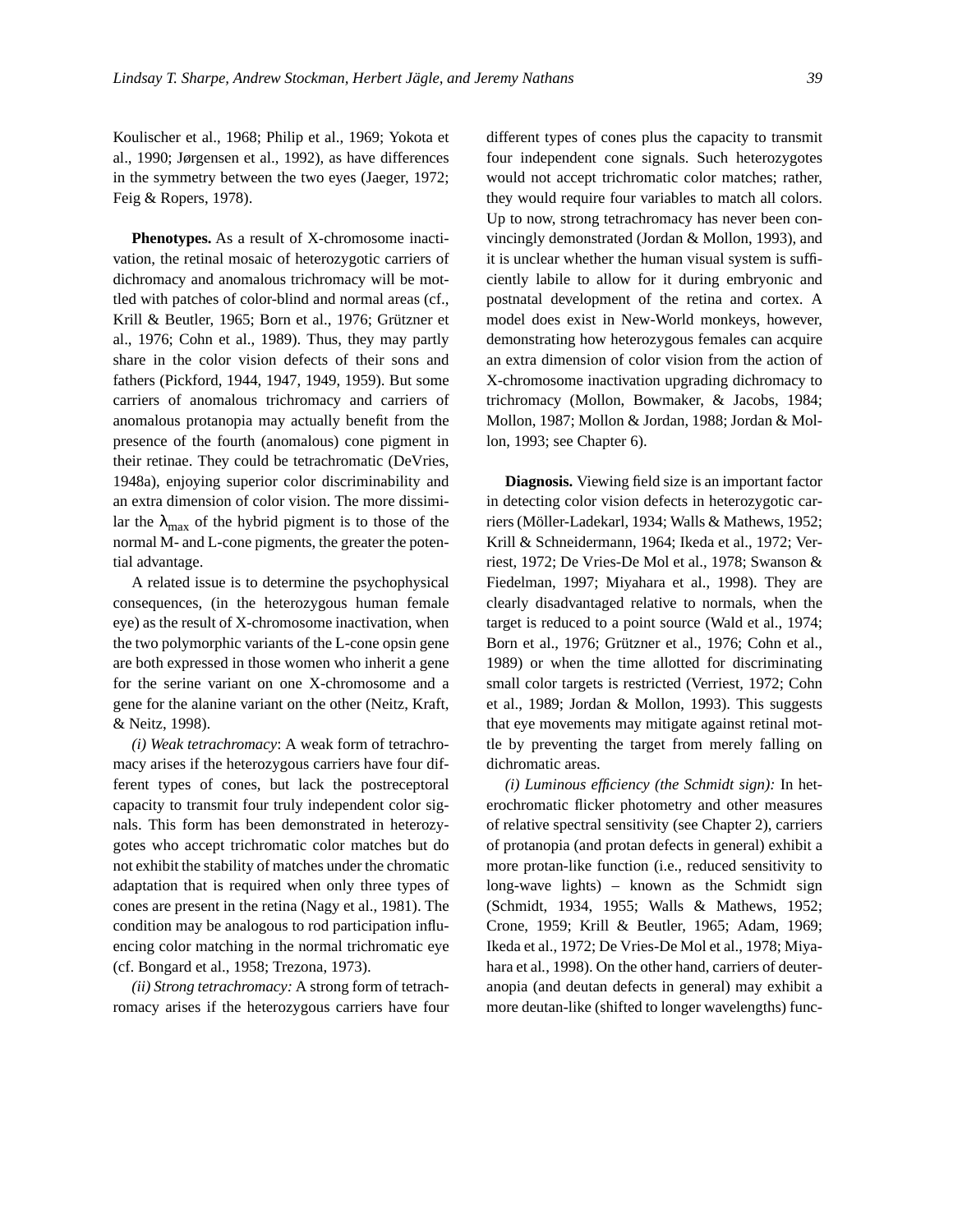

Figure 1.16: Heterozygous defects. (A) X-linked recessive inheritance for protan (or deutan) defects. In the example shown, the father (affected) lacks the L-cone opsin gene on his single X-chromosome, while the mother (carrier) lacks it on one of her X-chromosomes. On average, one-half of the boys will be affected hemizygotes and one-half will be normal; one-half of the girls will be obligate carriers and onehalf affected homozygotes. The black and gray squares on the q-arm of the X-chromosome indicate normal L- and M-cone opsin genes, respectively. (B) Schematic representation of X-chromosome inactivation or lyonization. One Xchromosome is normal  $(X_1)$ , the other is not  $(X_2)$ . In the early embryonic progenitor cell (left), both X-chromosomes are active. During embryonic development, X-inactivation (middle) is random (50% probability is assumed), so in 50% of the cells  $X_1$  will be inactivated, and in the other 50%  $X_2$ will be inactivated. The descendant lines (right) derived from the original inactivation events retain the same active and inactive chromosomes.

tion (DeVries, 1948a; Crone, 1959; Adam, 1969; Yasuma et al., 1984).

*(ii) Rayleigh equation:* Both abnormal and normal Rayleigh matches have been reported in heterozygotic carriers (see Jordan & Mollon, 1993; Miyahara et al*.*, 1998). For most carriers of dichromacy, abnormal matches are predicted only when the matching field size is so small that it falls on a dichromatic region or so that one-half of the field falls on a dichromatic region and the other half on a trichromatic region. For carriers of anomalous trichromacy and for dichromat carriers with a hybrid gene, the presence of a fourth anomalous pigment might disturb the Rayleigh match; introducing the possibility of multiple (3) acceptable matchpoints and/or an extended matching range.

**Incidences.** Approximately 4.5% of Caucausian females are heterozygous carriers of either protanopia or deuteranopia and about 11% are carriers of anomalous trichromacy (see Table 1.6; Feig & Ropers, 1978; Cohn et al., 1989).<sup>10</sup>

**Molecular genetics.** The molecular genetic causes of heterozygotic red-green color vision defects are the same as for the hemizygotic defects. A method for the molecular genetic detection of female carriers of protan defects has recently been reported (Kainz, Neitz, & Neitz, 1998).

**Cone mosaic.** *(i) Carriers of dichromacy:* The cone mosaic of heterozygotic carriers of dichromacy will be composed of mottled patches of color-blind (in which either the L- or M-cones are lacking) and normal areas (Krill & Beutler, 1965; Born et al., 1976; Grützner et al., 1976; Cohn et al., 1989). The relative complement of L- and M-cones in the mosaic can be predicted given certain assumptions, such as a 50% inactivation of both X-chromosomes, a 1.5 ratio of expression of the L- and M-cone pigment genes in the normal opsin gene array, and photopigment replacement operating in the defective opsin gene array. The predicted L- to M-cone ratio is 0.43:1.0 for protanopic carriers and 4.0:1.0 for deuteranopic carriers (if it is

<sup>&</sup>lt;sup>10</sup>The percentage of heterozygotes can be calculated by the equation  $2p(1-p)(1-d^2) + 2d(1-d)(1-p^2)$ , where *p* and *d* are the incidences of protanopia (or protanomaly) and deuteranopia (deuteranomaly), respectively, taken from Table 1.6.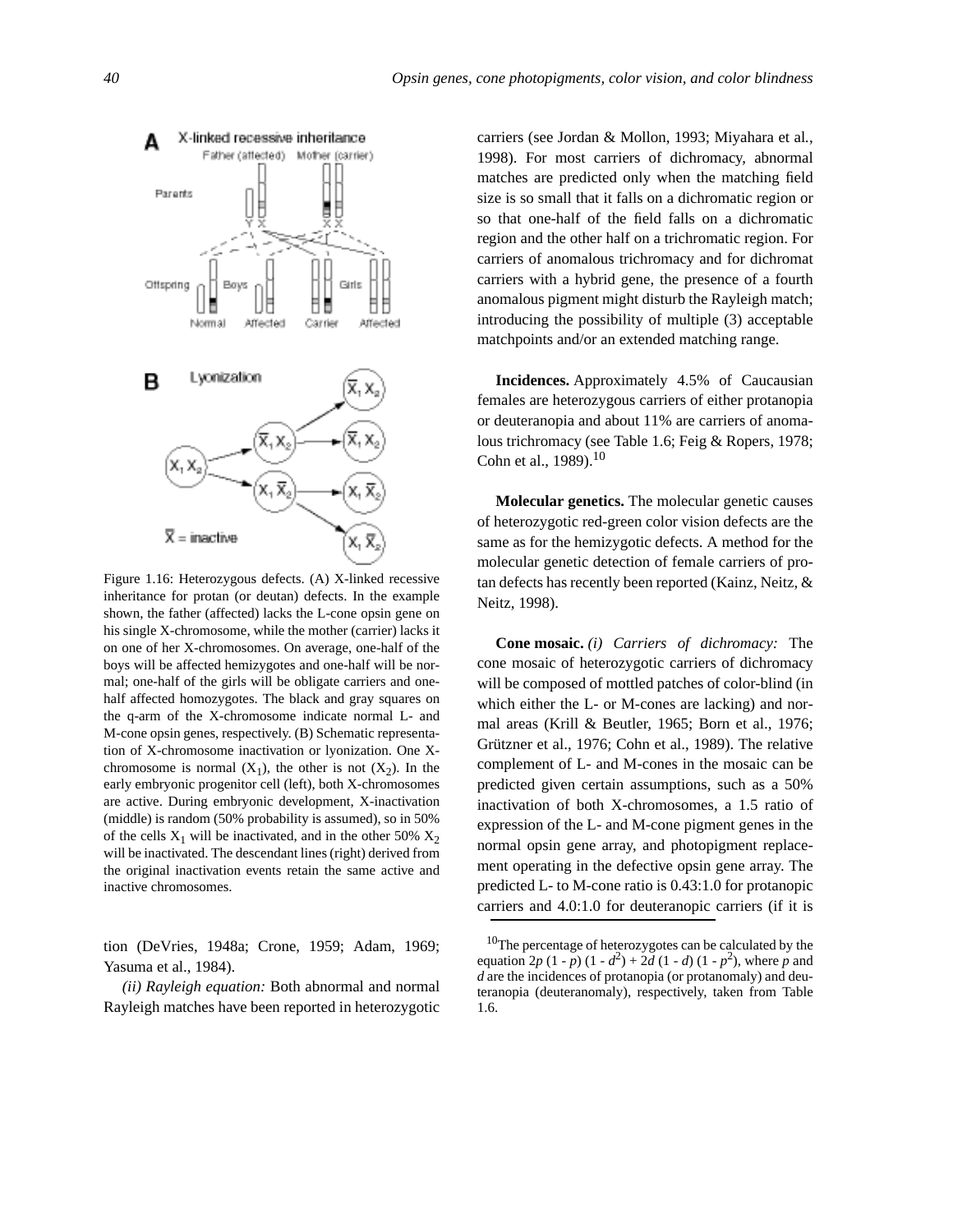assumed instead that no replacement is operating, the ratios will be 0.6:1.0 and 3.0:1.0, respectively).

*(ii) Carriers of anomalous trichromacy:* For carriers of protanomaly and deuteranomaly, the mosaic will be a pattern of retinal areas containing normal L- and M-cones alternating with retinal areas containing either L- or M-cones and hybrid pigment cones containing an anomalous pigment. Assuming 50% inactivation of both X-chromosomes and a normal 1.5:1 Lto M-cone ratio, the predicted ratios will be 0.75:0.75:1.0 for the L-, 5'L-3'M hybrid (M-like), and M-cone pigments in carriers of protanomaly and 3.0:1.0:1.0 for the L-, 5'M-3'L hybrid (L-like), and M-cone pigments in carriers of deuteranomaly.

#### **Blue-cone monochromacy**

Blue-cone monochromacy is a rare form of monochromacy or total color blindness caused by loss or rearrangement of the X-linked opsin gene array (Nathans et al*.*, 1989, 1993). It is also known as bluemono-cone-monochromacy (Blackwell & Blackwell, 1957, 1961), S-cone monochromacy, and X-chromosome–linked incomplete achromatopsia. The S-cones are the only photoreceptors, other than the rods, believed to be functioning (Blackwell & Blackwell, 1957, 1961; Alpern, Lee, & Spivey, 1965; Hess et al*.*, 1989; Hess, Mullen, & Zrenner, 1989).

**Phenotype.** The disorder is characterized by severely reduced visual acuity (Green, 1972; Zrenner, Magnussen, & Lorenz, 1988; Hess et al*.*, 1989; Hess, Mullen, & Zrenner, 1989); a small, central scotoma (corresponding to the blue-blind central foveola; see Fig. 1.1C); eccentric fixation; infantile nystagmus (which diminishes and/or disappears with age); and nearly normal appearing retinal fundi. There also may be associated myopia (Spivey, 1965; François et al*.*, 1966). A cone-rod break (Kohlrausch kink) in dark adaptation curves occurs, denoting the transition from S-cone to rod function.

In some pedigrees with individuals suspected of having blue-cone monochromacy, considerable intrafamilial variation with respect to residual color discrimination has been reported (Smith et al*.*, 1983; Ayyagari et al., 1998). Thus, phenotypes may vary considerably. Indeed, it may be difficult to distinguish between blue-cone monochromats and some types of incomplete rod monochromats (see section on rod monochromacy).

In some cases, residual L-cone function has been reported (Smith et al., 1983); in others, the presence of cones whose outer segments contain rhodopsin instead of a cone photopigment, replacing the L- and M-cones (Pokorny, Smith, & Swartley, 1970; Alpern et al*.*, 1971), has been inferred. The former reports may be evidence for incomplete manifestation of the disorder; the latter have not been confirmed by other investigators (Daw & Enoch, 1973; Hess et al., 1989) and are unlikely on molecular biological grounds.

*(i) Heterozygotic manifestation:* Minor abnormalities have been reported in some heterozygotic female carriers of blue-cone monochromacy (Krill, 1964; Spivey et al., 1964; Krill, 1969).

*(ii) Color perception:* In complete blue-cone monochromats, there is no neutral point; the entire spectrum is colorless (see Fig. 1.13). The photopic luminosity function peaks near 440 nm, the  $\lambda_{\text{max}}$  of the S-cone spectral sensitivity function (see Fig. 1.1A). Although blue-cone monochromats are usually considered to be totally color blind (the term monochromacy implies that they can match all spectral colors with one variable), they may have residual dichromatic color perception that arises from interactions between the S-cones and rods at mesopic (twilight) levels where both are active (Alpern et al*.*, 1971; Daw & Enoch, 1973; Pokorny, Smith, & Swartley, 1970; Young & Price, 1985; Hess et al., 1989; Reitner et al., 1991).

**Diagnosis.** *(i) Specific tests:* The disorder is revealed by its obvious clinical signs and by the accumulation of results on conventional color vision tests. Two tests exist, however, that are specifically designed to detect monochromats: the Sloan Achromatopsia test and the François-Verriest-Seki (FVS; see Verriest & Seki, 1965) test plates (see Birch, 1993). To distinguish blue-cone monochromats from rod monochro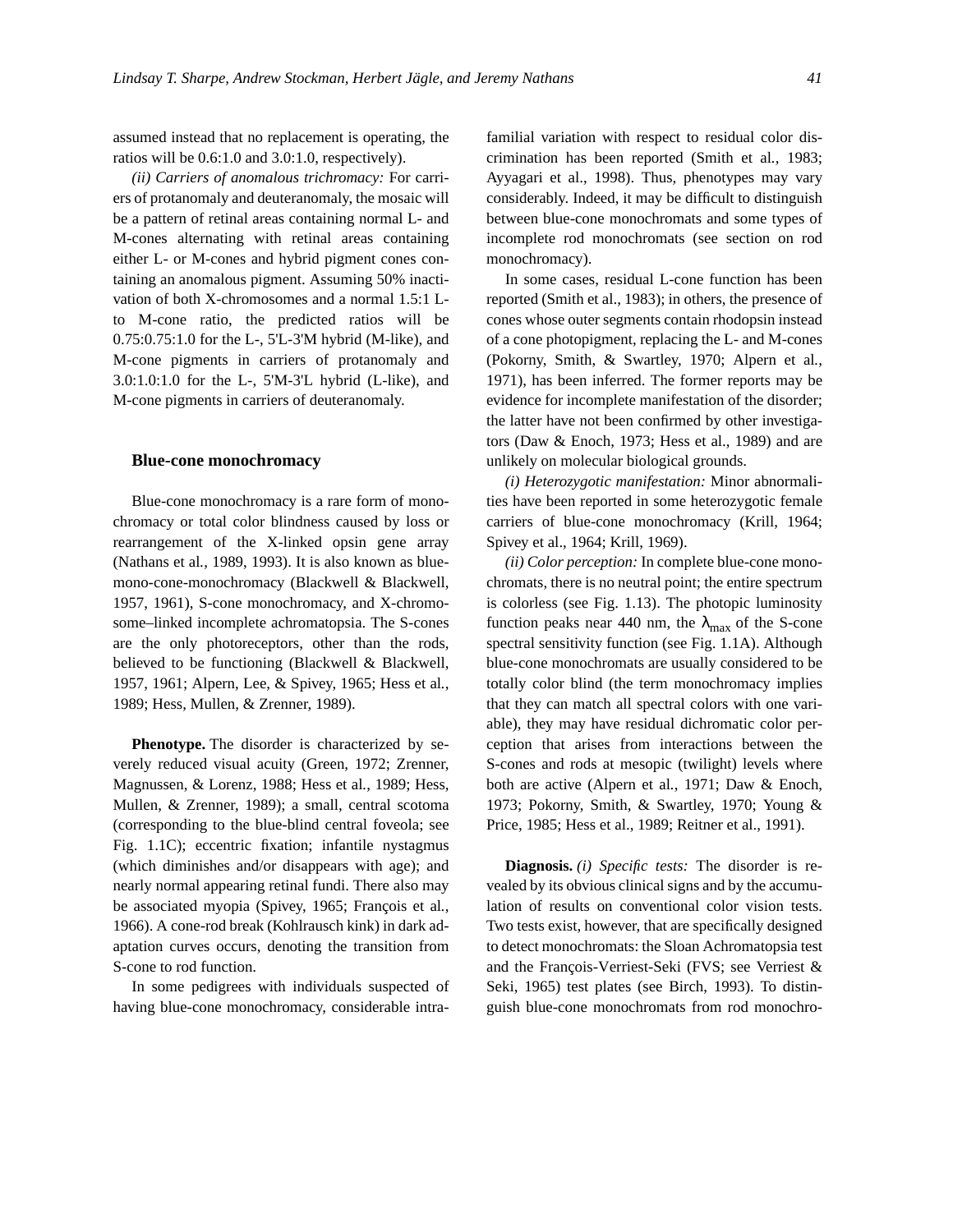mats, a special four-color plate test (Berson et al*.*, 1983) and a two-color filter test (Zrenner, Magnussen, & Lorenz, 1988) exist. The latter test is based on the observation that the blue-cone monochromat's spatial acuity is improved by viewing through blue cut-off filters (Blackwell & Blackwell, 1961; Zrenner, Magnussen, & Lorenz, 1988).

*(ii) The Rayleigh equation:* Although not optimumly suited for the task, the phenotype can be identified with the Rayleigh equation, in conjunction with other tests. If the luminance levels are such that the rods are functioning, blue-cone monochromats will be able to match the red primary light and some mixtures of the green and red primary lights to the yellow reference light. But they will be unable to match the green primary light or most red-green mixtures to the yellow reference because of their great sensitivity to the green primary light (i.e., there is too little light in the yellow primary). The slope of the regression line fitted to their limited matches corresponds to the  $\lambda_{\text{max}}$  of the rods and should be the same as that of rod monochromats (see Fig. 1.11).

**Incidence.** Like protan and deutan defects, bluecone monochromacy is transmitted as an X-linked, recessive trait (Spivey et al*.*, 1964; Spivey, 1965; see Fig. 1.13A). The frequency is estimated at about 1:100,000 (exact incidences are unavailable), and it is not associated with or predicted by combined protanopia and deuteranopia inheritances (see Table 1.6). All cases reported so far, beginning with Blackwell and Blackwell (1957, 1961), have been male (see Sharpe & Nordby, 1990a, for a review), which is not surprising because the frequency in females is estimated to be as low as 1:10,000,000,000.

**Molecular genetics.** The genetic alterations that give rise to blue-cone monochromacy all involve either a loss or a rearrangement of the L- and M-cone pigment gene cluster. They fall into two classes and are characterized by either one-step or two-step mutational pathways (Nathans, Davenport, et al*.*, 1989, Nathans, Maumenee, et al., 1993).

In the one-step pathway, nonhomologous deletion of genomic DNA encompasses a region between 3.1 and 3.7 kb upstream (5') of the L- and M-cone pigment gene array (see Fig. 1.10). The deletions, which range in size from 0.6 to 55 kb, can extend into the gene array itself, which is otherwise unaltered in structure. These deletions occur in an essential segment of DNA, referred to as the locus control region (LCR). Experiments with reporter constructs<sup>11</sup> in transgenic mice show that the LCR is essential for cone-specific gene expression (Wang et al., 1992)

In the two-step pathway, there are multiple causes. Most typically, in one of the steps, unequal homologous recombination reduces the number of genes in the tandem array to a single gene. In the other step, the remaining gene is inactivated by a point mutation. The temporal order of the steps is unknown, but for the most common point mutation unequal homologous recombination is likely to be the last step.

Three point mutations have so far been identified (Nathans, Davenport, et al*.*, 1989, Nathans, Maumenee, et al., 1993): two missense and one nonsense mutation (see Fig. 1.17A). The most frequent missense mutation is in an extracellular loop. It is a thymine-tocytosine substitution at nucleotide 1,101 (Nathans, Davenport, et al*.*, 1989), with the result that the essential cysteine residue at codon 203 in exon 4 is replaced by arginine ( $\text{cys}^{203}$ arg), thereby disrupting a highly conserved disulfide bridge. The less frequently identified missense mutation is in a membrane loop: a cytidine-to-thymidine substitution at nucleotide 1,414, resulting in a replacement of the proline residue by leucine at codon 307 ( $pro^{307}$ leu) in exon 5. The nonsense mutation is also in a membrane loop, and it, too, involves a cytidine-to-thymidine substitution at nucleotide 1,233, resulting in the replacement of arginine by a termination codon (TGA; see Table 1.1) at 247  $(\text{arg}^{247} \text{ter})$  in exon 4.

In another variety of the two-step pathway, the gene array is not reduced, but a  $\cos^{203}$  arg missense mutation

<sup>&</sup>lt;sup>11</sup>These are recombinant DNA constructs in which a gene whose phenotypic expression is easy to monitor is attached to a promoter region of interest and then stably introduced into the mouse genome.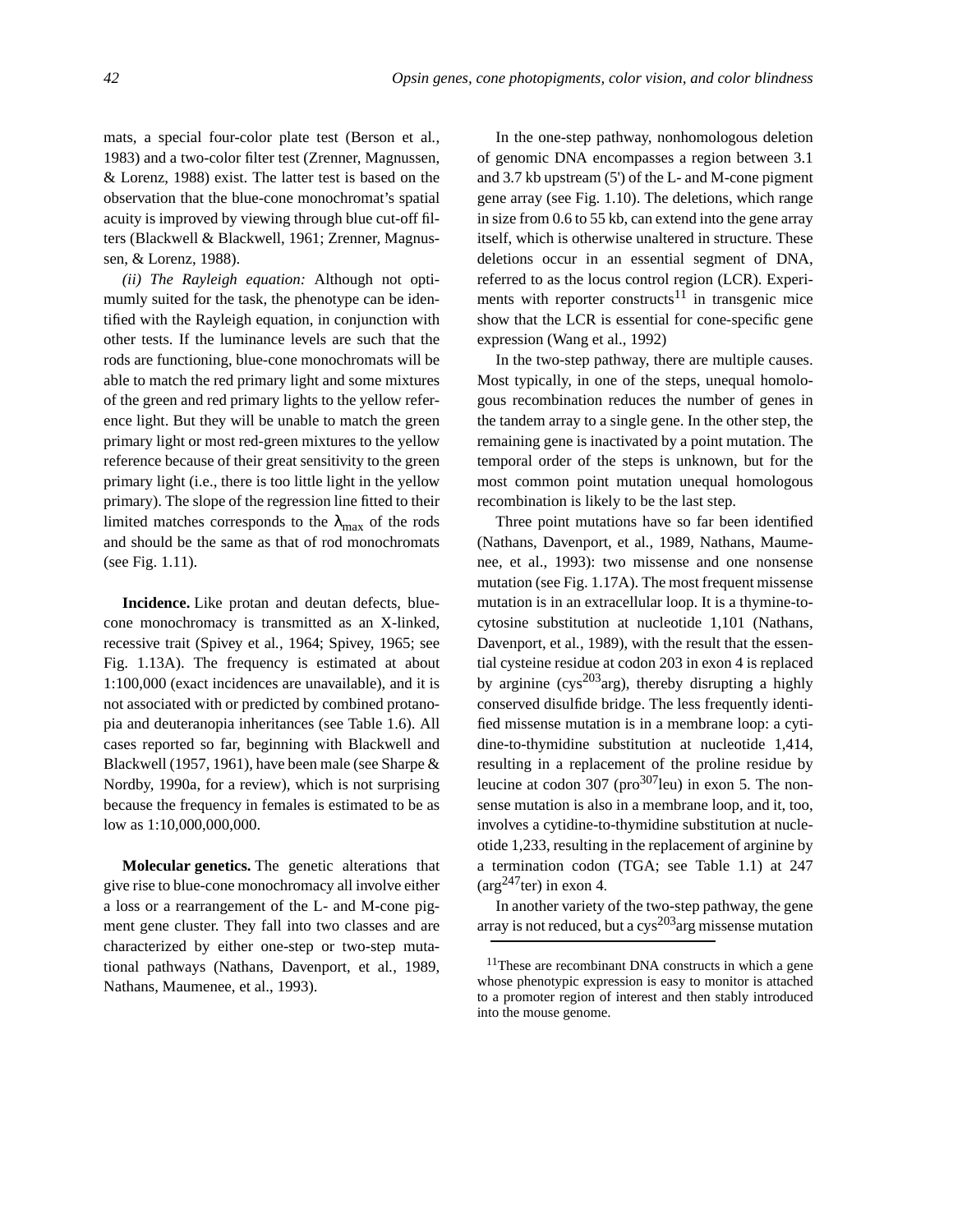

Figure 1.17: Blue-cone monochromacy. (A) Schematic representation of a 5'M-3'L hybrid pigment showing the locations of identified point mutations. The seven  $\alpha$ -helices are shown embedded within the membrane. N and C denote amino- and carboxyl-termini, respectively. (B) The cone mosaic of the rod-free inner fovea of an adult human retina at the level of the inner segment; computer altered to simulate the consequences of blue-cone monochromacy. The positions of the S-cones are shown in black; the positions of the M- and L-cones, in white to indicate the lack of a functioning cone pigment. See legend to Fig. 1.1C for other details.

in the M-cone pigment gene is transferred to the L-cone pigment gene by gene conversion or intragenic crossing over (Nathans, Maumenee, et al*.*, 1993; Reyniers et al*.*, 1995).

**Cone mosaic.** Although no histology has been performed on known blue-cone monochromat donor eyes, knowledge about the distribution of S-cones in normal eyes makes it possible to predict the appearance of their cone mosaic (Fig. 1.17B). The drastic effects – the central scotoma, the paucity of pigment-containing cones – arise because the deletion of the LCR or the loss of function of the pigment genes themselves does not permit replacement of the missing L- and M-cone photopigments by another pigment type. Because the gene for the S-cone pigment resides on another chromosome (7), there is no plausible mechanism for placing the S-cone pigment in morphologically intact, but empty L- and M-cones. The same argument applies to the rod pigment (the opsin gene is located on chromosome 3), largely ruling out, on molecular biological grounds, the possibility for the occurrence of rhodopsin-containing cones.

The lack of replacement of the missing M- and L-cone pigments may have immediate consequences for the morphological integrity of the empty cone photoreceptors. The outer segment is relatively fragile, degenerating in response to many genetic perturbations. But there could also be a delayed onset of degeneration. Interestingly, a slowly progressive macular dystrophy involving extensive peripapillary retinal pigment epithelium regression or thinning has been associated with blue-cone monochromacy (Fleischman & O'Donnell, 1981; Nathans, Davenport, et al*.*, 1989).

#### **Cone monochromacy**

Besides blue-cone monochromacy, there are other forms of cone monochromacy, known as complete achromatopsia with normal visual acuity (Pitt, 1944; Weale, 1953). Few cases have ever been described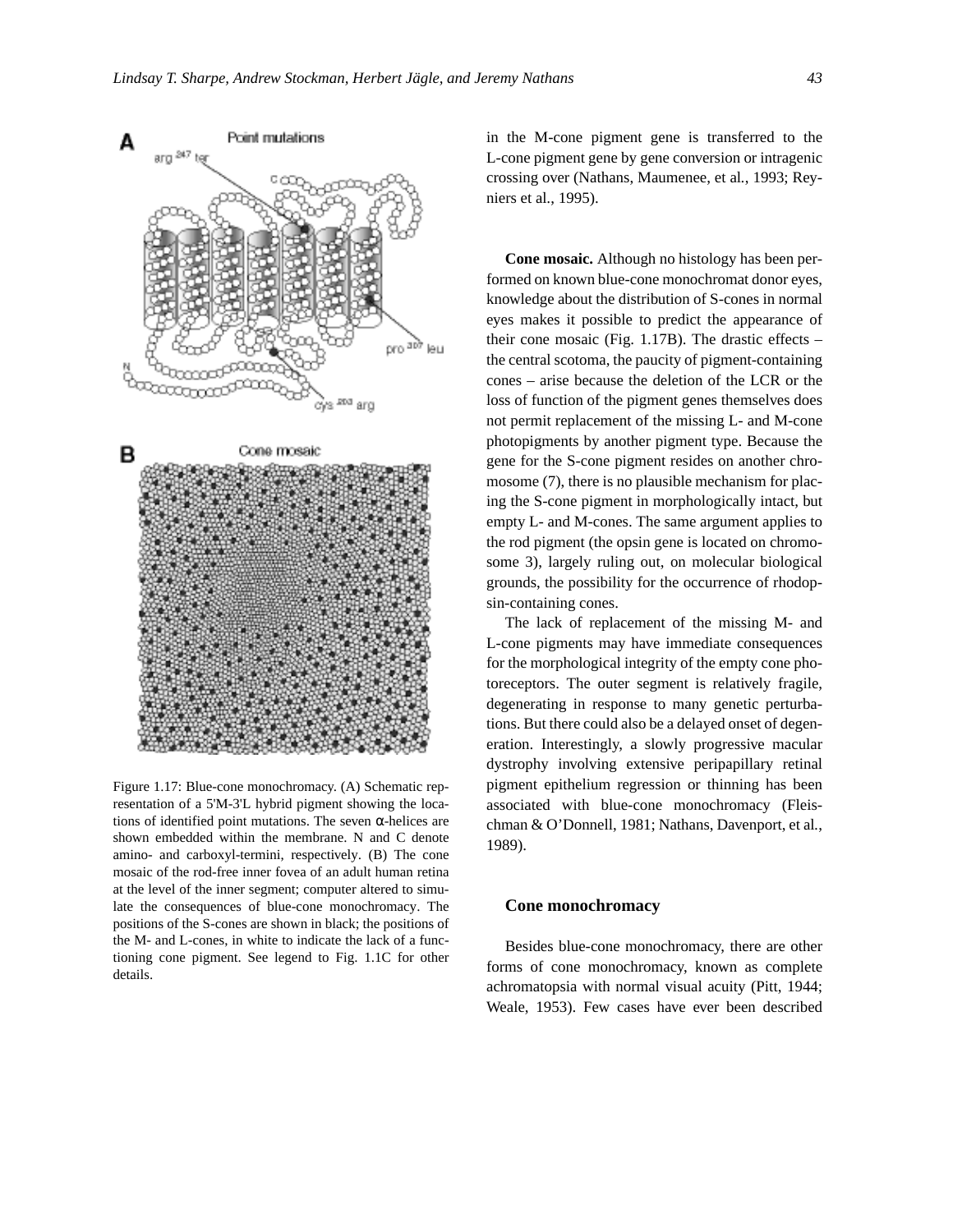(Pitt, 1944; Weale, 1953, 1959; Fincham, 1953; Crone, 1956; Gibson, 1962; Ikeda & Ripps, 1966; Alpern, 1974; Vajoczki & Pease, 1997; Ross et al*.*, unpublished), and none is fully accepted as authentic.

**Phenotypes.** Cone monochromats are conventionally assumed to have either L-cones (in which case they are known as L- or red-cone monochromats) or M-cones (in which case they are known as M- or green-cone monochromats), but not both. Although the S-cones are assumed to be totally absent or inactive, they may be partially functioning, contributing to luminance but not color discrimination (Alpern, 1974; Ross et al., unpublished). Evidence of remnant cone function has led to speculation that the defect may be wholly or partially postreceptoral in origin (Weale, 1953, 1959; Fincham, 1953; Gibson, 1962). Weale (1953), for instance, using retinal densitometry in a careful study of three cases, found evidence for normal M- and L-cone pigments. Unlike blue-cone or rod monochromacy, there is no reduced visual acuity, nystagmus, or light aversion.

*(i) Color perception:* There is no neutral point, and the entire spectrum appears colorless. Although cone monochromats fail to discriminate colors reliably under conventional test situations, they may be able to teach themselves to identify and to discriminate large and saturated colors, slowly and imperfectly, by secondary signs of color, such as brightness and chromatic aberrations that alter the size, sharpness, and apparent depth of objects according to their hue (Ross et al*.*, unpublished).

**Diagnosis.** The disorder is revealed by the accumulation of results on conventional color vision tests. Cone monochromats make the same color confusions as X-chromosome–linked dichromats in the red-green range.

The Rayleigh matches of cone monochromats are those of a protanope (M-cone monochromat) or a deuteranope (L-cone monochromat). The Moreland equation or adaptation tests (see page 46) can be used, guardedly, to reveal the amount of S-cone function present.

**Incidence.** The incidence is extremely rare, estimated at 1:1,000,000 (Weale, 1953) or 1:100,000,000 (Pitt, 1944). The latter estimate is based on assumptions about double dichromacy; that is, tritanopia (see below) combined with either deuteranopia or protanopia (see Table 1.6). Revised estimates of the frequency of tritanopia suggest an upper estimate of ca. 1:10,000,000. However, if cone monochromacy is due, in part or whole, to a post receptoral defect, these estimates are inapplicable.

**Molecular genetics.** Molecular genetic analysis has only been conducted on a single functional M-cone monochromat (Ross et al*.*, unpublished; Nathans, unpublished). Southern blotting/hybridization after gel electrophoresis revealed that the L-cone pigment gene was missing and replaced by a 5'L-3'M hybrid gene, presumably producing an M-like pigment. None of the known mutations in the S-cone pigment gene (see below) were found. The disorder in the S-cone system may be postreceptoral or associated with sequences adjacent to the S-cone pigment gene that direct its expression.

**Cone mosaic.** The appearance of the cone mosaic in cone monochromats is predicted to be similar to that of a protanope or deuteranope, with possible replacement of the missing L- or M-cone pigment with the remaining one. If the S-cone pigment is rendered partially or totally inviable, no replacement is deemed likely; so that the S-cones will be missing or present but nonfunctioning (see tritan defects below).

# **Tritan defects**

Tritan defects affect the S-cones. They are often referred to as yellow-blue disorders, but the term bluegreen disorder is more accurate (see color perception, page 46). As for protan and deutan defects, congenital tritanopia arises from alterations in the gene encoding the opsin; but, unlike protan and deutan defects, it is autosomal (linked to chromosome 7) in nature.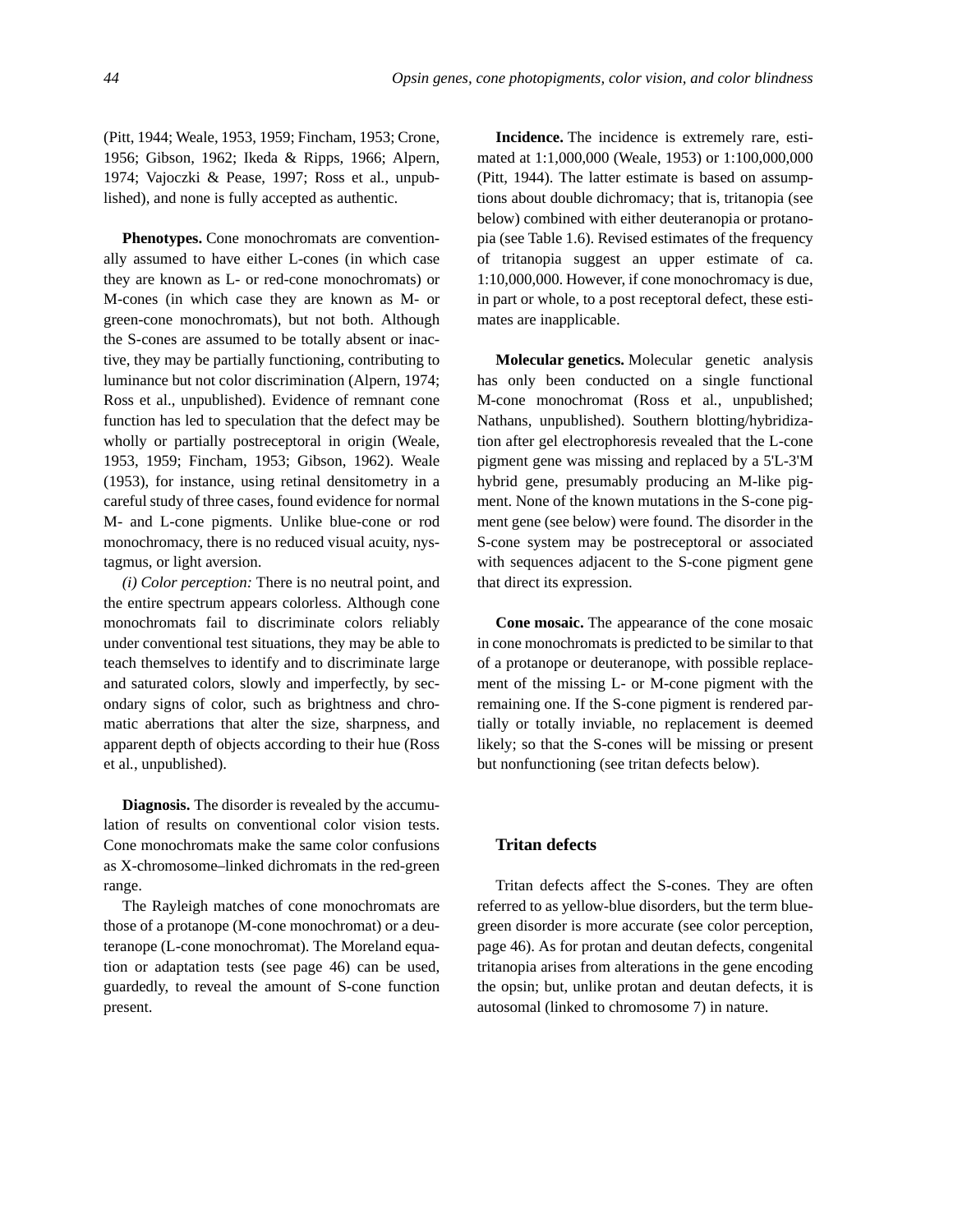**Phenotypes.** Tritan defects affect the ability to discriminate colors in the short- and middle-wave regions of the spectrum. They often go undetected because of their incomplete manifestation (incomplete tritanopia) and because of the nature of the color vision loss involved. From a practical standpoint, even complete tritanopes are not as disadvantaged as many protanomalous and deuteranomalous trichromats because they can distinguish between the environmentally and culturally important red, yellow, and green colors.

On the other hand, the most frequently acquired color vision defects, whether due to aging or to choroidal, pigment epithelial, retinal, or neural disorders, are the Type III acquired blue-yellow defects (see Birch et al*.*, 1979). These are similar, but not identical, to tritan defects. Unlike tritan defects (which are assumed to be stationary), acquired defects are usually progressive and have other related signs, such as associated visual acuity deficits. One acquired disorder – autosomal dominant optic atrophy (DOA) – is commonly described as being predominately tritan in nature (Kjer, 1959) and capable of mimicking congenital tritanopia (Krill et al., 1971; Smith, Cole, & Isaacs, 1973; Went et al., 1974; Miyake et al., 1985). However, it has been linked to chromosome 3q28-qter in many pedigrees (e.g., Eiberg et al., 1994; Bonneau et al., 1995; Lunkes et al., 1995; Jonasdottir et al., 1997; Votruba et al., 1997) and not to the S-cone opsin gene.

*(i) Complete and incomplete tritanopia:* Tritanopia is the loss form of tritan defects. Like many autosomal dominant disorders, it is complicated by frequent incomplete manifestation (Kalmus, 1955; Henry et al., 1964). The amount of loss of S-cone function ranges from total to minor, but the majority of tritan observers seem to retain some, albeit reduced, S-cone function (Pokorny, Smith, & Went, 1981). Variable penetrance, the degree or frequency with which a gene manifests its effect, has been reported even within families (Sperling, 1960; Cole et al*.*, 1965; Went et al., 1974; Alpern, 1976). However, separate pedigrees have also been documented with complete (Went & Pronk, 1985) and incomplete (Kalmus, 1955; Neuhann et al., 1976) penetrance. Occasionally, tritan defects are observed in combination with deutan defects (van de Merendonk & Went, 1980; van Norren & Went, 1981).

Complete penetrance might only be found in homozygotes and, therefore, would be extremely rare. But it seems more likely that penetrance depends on the location of the mutation or on the influence of other modifier genes.

*(ii) Tritanomaly:* The classical alteration or anomalous trichromatic form of tritan defects is known as tritanomaly. True cases of tritanomaly, as distinct from partial or incomplete tritanopia, have never been satisfactorily documented. Although the separate existence of tritanopia and tritanomaly, with different modes of inheritance, has been postulated (Engelking, 1925; Oloff, 1935; Kalmus, 1965), it now seems more likely that tritanomaly does not exist, but rather has been mistaken for incomplete tritanopia (Cole et al*.*, 1965) or for acquired disorders such as DOA.

*(iii) Tetartan defects:* Occasionally, references are found in the literature to a hypothesized second subtype of blue-green disorder, known as tetartan defects (from Greek *tetartos*: fouth). Tetartanopia is the loss and tetartanomaly, the altered form. These are conjectures of the zone (opponent process) theory of Müller (1924), in which tritanopia is considered an outer or retinal (presumably receptoral) defect and tetartanopia, an inner or neural (presumably postreceptoral) defect. No congenital tetartanope or tetartanomalous observer has ever been convincingly demonstrated. However, patients with acquired Type III blue-yellow disorders sometimes exhibit tetartan-like confusions on conventional hue arrangment tests (see Birch et al*.*, 1979). Generally, these disorders involve retinopathies, not disturbances in the S-cone opsin gene.

*(iv) Color confusions and neutral point:* In the complete tritanope, confused colors should fall along lines radiating from a single tritanopic copunctal point, corresponding to the chromaticity of the S-cones. Calculated tritanopic confusion lines, based on the tritanopic hue discrimination data of Fischer, Bouman, and ten Doesschate (1951) and Wright (1952) are shown in Fig. 1.12C. They indicate that about 44 distinct spectral wavelengths can be discriminated.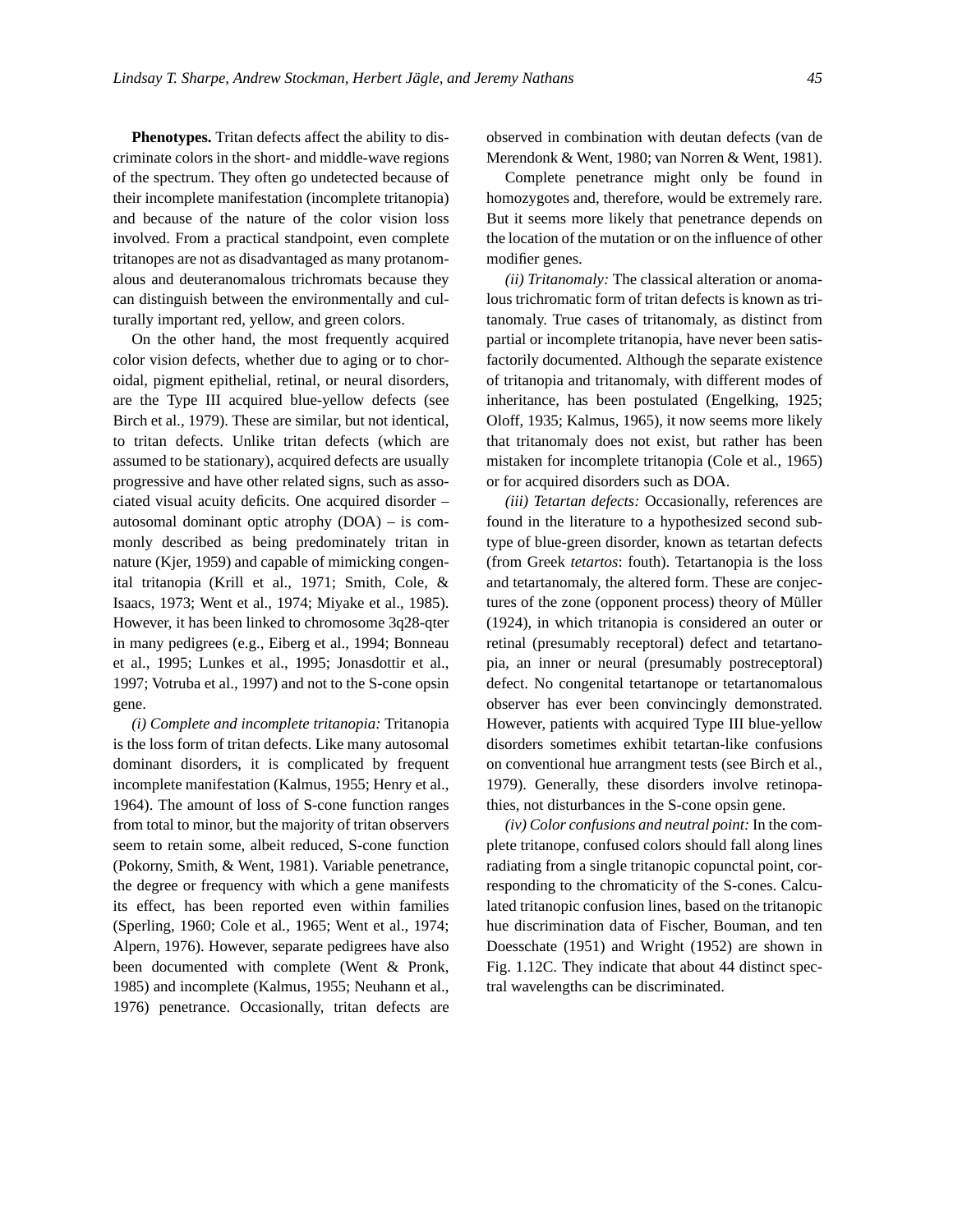The spectrum is divided by a neutral zone (see Fig. 1.10), which occurs near yellow, ca. 569 nm (6500 K; Walls, 1964; Cole et al., 1965). The violet end of the spectrum may also appear colorless (a complemen $tary$ <sup>12</sup> neutral zone is predicted to occur in this region, although careful searching often does not reveal it (Cole et al., 1965). But the luminosity is essentially normal, without marked loss of sensitivity at the short wavelengths.

Observations in individuals with unilaterally acquired tritan disorders suggest that, below the neutral zone, a blue-green at 485 nm, and, above the neutral zone, a red at 660 nm have the same hue for the normal and color deficient eyes (Fig. 1.13). The best documented study is Alpern, Kitahara, and Krantz (1983); see also Graham and Hsia (1967).

*(v) Color perception:* The resulting loss of hue discrimination is in the violet, blue, and blue-green portions of the spectrum (see Fig 1.14D). "Yellow" and "blue" do not occur in the color world of the complete tritanope. They confuse blue with green and yellow with violet and light gray, but not yellow with blue, as the descriptive classification "yellow-blue" defect would seem to imply.

*(vi) Large-field trichromacy:* Pokorny*,* Smith, and Went (1981) found that the majority of tritan subjects are capable of establishing trichromatic matches for centrally fixated fields of large diameter (8 deg). The explanation is that S-cones are usually present, albeit in reduced numbers. But the interpretation of trichromatic matching in tritan subjects is complicated by several factors.

**Diagnosis.** The diagnosis of tritan defects is difficult and the condition often eludes detection.

*(i) Plate and arrangement tests:* Special pseudoisochromatic plate tests have been designed, including the AO (HRR), Tokyo Medical College, Farnsworth or F2 (reproduced as Plate I in Kalmus, 1965; also see Taylor, 1975), Velhagen, Standard (2nd edition), Stilling, and the Lanthony tritan album. Additional information can be gained from examining chromatic discrimination on pigment arrangement tests, such as the Farnsworth–Munsell 100-Hue test or the Farnsworth Panel D-15 (both have a tritan axis). However, none of these tests, alone or in combination, identify a tritan disturbance unequivocally.

*(ii) Blue-green equation:* Equations similar in concept to the Rayleigh red-green equation, including the Engelking–Trendelenburg equation (Engelking, 1925; Trendelenburg, 1941) and the Moreland blue-green equation (Moreland & Kerr, 1979; Moreland, 1984; Moreland & Roth, 1987), have been designed to detect tritan defects. The Moreland equation, which is now the most frequently employed, involves matching indigo (436 nm) and green (490 nm) mixture primaries to a cyan standard (480 nm plus 580 nm mixed in a fixed ratio). However, many problems limit the diagnostic ability of this test. A central problem is that the equation applies in a trichromatic region of the spectrum, unlike the Rayleigh equation, which applies to a dichromatic region. Further, the primary wavelengths do not fall on a tritanopic confusion axis (see Fig. 1.12C). Thus, the Moreland equation becomes dichromatic in cases of tritanopia, unlike the Rayleigh equation, which becomes monochromatic in cases of protanopia and deuteranopia. Further, the equation is also affected by individual variations in lens and, to a lesser extent, macular pigment density. Thus, it is not a sufficient test for complete or incomplete tritanopia. Even for normal observers, there is a wide distribution of midmatch points and, frequently, an ambiguous diagnosis.

*(iii) Adaptation tests:* Two adaptation tests have been designed to isolate any residual S-cone responses: the TNO Tritan test (van Norren & Went, 1981) and the Berkeley Color threshold test (Adams et al*.*, 1987). These tests present a flickering blue target, chosen to favor S-cone detection, on a high-luminance, steady, yellow-orange background chosen to repress the M- and L-cones. Their results, however, are also often indecisive.

*(iv) ERG techniques*: ERG techniques, using chromatic adaptation or silent substitution procedures, have been applied to determining the amount of

<sup>12</sup>Wavelengths that add together to produce white are complementary.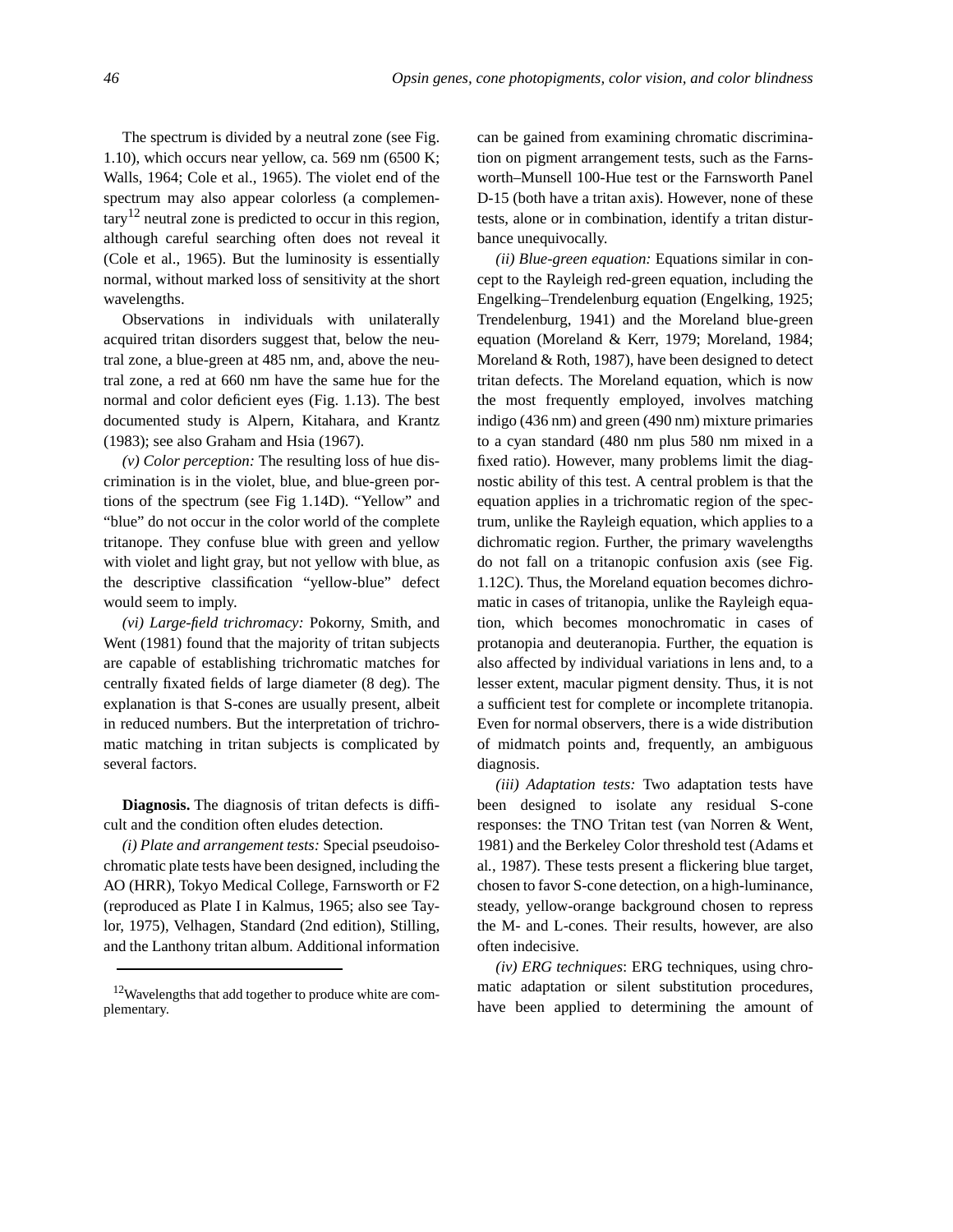

Figure 1.18: Tritan defects. (A) Autosomal dominant inheritance. On average, one-half of the offspring of a heterozygotic parent will inherit the disorder. An open square on the q-arm of chromosome 7 indicates a normal S-cone pigment gene; a filled square, one carrying a missense mutation. (B) Schematic representation of the S-cone pigment showing the locations of three identified amino-acid substitutions.

remaining S-cone function in tritanopes (e.g., Arden et al., 1999). However, isolation of the electrically weak S-cone signal is difficult.

**Incidences.** Unlike the disorders of the M- and L-cone pigment genes, disorders in the S-cone pigment gene are inherited as autosomal dominant traits (see Fig. 1.18A). Thus their frequencies should be equivalent in males and females, but actual incidences have never been satisfactorily established.

In the United Kingdom the frequency of inherited tritan defects has been estimated as being as low as 1:13,000 to 1:65,000 (Wright, 1952; Kalmus, 1955, 1965), but in The Netherlands it has been estimated as being as high as 1:1,000, (van Heel et al., 1980; van Norren & Went, 1981). The British values pertain only to identified tritanopes and rely on involved calculations, whereas the Dutch samples are too small (480 and 1,023, respectively) and the selection procedures may have been biased.

**Molecular genetics.** (*i) Missense mutations:* Studies of tritan disorders have established that it is associated with at least three different amino-acid subsitutions that cause missense mutations in the gene encoding the S-cone opsin (see Fig. 1.18B). One substitution, involving a G to A substitution at nucleotide 644 in exon 1, leads to the replacement of glycine by arginine at codon 79 ( $gly^{79}$ arg; Weitz et al., 1992); another, involving a C to T substitution at nucleotide 1,049 of exon 3, leads to the replacement of serine by proline at codon 214 ( $ser^{214}$ pro; Weitz et al., 1992); and a third, involving a T to C substitution at nucleotide 1,199 in exon 4, leads to the replacement of proline by serine at codon 264 (pro $^{264}$ ser; Weitz, Went, & Nathans, 1992). All three substitutions are in the transmembrane domain of the pigment and are believed to give rise to mutant proteins that perturb the structure or stability of the S-cone pigment and thereby actively interfere with the function or viability of the S-cone photoreceptors.

*(ii) Incomplete penetrance*: The variable penetrance of the disorder appears to depend, at least in part, on the type of point mutation (Weitz et al*.*, 1992, Weitz, Went, & Nathans, 1992). However, a definitive phenotype–genotype study to examine this question has yet to be performed.

*(iii) Polymorphism and tritanomaly:* The mechanism that permits the frequent manifestation of anomaly in protan and deutan defects – intragenic crossing over – has no analogy in tritan defects: The S-cone opsin gene resides alone on chromosome 7 and has no neighbor with similar DNA sequences.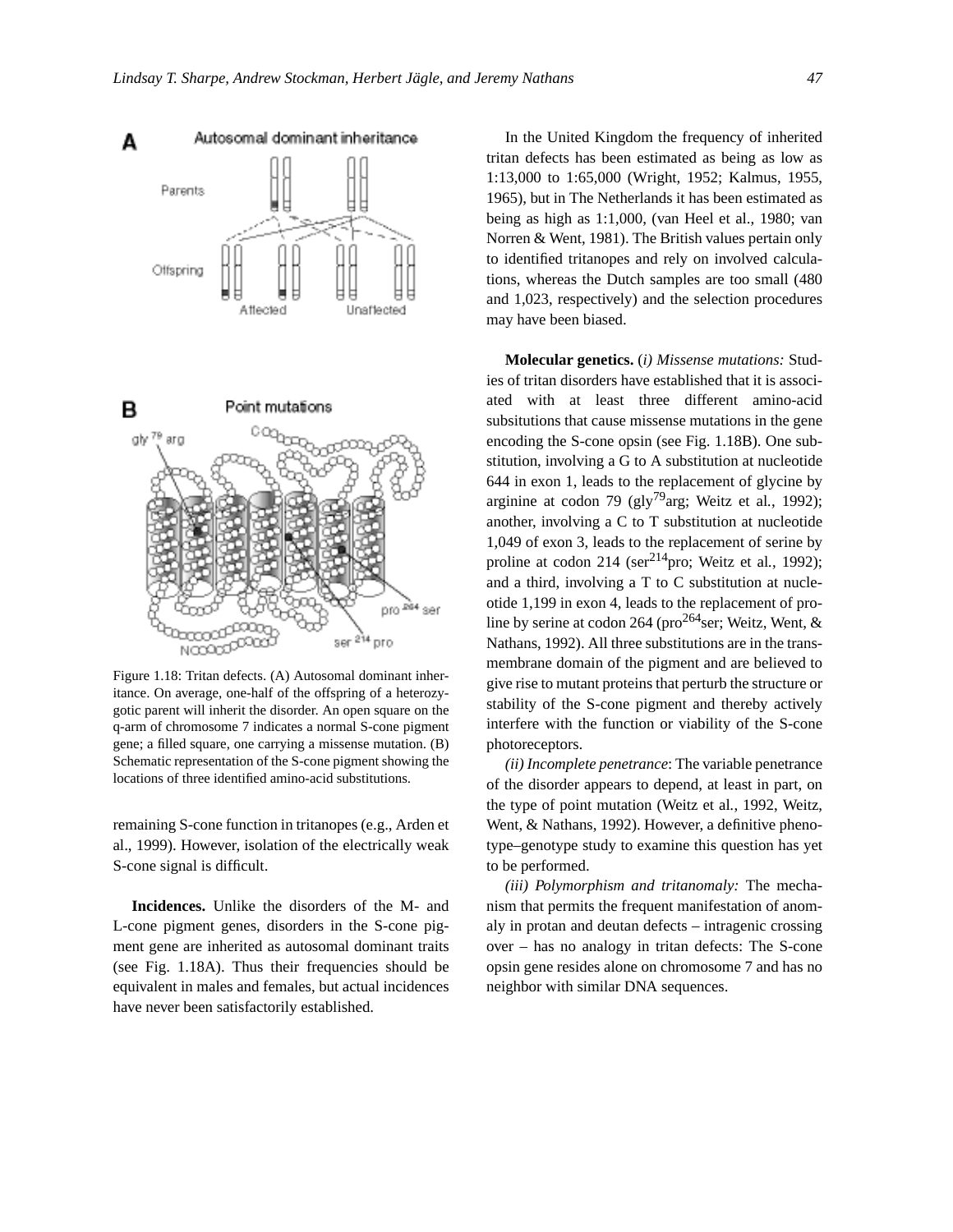Tritanomaly, however, could arise, in principle, from inherited point mutations or polymorphisms that cause shifts in the  $\lambda_{\text{max}}$  of the photopigment, but none have been reported so far (see S-cone spectral sensitivity above) and not much variation has been seen in the S-cone pigment gene sequences of the many observers who have been examined. Results from molecular analysis of the S-cone opsin genes in a population of single-gene dichromats and normal subjects revealed only a single common polymorphism that was silent (involving an A to C substitution at nucleotide 775 in exon 2 that leads to the replacement of glycine by alanine at codon 122). No other substitutions were found in the coding sequences and exon–intron junctions (Crognale et al., 1999). In vivo spectral sensitivity (Stockman, Sharpe, & Fach, 1999) and in vitro MSP measurements of the  $\lambda_{\text{max}}$  are very limited (see Chapter 2). Moreover, any small variability in  $\lambda_{\text{max}}$  would be difficult to disambiguate from individual differences in macular and lens pigmentation in *in vivo* measurements (Stockman et al., 1999) and from the influence of photoproducts produced by photopigment bleaching in *in vitro* experiments. However, some indirect evidence for variation in the  $\lambda_{\text{max}}$  of the S-cone pigment, involving factor analysis to disentangle the macular and lens pigment factors, has been reported (Webster & MacLeod, 1988).

**Cone mosaic.** Expression of the S-cone opsin gene is controlled by adjacent DNA sequences that are located on the same chromosome as the gene itself and that are, therefore, distinct from the sites controlling the expression of the M- and L-cone pigment genes. No LCR seems to be involved. Indirect evidence for the lack of an LCR derives from the finding that, in transgene mice, the ability of a small promoter-proximal sequence to direct expression of the S-cone pigment transgene (Chiu & Nathans, 1994) markedly contrasts with the inactivity of the human L-cone pigment promoter in the absence of an LCR (Wang et al*.*, 1992).

Thus, there is no known mechanism that would allow an M- or L-cone pigment to replace a missing S-cone pigment in an otherwise intact cone structure, if expression of the S-cone pigment gene is invalidated or if the S-cone photoreceptors receive a nonviable gene product. Consequently, empty, nonfunctional, or missing S-cones in tritan defects would be predicted. No histology is presently available.

The lack of replacement should not affect visual resolution, because S-cones are banished from the very central fovea and are too few and widely separated in the periphery to be the limiting factor in visual acuity (see Fig. 1.17B).

Psychophysical and ERG evidence (see Arden et al., 1999) suggests that in some tritanopes the abnormality may lie, in part, in the irregular topographic distribution of the S-cones.

#### **Rod monochromacy**

This rare congenital disorder (see Fig. 1.19A) is also referred to as typical, complete achromatopsia, complete achromatopsia with reduced visual acuity, total colorblindness (OMIM 216900), or day blindness (hemeralopia). Its autosomal recessive inheritance distinguishes it from the disorders caused by mutations or structural alterations of the cone opsin genes. However, its manifestation is functionally equivalent to the total loss of all three cone opsin genes. Even if the opsin genes are expressed, they are, nevertheless, never engaged for vision.

Public awareness about the disorder has recently increased, in large part due to the publication of *The Island of the Colorblind* (Sacks, 1997), a description of the Micronesian island of Pingelap and its inhabitants (Brody et al., 1970; Carr et al., 1970) and to the establishment of an Achromatopsia Network on the World Wide Web (http://www.achromat.org/) that is operated for and by achromats (Network facilitator: Frances Futterman, Berkeley, California).

**Phenotypes.** Rod monochromacy is characterized by photophobia, severely reduced visual acuity (about 20/200), hyperopia, pendular nystagmus, a central scotoma that is associated with the central rod-free foveola (which is often difficult to demonstrate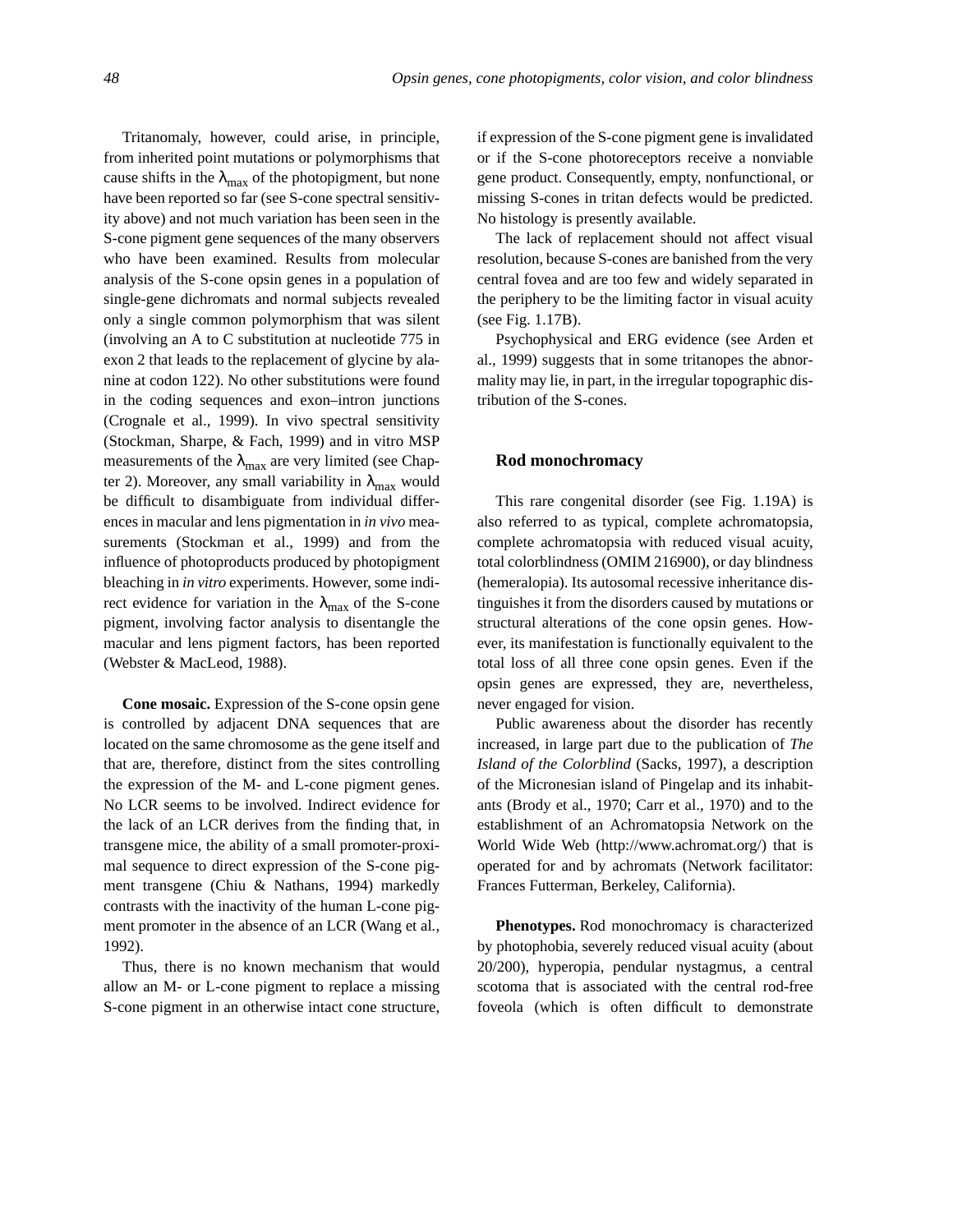

Figure 1.19: Rod monochromacy. (A) Autosomal recessive inheritance for rod monochromacy. On average, one-quarter of the offspring will be affected homozygotes, one-half will be heterozygote carriers, and one-quarter will be normal homozygotes. The light bands indicate a normal gene, the dark bands a gene carrying a mutation for the defect. (B) Putative topology of the human cone cGMP-gated channel α-subunit. The locations of 8 amino-acid substitutions responsible for mutations are indicated by the black dots. The membrane-spanning domains S5 and S6 are thought to line the ion-conducting pore; the cGMP-binding site is located at the intracellular C-terminus (Kohl et al*.*, 1998).

because of the nystagmus), and the complete inability to discriminate between colors (see Waardenburg, 1963b; Sharpe & Nordby, 1990a).

As first proposed by Galezowski (1868), these symptoms can be explained if the cones are deviant, incompletely developed or completely absent, and the visual functions take place wholly in the rods. This interpretation has since been confirmed by extensive psychophysical measurements and electroretinographic recordings (see Sharpe & Nordby, 1990b, for a review). For instance, there is an absence of the Kohlrausch kink in the dark-adaptation curve. The luminosity function peaks at 507 nm (the  $\lambda_{\text{max}}$  of the rod or scotopic visual system), the same as for the dark-adapted normal observer (see Fig. 1.13), instead of 555 nm (the  $\lambda_{\text{max}}$  of the cone or photopic visual system). And, in the single-flash ERG, there is a pronounced absence or diminuation of the photopic response.

The Pingelap variant (also known as Pingelapese blindness, total colorblindness with myopia, or achromatopsia with myopia) has been thought to be genetically distinct, mainly because of informal reports of the consistent occurrence of severe myopia (Maumenee, unpublished observations). However, these have not always been confirmed (Wassermann, unpublished observations). In fact, although hyperopia is typically reported in cases of rod monochromacy, myopia is also not infrequent. Moreover, the genetic locus associated with the Pingelapese (Maumenee et al., 1998; Winick et al., 1999) has also been associated with families of European origin (Milunsky et al., 1998; see molecular genetics below).

*(i) Incomplete rod monochromacy:* An associated disorder is atypical, incomplete achromatopsia (a.k.a. incomplete achromatopsia with reduced visual acuity), in which one or more cone type may be partially spared and functioning with the rods. The symptoms are similar but less severe (see Waardenburg, 1963b; Sharpe & Nordby, 1990a).

*(ii) Heterozygotic manifestation:* Deviation of color vision, both in the red-green and yellow-blue matching ranges, has been reported in the relatives of rod monochromats (Pickford, 1957; Nordström & Polland, 1980). This has led to speculation that the defect has a tendency toward heterozygotic manifestation (Pickford, 1957; Waardenburg, 1963b; Nordström & Polland, 1980). However, other signs, such as diminuition of the photopic response in the flash ERG, have not been reported.

*(iii) Color perception:* There is no neutral point and no specific confusion colors (see Fig. 1.13). All colors are monochromatic, such as the normal observer per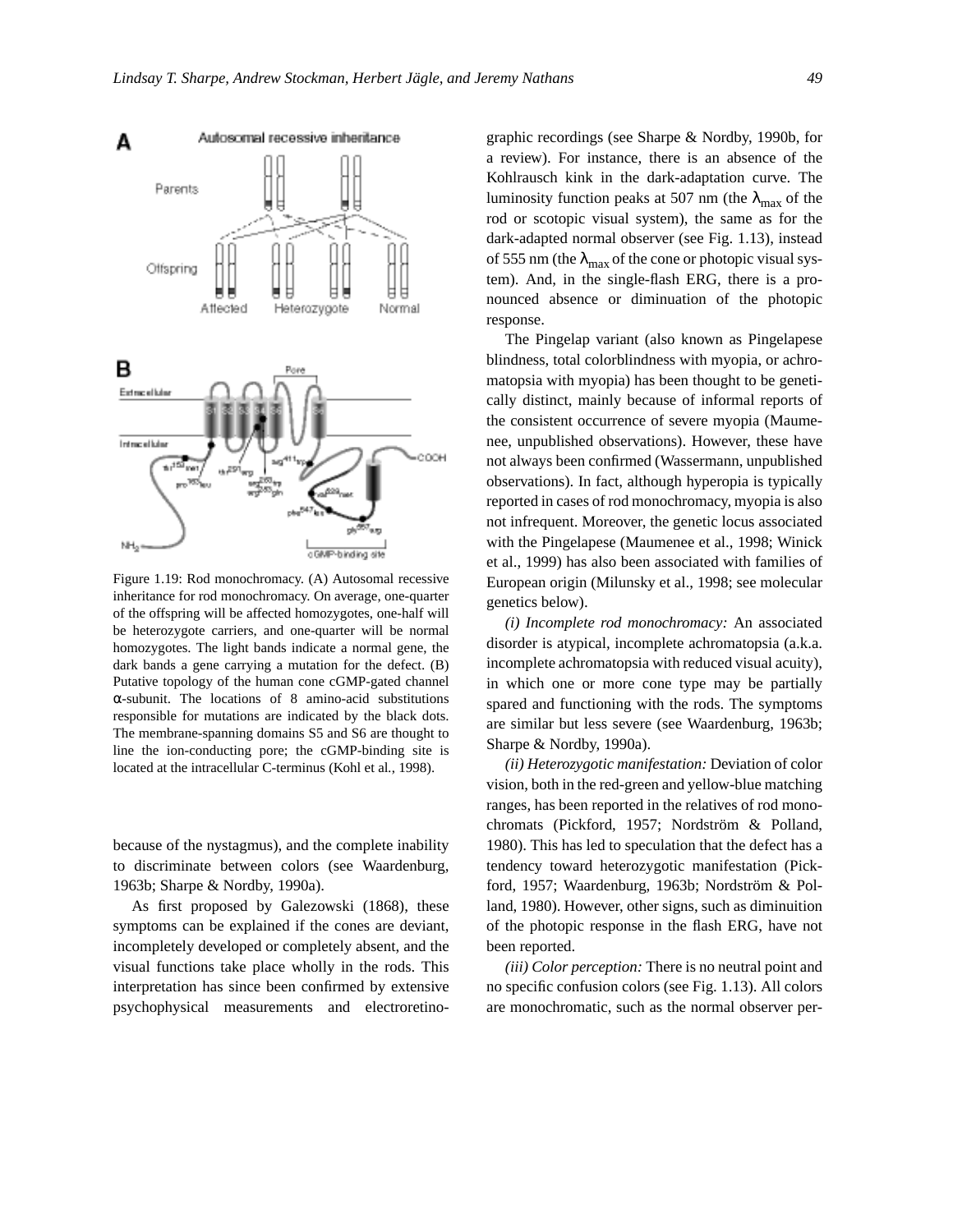ceives at night. But many rod monochromats learn to associate certain colors with objects and to recognize some colors by discerning differences in brightness. For instance, deep reds appear dark and blue-greens bright, owing to the blue-shifted luminosity function (for a personal account, see Nordby, 1990).

**Diagnosis.** Diagnosis of rod monochromacy is accomplished through the accumulation of abnormal results on a battery of color vision, ERG, and visual acuity tests. No specific axis of color confusion is found on the Farnsworth–Munsell 100-Hue test, but an achromat axis is characteristic on the Panel D-15 test.

A color match can be made over the entire range of Rayleigh matches, but a brightness match is only possible at the red end of most anomaloscopes. The matches, mediated by the rods, resemble those made by blue-cone monochromats (Fig. 1.11).

**Incidence.** The prevalence of rod monochromacy for Caucasians is often given as 1:33,300 for men and 1:50,000 for women (cf., Judd, 1943), based on Köllner's summary of studies by Göthlin (1924) and Peter (1926); however, estimates vary widely between 1:1,000 and 1:100,000. There is no reason to expect a different prevalence for men and women. A recent, but preliminary, survey in Norway yielded an incidence of 1:50,000 for both sexes (see Sharpe & Nordby, 1990a).

Parental consanguinity is a frequent factor in the disorder. Waardenburg (1963b) estimated a minimum of 28.2% parental consanguinity in Caucasians. The factor is much higher in Japan, owing to the high incidence of consanguineous marriages (see Waardenburg, 1963b, for a review).

On the island of Pingelap, the incidence varies between 4 and 10%. The high incidence is attributed to a founder effect (genetic drift observed in a population founded by a small nonrepresentative sample of a larger population) as the result of a typhoon that completely inundated the island in around 1775. Subsequent starvation, together with isolation, reduced the population to about 20, including the hereditary chief. Pedigrees establish that he was a carrier for the disorder (Brody et al., 1970; Carr et al., 1970).

**Molecular genetics.** The disorder is heterogeneous with loci assigned to chromosomes 2q11 (Arbour et al*.*, 1997; Wissinger et al., 1998), 8 (Maumenee et al., 1998; Milunsky et al., 1998; Winick et al., 1998), and 14 (Pentao et al., 1992). Phenotype variability may depend on genotype.

Mutations are implied in genes that are common to all three cone types. In those individuals with the locus assigned to chromosome 2, the gene has been identified. The disorder is caused by missense mutations (eight have been identified so far) in the gene (*CNGA3*) encoding the  $\alpha$ -subunit of the cone photoreceptor cGMP-gated cation channel (Wissinger et al*.*, 1998; Kohl et al*.*, 1998) – a key component of the phototransduction pathways (Fig. 1.19B; see Chapter 3). The mutant proteins may be either improperly folded within the plasma membrane or inherently unstable or unable to be transported and integrated into the plasma membrane. A lack of membrane targeting has also been demonstrated for mutations in the homologous gene in rod photoreceptors that cause autosomal recessive retinitis pigmentosa (Dryja et al*.*, 1995). An inability to bind cGMP may result in a permanent closure of the channel and elimination of the dark current, a situation comparable to a continuous photoreceptor stimulation. The inappropriate functioning of the phototransduction cascade and the continuous activation of photoreceptors has been speculated to be involved in other stationary retinopathies (Dryja et al., 1993). This finding – the first demonstration of a color vision disorder caused by defects other than mutations in the cone opsin genes – implies a common genetic basis of phototransduction in the three cone types (Kohl et al., 1998).

The genetic locus of the disturbance for the Pingelapese has now been identified on chromosome 8q21 q22 (Winick et al., 1999). It is not unique to the Pingelap; for it has also been reported in families of European origin (Milunsky et al., 1998).

The assignment to chromosome 14 relies on a single case of a very rare disorder, uniparental isodisomy, in which the patient inherited two maternal isochromes 14 (Pentao et al*.*, 1992). In light of other data (Arbour et al*.*, 1997; Wissinger et al*.*, 1998), it seems likely that